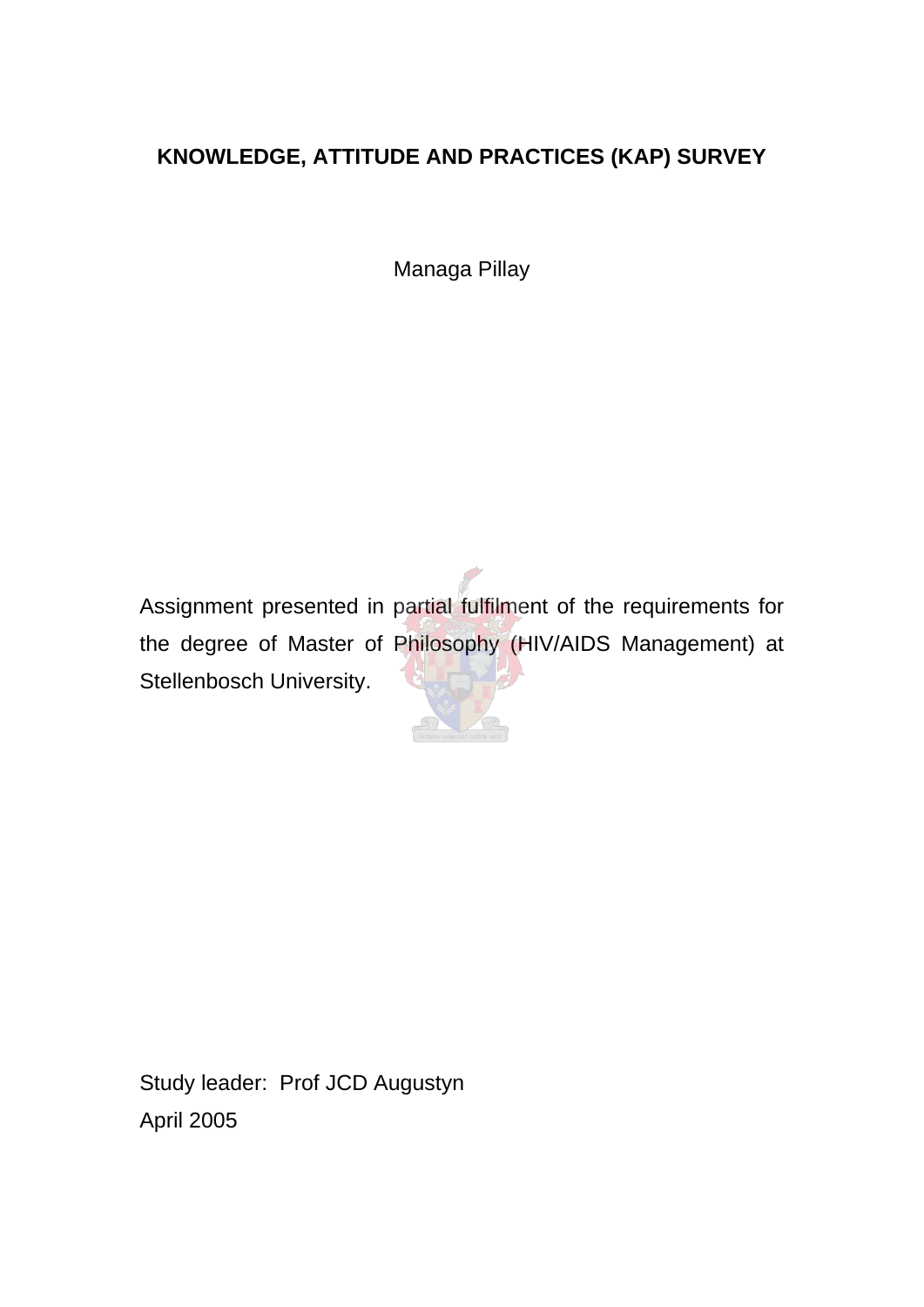#### **SUMMARY**

Little is known within the South African context about the prevalence of HIV in the tertiary sector. However, regional statistics have revealed the particular vulnerability of the 15 – 35 age group, and, by implication, the vulnerability of the clientele of the higher education sector.

At a meeting between the Minister of Education, Prof. Kader Asmal, and the executive committee of the Committee for Technikon Principals (CTP) in February 2000, the Minister challenged the sector to become involved in the fight against AIDS and to develop educational strategies to contain, eventually, the greatest challenge ever to face the country.

It is against this background that Technikon Pretoria's HIV and AIDS response commenced. As service began to unfold and develop, it became increasingly clear that, while the Higher Education Programme offered support in terms of the basic minimum standards of the HIV/AIDS programme, there was a critical need for contextual/situational analyses of the Institution.

It was then that the manager of the Centre commissioned the Knowledge, Attitudes and Practices Survey in relation to HIV and AIDS. It was envisaged that the study would facilitate an analyses in terms of need and relevance and would enable the service provider's access the efficacy of service delivery. This is seen as fundamentally critical to service provision, in that the key success indicators would include an uptake of services and a reduction in infection rates, as well as addressing the stigma and discrimination associated with the disease and with HIV service provision.

The Knowledge, Attitudes and Practices (KAP) Survey is aimed at assessing the knowledge of the participants about HIV and AIDS, and determining their attitudes towards the disease and those infected and affected. It is also aimed at assessing their sexual behaviour and practices so as to determine their risk of infection. The further significance is linked to the attempt to assess current service provision, to identify possible gaps and to redress the service components in order to offer a comprehensive, relevant and sustainable service.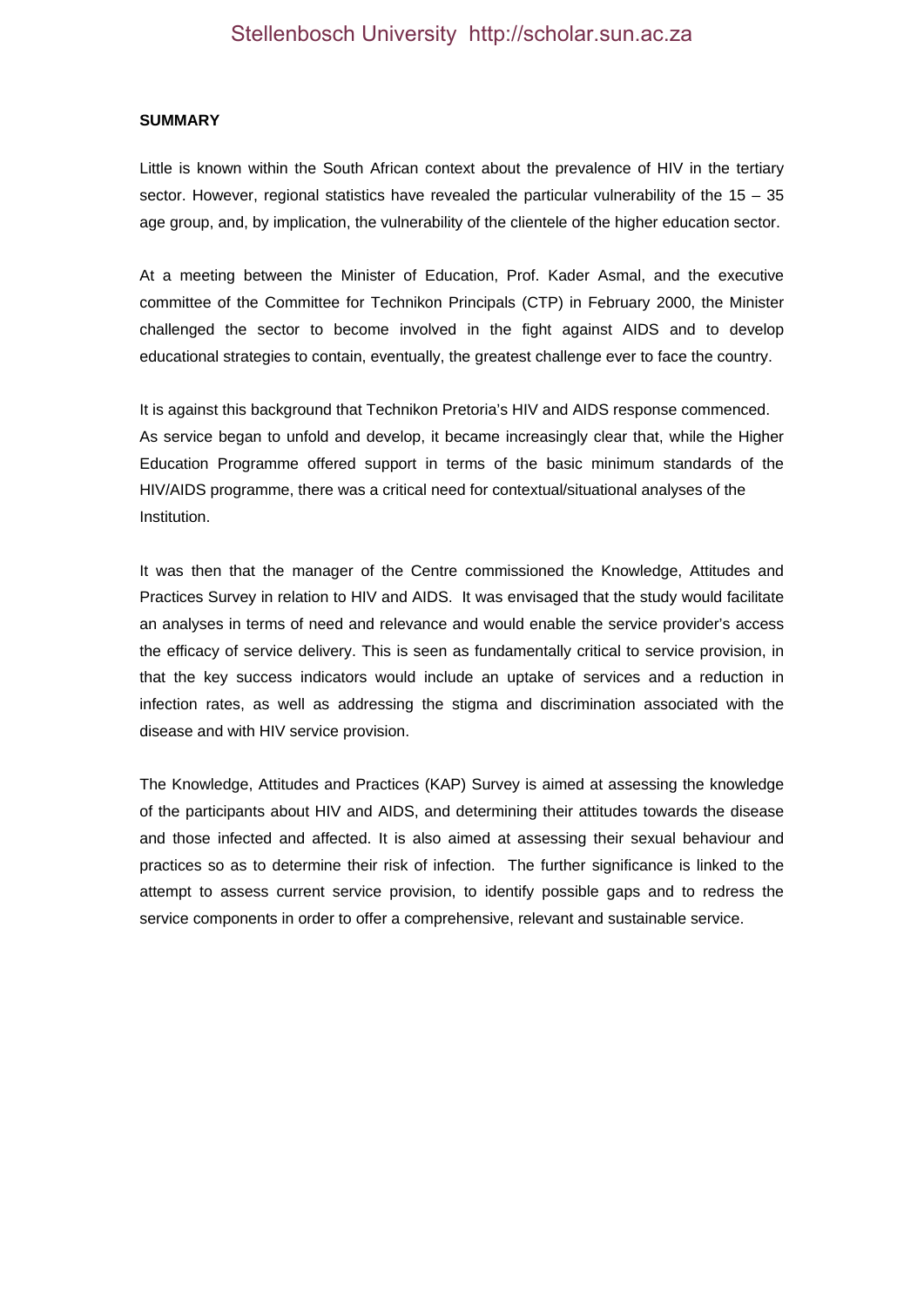#### **OPSOMMING**

Baie min is bekend oor die stand van voorkoms en voorkoming van MIV/Vigs binne die Tersiëre Sektor in Suid-Afrika. Die doel van hierdie studie is 'n Kennis, Houding en Persepsie (KHP) opname binne 'n steekproef van studente aan die Pretoria Technikon (voor die amalgamasie, en die totstandkoming van die Tswane Universiteit van Tegnologie).

Die vraelys is as opnametegniek gebruik en die resultate van die studie word in die vorm van beskrywende statistiek aangebied.

Die studie vind redelike vlakke van kennis oor MIV/Vigs, maar lig ook verskeie areas uit wat verder, as deel van 'n voorkomingsstrategie, aangespreek behoort te word.

Voorstelle vir vernouiing van die kennisgapings en vir die daarstelling van strategië en voorkomingsprogramme binne die tersiëre sektor in Suid-Afrika word gemaak. Voorstelle word ook gemaak vir verdere navorsing binne die Tersiëre Onderwys-sektor in Suid-Afrika.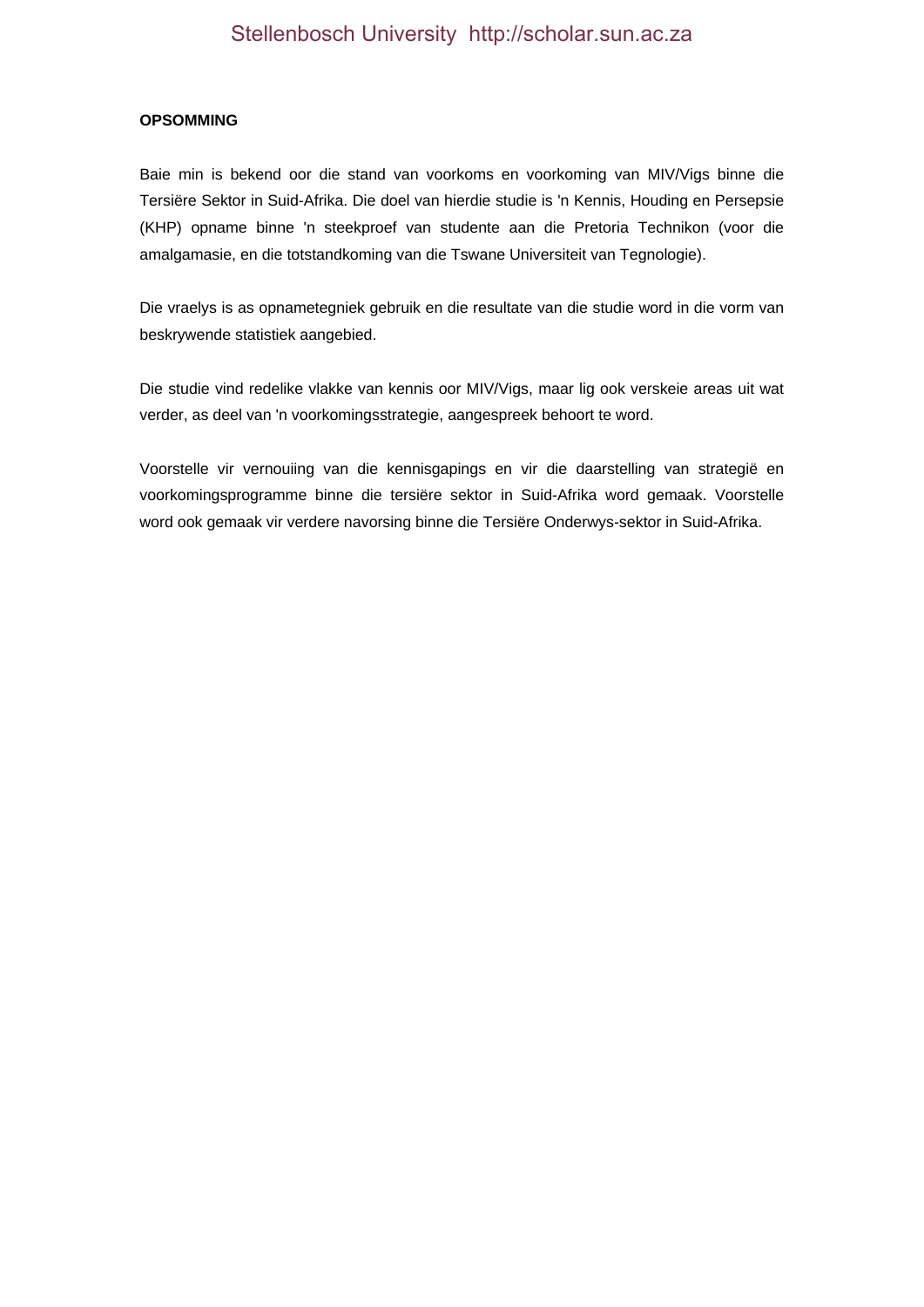#### **ACKNOWLEDGEMENTS**

To my supervisor – Professor Johan Augustyn for his assistance, guidance and support. To my fellow colleagues: Mr Grunling and Mr Sibanda (statistical support) and Mr Bester for their dedicated support and expert assistance.

To the following field workers and supervisors, who facilitated the qualitative and comprehensive data collection.

Mr IT Alabi (supervisor) Mr H Nhlabathi (supervisor) Ms MR Legoete Mr JK Mothibeli Mr CN Mnguni Mr KH Mundzhedzi Mr HB Malapane Ms PI Ditshego Mr LT Phutieagae Mr PK Segale Mr Irish Lephoto Mr B Raseroka Ms S Xuba

Last, by not least I would like to acknowledge the unconditional support of my husband, Jonathan and my amazing and inspiring daughter, Semai.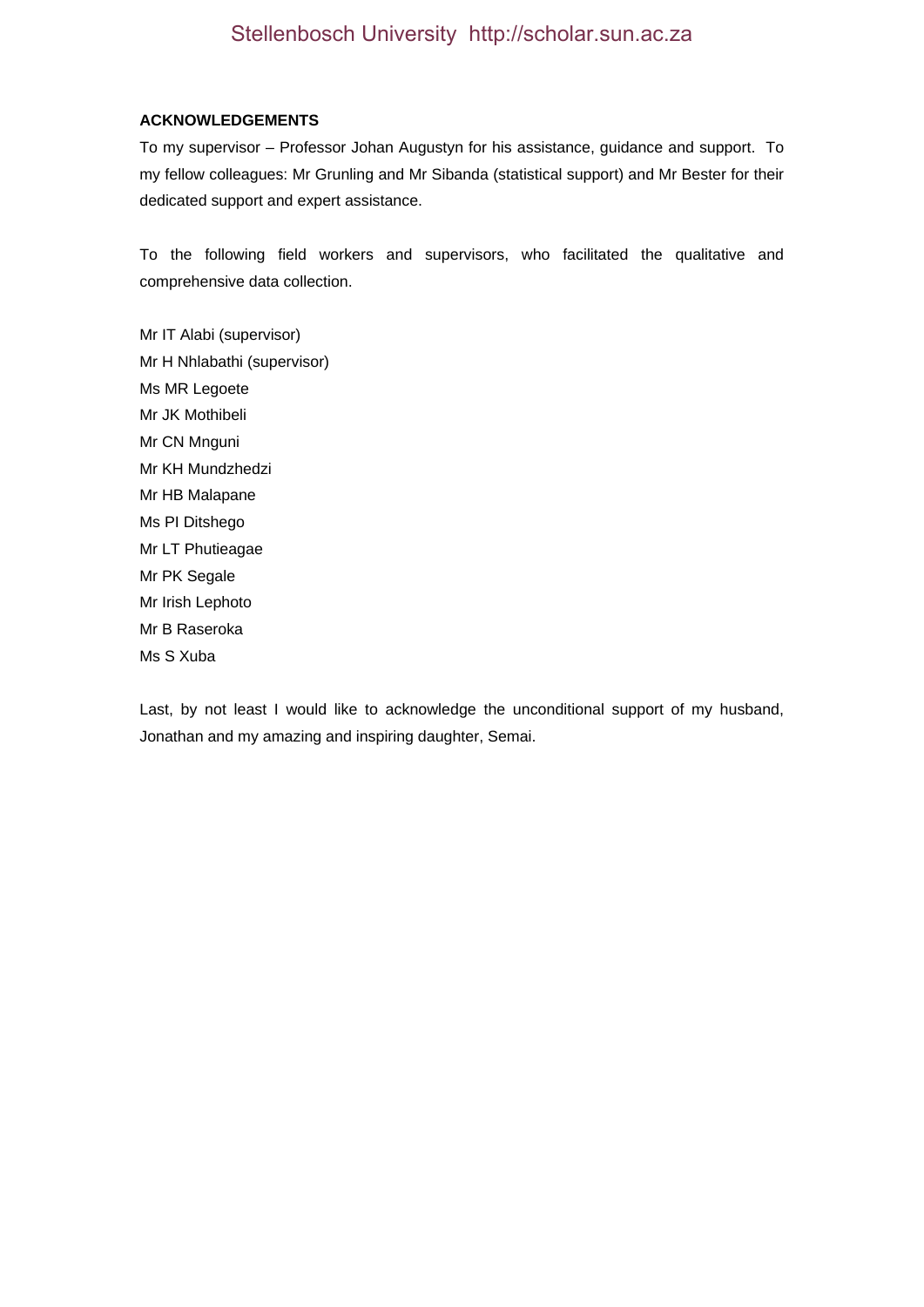### **CHAPTER 1: HIV/AIDS IN PERSPECTIVE**

### **INTRODUCTION**

HIV/AIDS is probably the greatest challenge that Africa has ever had to face. The global magnitude of the epidemic is estimated at 42 million people living with HIV/AIDS, based on the UNAIDS estimates of December 2002. The total cumulative AIDS deaths are 24,9 million and new infections are estimated at five million for 2002. The majority of new infections occur in sub-Saharan Africa, where the disease is threatening to wreck the economic and social structure of many countries (Mauna & Chamme, 2003:250). It is estimated that 2,4 million Africans died of AIDS in 2002. The high toll is blamed on the failure of many African governments to take steps to eradicate the disease (McQuillan, 2003:1). It seems further that current efforts to eradicate the disease are simply not equal to the need, since the threat posed to Africa continues to increase.

McQuillan (2003:1) quoted (Table 1.1) the following statistics from the World Health Organisation of people living with AIDS in the most-infected regions of the world:

| <b>Most-infected regions</b> | <b>Numbers (in millions)</b> |
|------------------------------|------------------------------|
| Sub-Saharan Africa           | 29,4                         |
| Latin America                | 1,5                          |
| Eastern Europe/Central Asia  | 1,2                          |
| East Asia/Pacific            | 1,2                          |
| North America                | 1,0                          |

Table 1.1: People living with AIDS

Source: World Health Organisation. 2002. AIDS Epidemic Update. December.

The data provided by van Rensburg et al. (2002:19) are more country specific, giving a breakdown of those countries with the largest number of HIV infections and the highest adult HIV-positive prevalence rates.

The data reveal the challenging position of developing countries in respect of those issues (see Table 1.2).

Table 1.2: Countries with the largest number of HIV infections and highest adult HIV-positive prevalence rate (December 2000)

| NUMBER OF INFECTIONS (MILLIONS) | <b>ADULT PREVALENCE RATE (%)*</b> |
|---------------------------------|-----------------------------------|
| South Africa (4,7)              | Botswana (36)                     |
| India(3,7)                      | Swaziland (25)                    |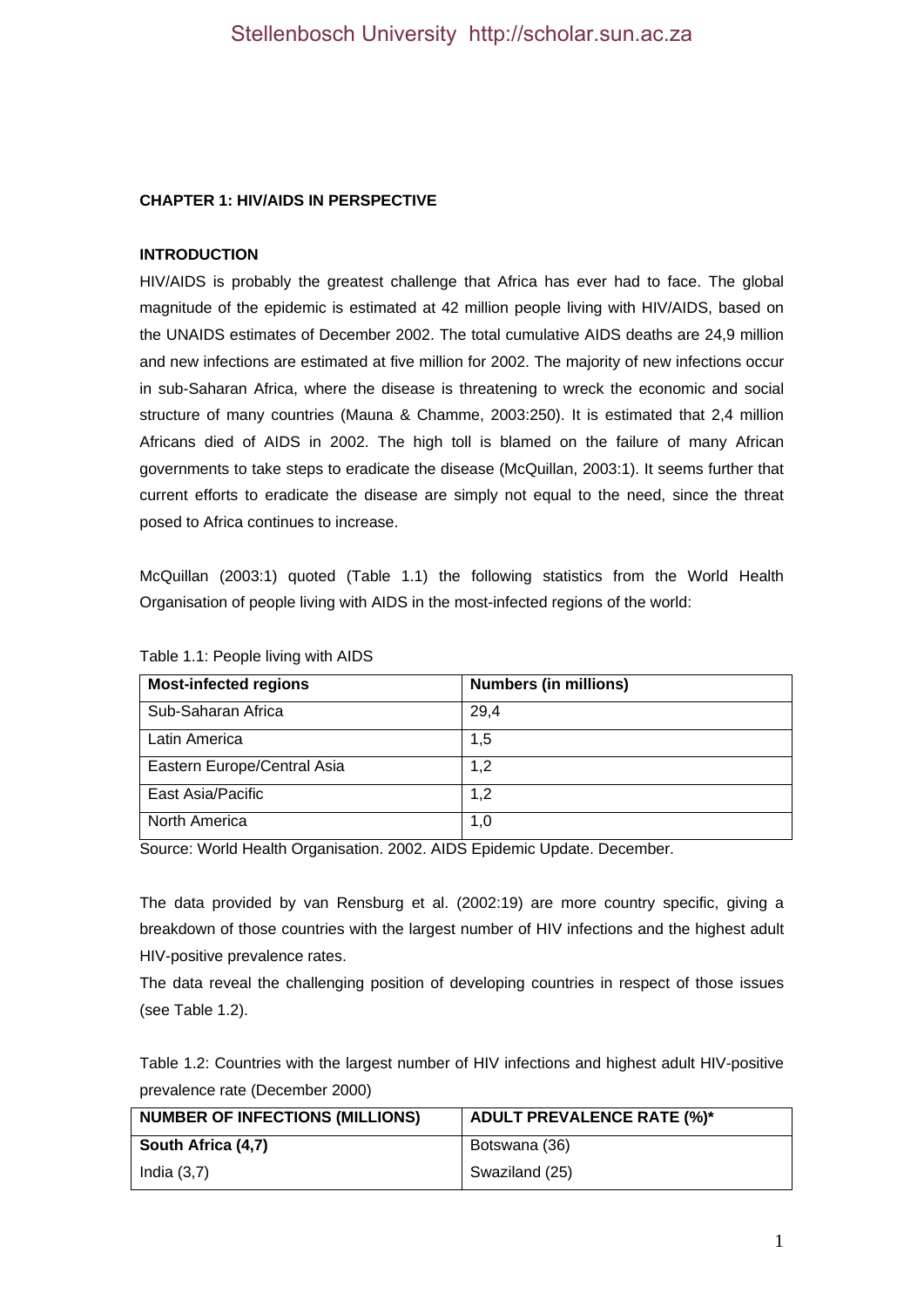| Ethiopia (3,0)                         | Zimbabwe (25)                 |
|----------------------------------------|-------------------------------|
| Nigeria (2,7)                          | Lesotho (24)                  |
| Kenya $(2,1)$                          | South Africa (22)             |
| Zimbabwe (1,50)                        | Zambia (20)                   |
| Tanzania (1,3)                         | Namibia (20)                  |
| Mozambique (1,2)                       | Malawi (16)                   |
| Democratic Republic of the Congo (1,1) | Kenya (14)                    |
| Zambia (0,875)                         | Central African Republic (14) |
| United States of America (0,850)       | Mozambique (13)               |

\*The percentage of the population between the ages of 15 and 49 who are HIV positive.

McQuillan (2003:1) also quotes international health experts claiming that in South Africa's neighbouring country, Botswana, 40% of the population is already infected with HIV, the virus that causes AIDS. For people aged 15-49 years, the average life expectancy is only 39,9 years. Fabricius (2003:16) quotes UNDP as estimating that AIDS will take 35 years off the life of the average Zimbabwean by 2005. This implies that the average life expectancy at birth will be just above 33 years. Without the devastating impact of AIDS, the life expectancy of the average Zimbabwean would have been over 68 years in 2005. The same report states that in **South Africa** the life expectancy at birth of the average South African would have dropped to 47,7 years in 2005.

Steinitz (2000:21) estimates an overall HIV prevalence of about 20% among sexually active adults in Namibia, another neighbouring country to South Africa.

The author also indicates 75 383 officially reported cases in Namibia between 1986 and June 2000, and also that, since 1995, AIDS has been the leading cause of death in Namibia.

Lehohla (2002:10) states that more infants are born HIV positive and that UNAIDS reported that in Southern Africa at least 20% of the people aged 15-49 are already infected. With regard to **South Africa,** van Rensburg et al. (2002:20) indicate (Table 1.3) that, in 1999, 27,1% of the young women between the ages 15-24 years were already HIV infected. The same authors report that 1 700 South Africans are being infected with HIV on a daily basis.

| Country      | Adult           |                         | Prevalence rate   Prevalence rate:   Prevalence rate: |                   |
|--------------|-----------------|-------------------------|-------------------------------------------------------|-------------------|
|              | prevalence rate | in young women          | Women<br>in.                                          | Women             |
|              |                 |                         | antenatal clinics                                     | antenatal clinics |
|              |                 | $(15-24 \text{ years})$ | - urban areas                                         | - rural areas     |
| South Africa | 19.9            | 27.1                    | 19.2                                                  | 21,3              |

|  | Table 1.3: HIV prevalence in South Africa (December 1999) |  |
|--|-----------------------------------------------------------|--|

Noteworthy is that the number of South Africans that died because of AIDS before they reached the age of 50 has almost doubled since 1990. According to the president of the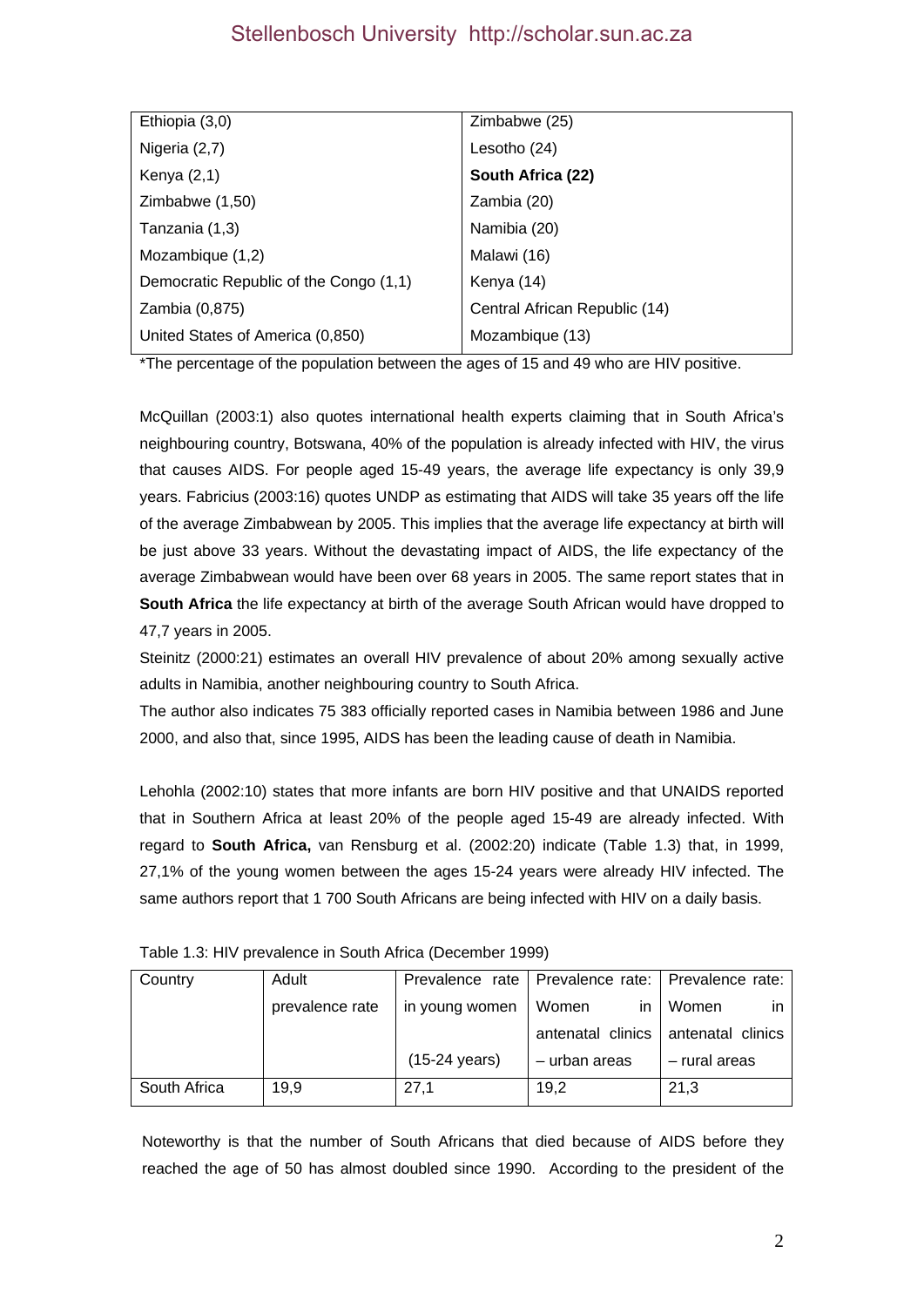Medical Research Council, Professor Makgoba, AIDS is devastating South Africa's most economically productive citizens – those aged between 15 and 49 – with more men aged between 35 and 40 dying than in any other age group in the 1999-2000 period. The death rate has risen despite better access to health care and improvements in the quality of life of most South Africans in the ten years since 1990. This has devastating implications, both for the economy and the social structure of families and for their quality of life (*Sunday Times*, 23 July 2000: 14).

A study conducted by Grundling, de Jager, Fourie, Ras and Grundling (2002) clearly indicates that on a community and an individual level, pending the development of an effective vaccine or cure for HIV/AIDS, a change in sexual behaviour would be the only means of halting the continuous spread of the disease. This also implies that higher education institutions in South Africa have a social responsibility to contribute strategically to the management and prevention of the epidemic.

#### **THE HIGHER EDUCATION CONTEXT**

Little is known in the South African context about the prevalence of HIV in the tertiary sector. However, regional statistics have revealed the particular vulnerability of the  $15 - 35$  age group, and, by implication, the vulnerability of the clientele of the higher education sector. Hence, the birth of a comprehensive response by the tertiary sector to the presence of the HIV and AIDS pandemic. Chetty (2000) suggests that the 1999 "Tertiary Institutions against AIDS" convened by the Department of Education marked a turning point in the engagement of educational authorities and higher education institutions in the fight against HIV/AIDS.

At a meeting between the Minister of Education, Prof. Kader Asmal, and the executive committee of the Committee for Technikon Principals (CTP) in February 2000, the Minister challenged the sector to become involved in the fight against AIDS and to develop educational strategies to contain, eventually, the greatest challenge ever to face the country.

In October 2000, Judge Edwin Cameron put a personal face to the pandemic when he disclosed his status. In his capacity as an individual living with HIV and as the chairperson of the Council of the University of the Witwatersrand, he echoed the Minister's sentiments. His message was clear and forthright: Higher education in SA not only has to take joint responsibility to join the fight against the AIDS pandemic, it also has to take up a prominent leadership position in this fight.

In answering the question as to why HIV/AIDS should be of particular relevance to higher education, Chetty (2000) suggests the following:

- HIV/AIDS is a developmental issue, not just a health issue
- HIV/AIDS affects not just individuals, but also organisations and systems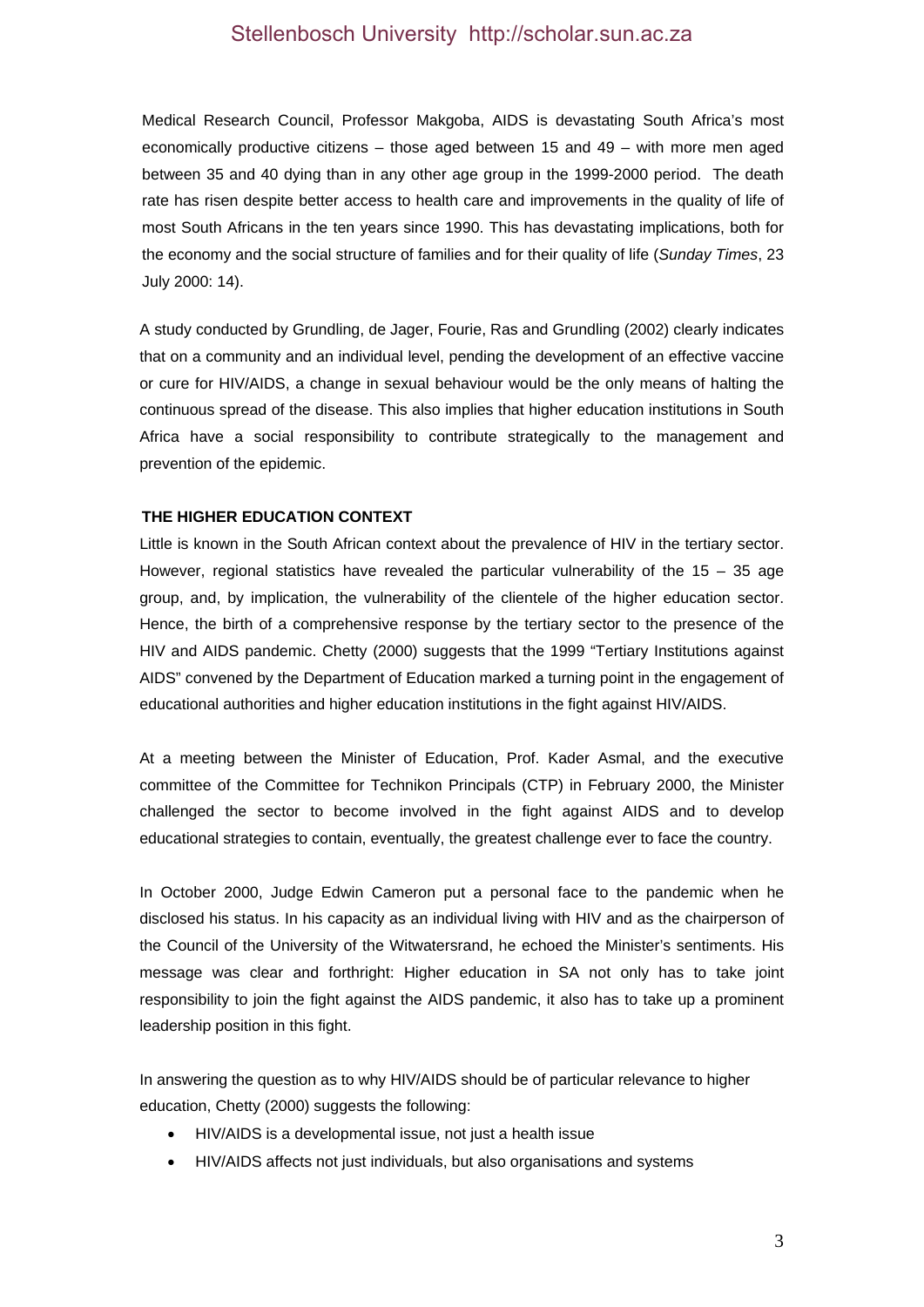- HIV/AIDS affects human resource development
- Preventing the spread of HIV/AIDS and managing its impact require knowledge
- Successful institutional and societal responses to HIV/AIDS require leadership

After much reflection and lobbying within the sector, the Higher Education HIV/AIDS Programme took shape. It was supported by a sector survey undertaken on behalf of SAUVCA. The survey identified an adhoc response within the sector at various levels of development, and established support for the sector to have a unified response to the pandemic.

The programme is undertaken as a partnership between the Committee for Technikon Principals (CTP), the Department of Education (DOE) and SAUVCA, and is supported by donor funding from the Department of International Development and Island Aid.

# **TECHNIKON PRETORIA – HIV AND AIDS RESPONSE**

It is against this background that Technikon Pretoria's HIV and AIDS response commenced. Its initial development was the result of the initiative of the current Vice-Chancellor, who facilitated the establishment of the stand-alone AIDS Consultancy Centre in 2001. Funding was allocated for the employment of the Centre Manager, and the mandate for HIV and AIDS service delivery to staff and students was secured.

It was at that point that the broader Higher Education HIV and AIDS programme was formalised, and, therefore, the Technikon's responses began to receive support from that initiative.

As service began to unfold and develop, it became increasingly clear that, while the Higher Education Programme offered support in terms of the basic minimum standards of the HIV/AIDS programme, there was a critical need for contextual/situational analyses of the institution. Students and staff demographics needed to be unpacked, as well as the various peculiarities that were noted in the course of the daily interaction with the Centre's clientele. The Centre offers a professional counselling service to its clients focussing primarily on HIV pre, post and generic counselling, as well as counselling related to high-risk behaviour. All clients that visit the Primary Health Care Unit for services related to STI's, MAP, TOP and burst condom are referred to the HIV unit for counselling.

Peculiarities noted included:

- Students were engaged in high-risk behaviour
- First-year students appeared to be more vulnerable
- It appeared as if white students and staff did not perceive themselves to be at risk
- African students were more inclined to utilise services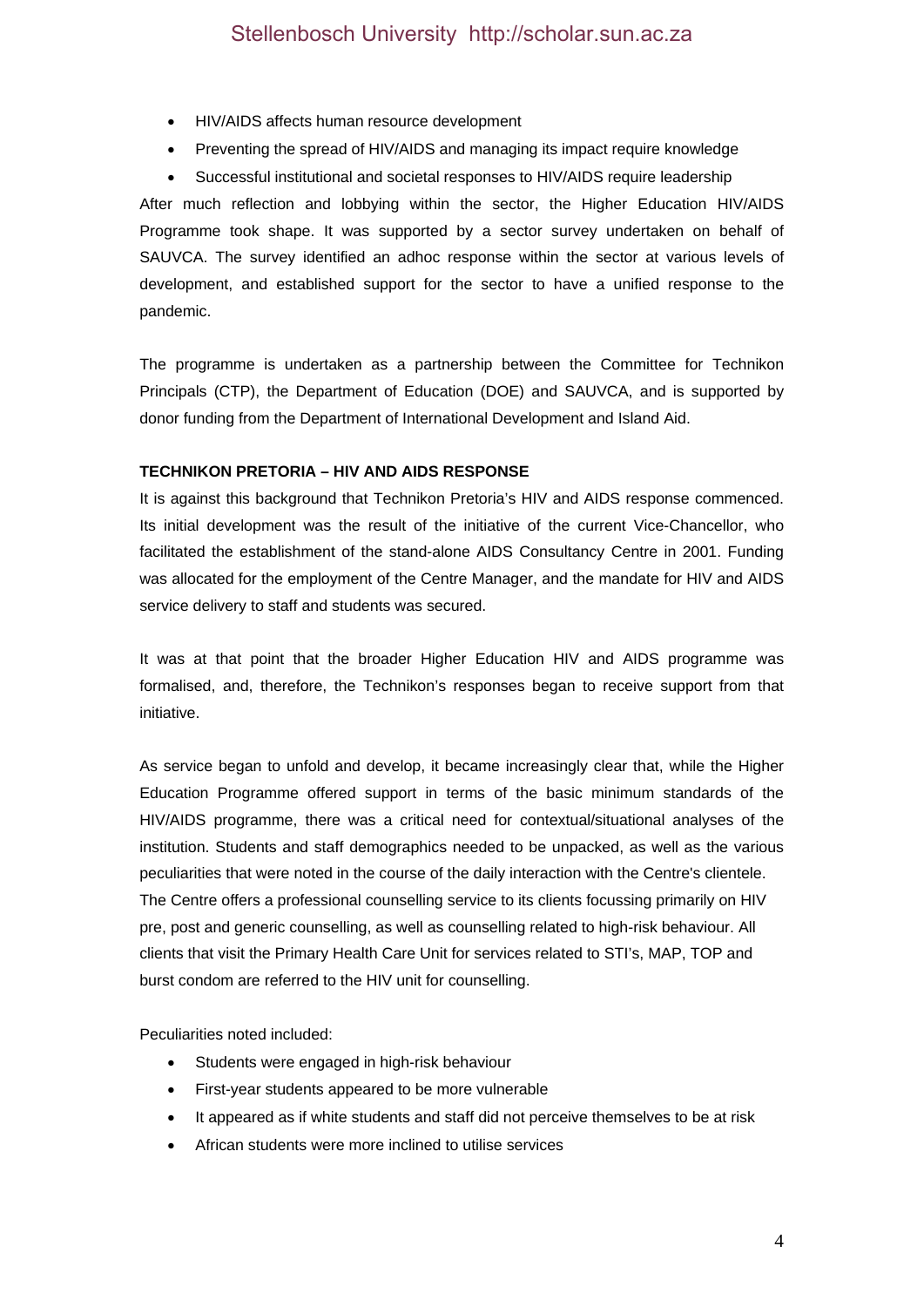- There was a lack of knowledge in terms of the link between HIV and sexually transmitted infections (STIs)
- Large numbers are in need of the morning after pill (MAP)
- An increase in unwanted pregnancies

It was then that the manager of the Centre commissioned the Knowledge, Attitudes and Practices Survey in relation to HIV and AIDS.

It was envisaged that the study would facilitate an analyses of these perceptions and would enable the service providers to either accept or reject them. This is seen as fundamentally critical to service provision, in that the key success indicators would include an uptake of services and a reduction in infection rates.

It has become increasingly clear that a no response stance or a fragmented and/piecemeal response would have a detrimental impact on the institution and in fact on the higher education sector in general. High infection rates amongst the youth have been extensively documented and South Africa in particular indicates an almost constant vulnerability of its young heterosexual population. This sector of the population reflects the very clientele of higher education and in the long term the potential economically active in terms of the country's labour force.

Hence the scenario predicted for a no response approach is one that not only puts the higher education sector out of business, but one that could impact on the developmental gains of a country.

### **PURPOSE/SIGNIFICANCE OF THE STUDY**

The Knowledge, Attitudes and Practices (KAP) Survey is aimed at assessing the knowledge of the participants about HIV and AIDS, and determining their attitudes towards the disease and those infected and affected. It is also aimed at assessing their sexual behaviour and practices so as to determine their risk of infection.

The further significance is linked to the attempt to assess current service provision, to identify possible gaps and to redress the service components in order to offer a comprehensive, relevant and sustainable service.

### **EPIDEMIOLOGY AND TRANSMISSION**

HIV (human immuno-deficiency virus) is a virus found only in human beings, which attacks and slowly damages the body's immune system so that the body cannot defend itself against infections and diseases. HIV causes AIDS (acquired immune deficiency syndrome), which represents a group of particular medical conditions known as AIDS-defining conditions or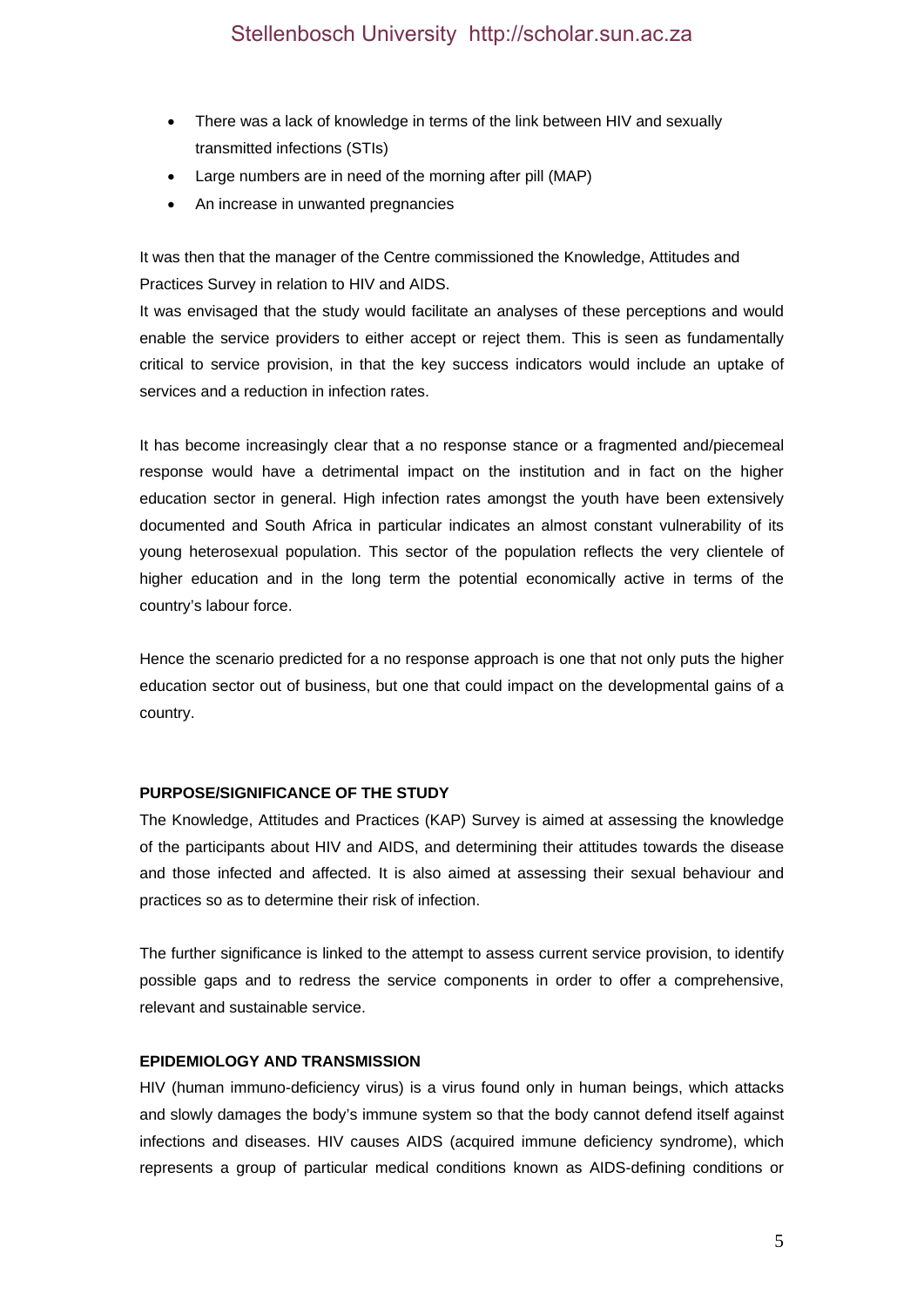illnesses (like "cold sores", swollen lymph nodes, shingles, skin rashes and irritations, occasional fevers, nail infections, weight loss, brain infections and tuberculosis (Barrett-Grant, Fine, Heywood & Strode, 2001:10). HIV is transmitted through infected blood or bodily fluids.

According to the same authors, the following bodily fluids are applicable:

- Blood
- Semen
- Vaginal and cervical fluids
- Breast milk

The HI virus is usually transmitted when one of these fluids enters another person's body. Transmission mostly occurs during unprotected anal or vaginal penetrative sexual intercourse or when infected blood or blood products are injected, such as drug users sharing the same injecting equipment. Prenatal transmission may also occur from an infected mother to her baby during pregnancy or delivery. There is no risk of contracting the infection through human contact or through kissing, touching or handling objects used by an infected person or through sharing offices or toilets. There are also no known cases of AIDS having been transmitted by mosquitoes, the sharing of public baths or swimming pools, water or food, according to du Pisani (2000:52).

#### *Types*

The diversity of HIV epidemics around the world is becoming more apparent. It also seems that the epidemic does not follow the same course in all societies. In 1983, French researchers discovered a new virus, HIV-1, which causes AIDS.

In 1985, a second type, namely HIV-2, was discovered in West Africa (Senegal), which seems to be less easily transmitted and harmful than HIV-1. Scientists later discovered that there are also many different strains or subtypes of HIV. In South Africa, subtype C is most common (Barret-Grant et al., 2001:11).

#### *Stages*

HIV infection typically takes many years to develop into symptomatic illnesses and, therefore, the impact of the epidemic is not seen for some time after infection levels have begun to rise. The importance of developing models that could estimate and project the illness cannot be underestimated.

An important model would be the means of understanding HIV in terms of the stages in which it operates. According to Barrett-Grant et al. (2001:30), the following stages can be identified:

 **The window period** – This is defined as the short period between infection by HIV and when the person first develops antibodies that can be picked up by standard HIV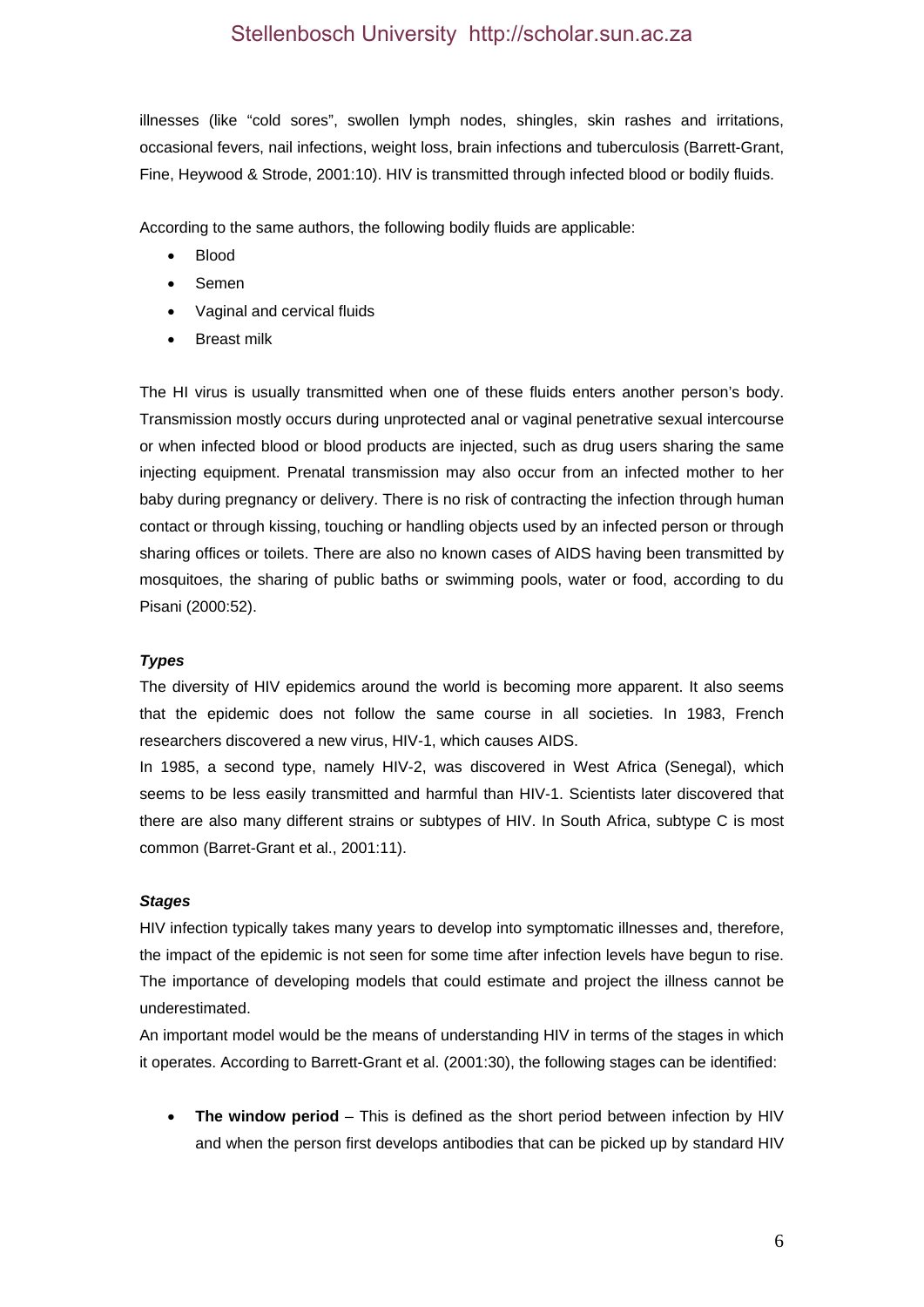tests. Because it can take up to three months after infection for some people to develop antibodies for HIV, a person may test HIV negative during this time.

- **Sero-conversion** This happens when a person changes from being HIV negative to being HIV positive. This is when there are enough HIV antibodies in the blood to be detected in a standard HIV test.
- **Asymptomatic stage**  This is the period between becoming infected with HIV and becoming ill. This stage may range from weeks to many years – typically from eight to ten years.

# **VULNERABILITY TO HIV INFECTION**

Sexual practices are considered to be the main risk factor that places a person at the risk of HIV infection (Barrett-Grant et al., 2001:32).

Grobler (2000:35) states that young people – especially teenagers – are still in the stage of "identity formation". This stage is characterised by discovery and excitement in which the youth is in need of love, care and a commitment in individual relationships. If the need for emotional gratification is not fulfilled, a gap develops in a person's emotional accoutrement, which could give the person a predisposition to sexual relationships to fill the gap. According to van Rensburg et al. (2002:31), youth is also the time when gender roles, sexuality and attitudes towards women are formed. Furthermore, apart from physiological vulnerability, adolescents, in particular, are very susceptible to peer pressure, are more inclined to engage in risk-taking behaviour, are less able to negotiate safe sex practices, and have difficulties accessing health services and information.

Furthermore, according to Steinitz (2000:22) strong gender imbalances exist in the agespecific profile of HIV infections. Of these, younger women and girls are the most vulnerable. Van Rensburg et al (2002:24) indicate that women are most at risk between the ages of 15 and 20, while men are most at risk approximately five years later, i.e. between the ages of 20 and 24. HIV Insight (2001) is of the opinion that the fact of women being infected at an earlier age may be attributed to both biological and cultural reasons. For these authors, age mixing is a critical factor. It seems that one can expect to see young girls having sex with older men, who have been sexually active for many years, to a much larger extent than young men having sex with older women. Young girls are thus more likely to be infected than young men.

### **MANAGEMENT AND PREVENTATIVE METHODS**

It is of extreme importance that knowledge about HIV/AIDS be conveyed in such a way that the target group understands the message, because knowledge is only useful if it is understandable (Grobler, 2000:40). Thus, if prevention campaigns do not take the context of the lives of the youth into account, the youth will not relate to the message. Knowing the facts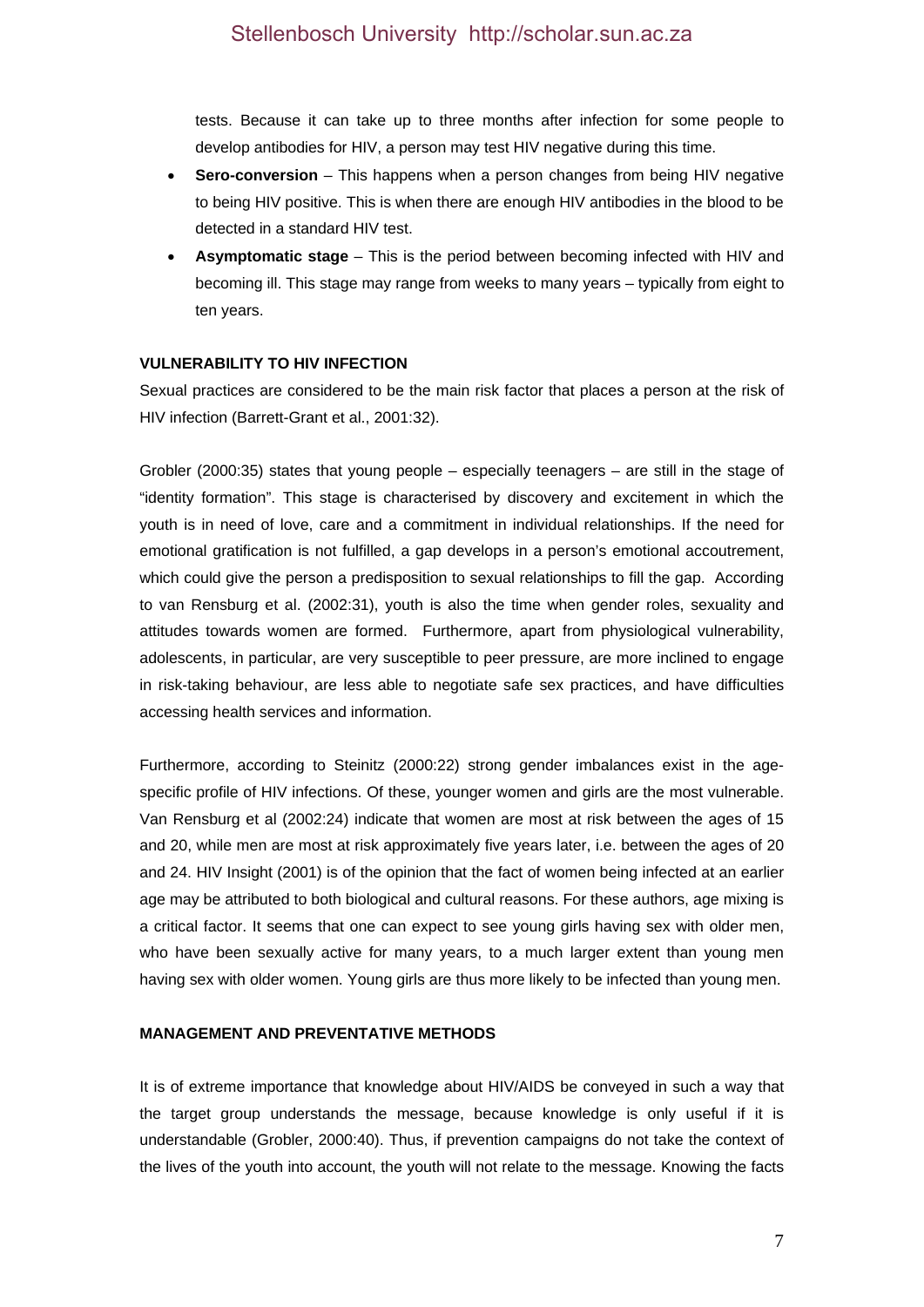may be an essential prerequisite, but is definitely not sufficient to change the sexual behaviour of the youth. Lehohla (2002:11) is of the opinion that although young women are exceptionally vulnerable to the disease, millions of young African women are dangerously ignorant about HIV/AIDS. This statement is supported by Katjire, Langa, Siwa, Mbuche and Tjongarero (2000:75), who state "… information about a disease and how it spreads does not necessarily increase the likelihood that one will take preventive action or change one's behaviour". According to Grobler (2000:40), a solution may be to involve the youth in translating the planned messages into understandable concepts. These researchers would like to add that, over and above understanding the principle, understanding the motivations for certain behaviours is also required.

In an unpublished document, the South African Department of Health (2001) provides information on indicators used in HIV surveillance in the last couple of years, which allow for comparison across time and between geographical areas. Most of those indicators should, according to the Department, be presented by age and sex, and some could be presented by other variables, such as a risk category. The major indicators are summarised in Table 1.4.

Table 1.4: Major indicators used in HIV surveillance

|      |           | rable 1.4. Major mucators used in rire surveniance                      |
|------|-----------|-------------------------------------------------------------------------|
| 1.   |           | <b>Biological indicators</b>                                            |
|      |           | HIV prevalence                                                          |
|      | $\bullet$ | STD prevalence                                                          |
|      | $\bullet$ | Hepatitis B and C prevalence                                            |
|      | $\bullet$ | Number of adult AIDS cases                                              |
|      | $\bullet$ | Number of paediatric AIDS cases                                         |
| $2-$ |           | <b>Behavioural indicators</b>                                           |
|      |           | Sex with a non-regular partner in the last six months                   |
|      |           | Condom use during last sex with a non-regular partner                   |
|      |           | Youth: Age at first sexual intercourse                                  |
|      |           | Drug injectors: Reported sharing of unclean injecting equipment         |
|      |           | Sex workers: Reported numbers of clients in the last week               |
| 3.   |           | Socio-demographic indicators                                            |
|      |           | Age                                                                     |
|      |           | Gender                                                                  |
|      |           | Socio-economic or educational status (occupation or years of schooling) |
|      |           | An indicator of residency or migration status                           |
|      |           | Parity (for antenatal sites)                                            |
|      |           |                                                                         |

Marital status

Normally HIV and STD prevalence will be reported for the youngest sexually active groups, namely persons who are 15-24 years of age.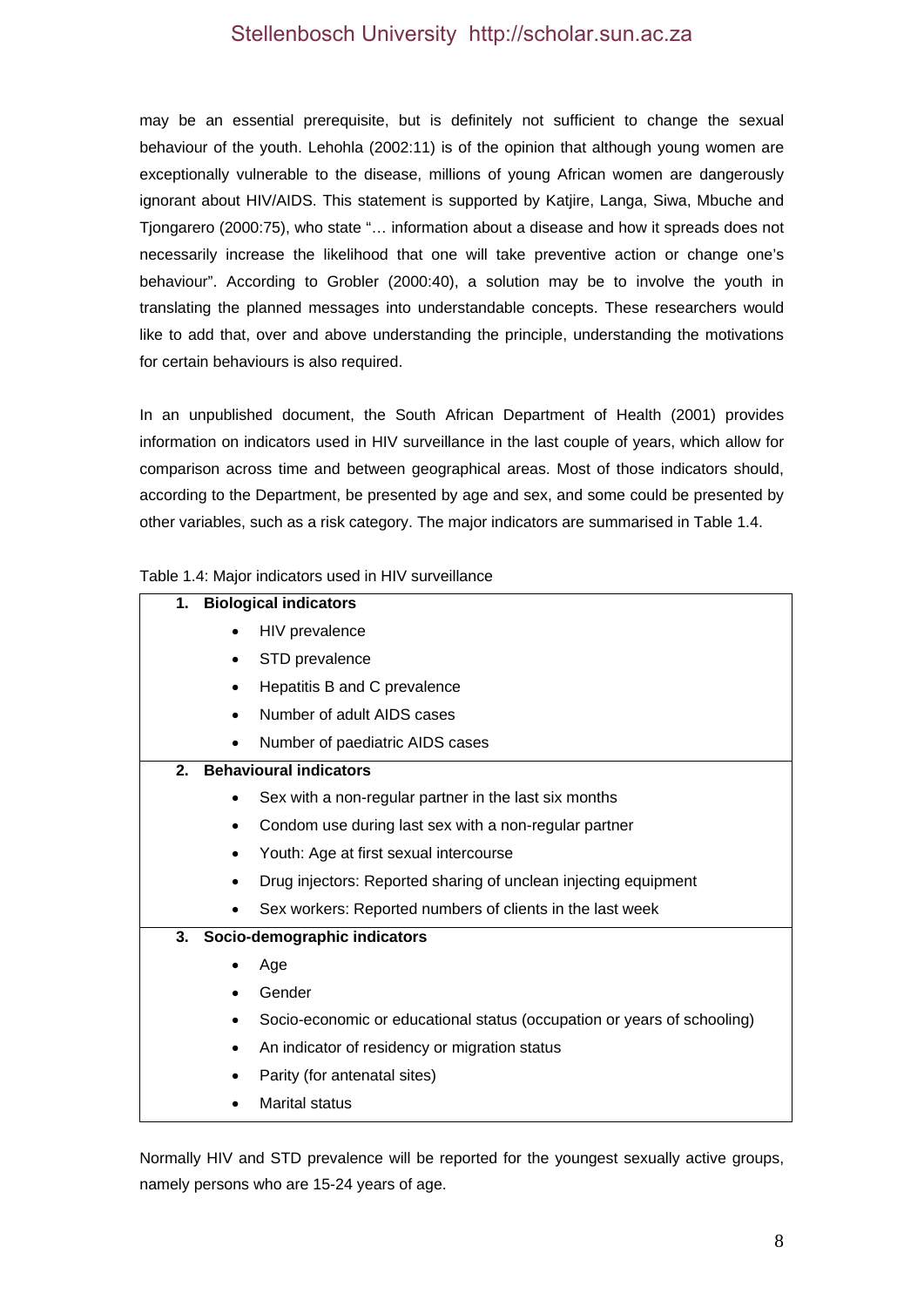### *HIV testing*

HIV prevention and treatment depends largely on people **wanting** to have an HIV test. The aim of HIV testing is to pick up HIV antibodies in the person's blood. Currently, two categories of tests can be identified (Barrett-Grant et al., 2001:20-21):

- Rapid tests These tests are cheap and rapid, easy to use and very accurate, can pick up whether there are HIV antibodies in the blood or saliva, and the result is available within about 15 minutes.
- PCR tests (polymerase chain reaction tests) These are very sensitive tests that test for HIV rather than HIV antibodies, and can be used to find HIV even when the sample of body fluid is very small. The PCR test is very useful for emergency situations, such as a sexual assault, because one can test even a tiny sample of blood to determine if the assaulter is HIV positive and because it can be determined whether the person who has been assaulted has HIV in his or her blood.

# *Condom use*

According to Marunda and Chamme (2003:250), countries that have embraced the use of condoms have found a significant drop in the rate of infection by AIDS and other sexually transmitted diseases. The authors state that, in Uganda, the HIV incidence dropped from 8,0 per 1 000 in 1990 to 5,2 per 1 000 in 1999.

 In Thailand, "a 100% condom" campaign resulted in a significant reduction in HIV prevalence among sex workers – from 30% in 1993 to 18% in 1995.

The condom stands a better chance of success because it does not call on people to change their sexual behaviour, as such. People could still have sex as often as they used to, the only change being how they do it (Marunda & Chamme, 2003:251). However, research by Nasheya (1999:31), as quoted by Grobler (2000:39), indicated that sexually active people might experience technical problems with condoms. In the mentioned research, the respondents indicated the following:

- A condom can get lost inside a woman
- Condoms can fall off
- Condoms often burst
- Condoms make sex less enjoyable
- Condoms are against God's will
- People are ashamed and embarrassed to use condoms
- Women who initiate using a condom are trying to gain power
- Women who carry condoms are loose
- If women want to use a condom, a man should give the final decision

Attitudes associated with condom use can also present as barriers to correct use and or the decision to use them.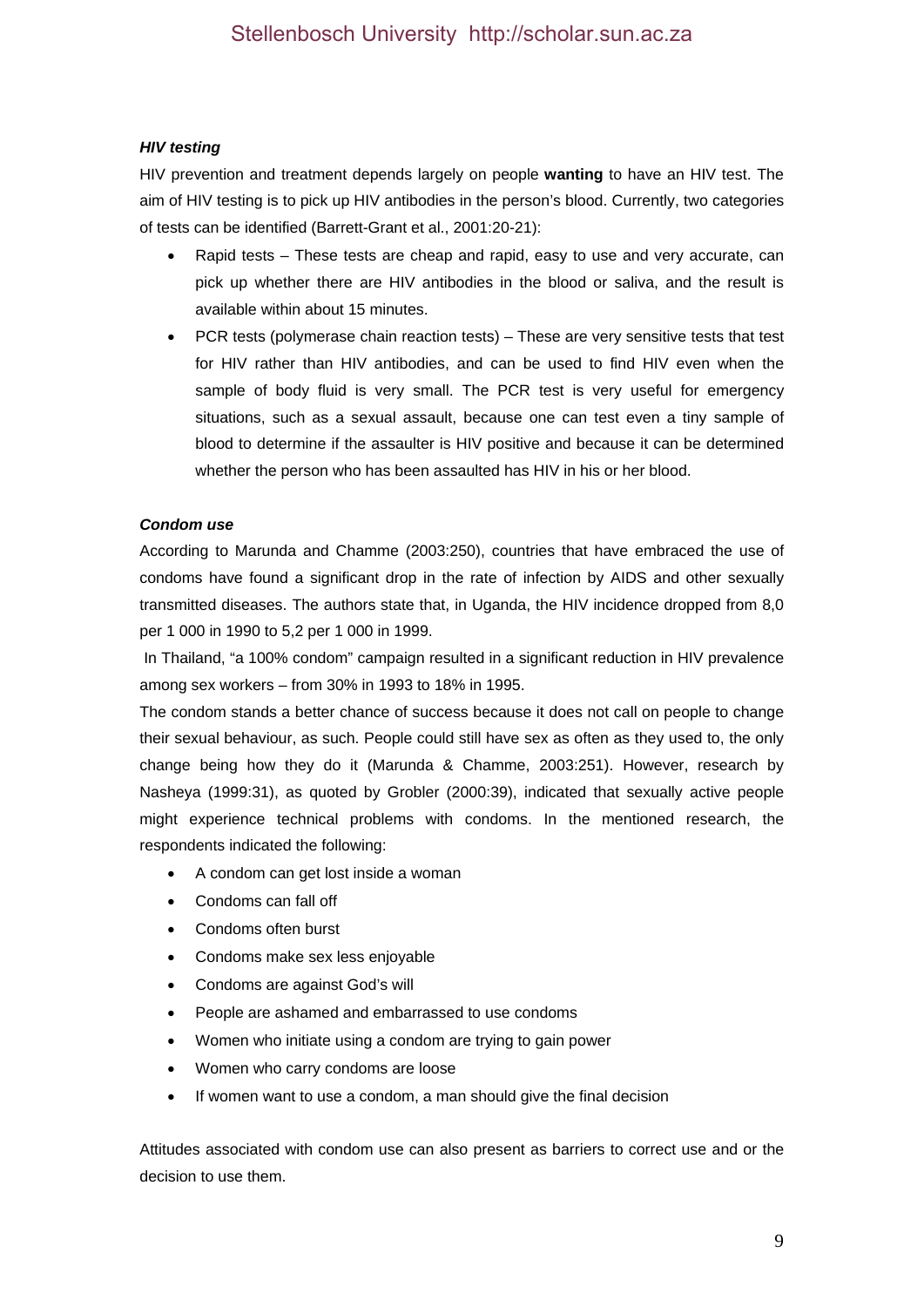#### *Abstaining from sex*

Supporters of this view believe that the elimination of HIV/AIDS requires a moral rather than a medical or condom solution. Advocating abstinence rather than condom use should be emphasised. The view of religious leaders is often that promoting condom use encourages sins, such as adultery and practising sex at an early age (Marunda & Chamme, 2003:255- 256).

### *Educating sexually active youth*

The biggest challenge in education, according to Lehohla (2002:11), is the disturbingly high frequency of sexual activity among teenagers in secondary and intermediate education. This will force decision-makers to face the reality that, while there may be moral questions about teaching safe sex to children, they are sexually active, whether or not one approves.

# **CONSEQUENCES OF HIV INFECTION**

HIV has convincingly established itself as a bio-psych-social-developmental disease… Lehohla (2002:8) indicates the following effects of HIV/AIDS on human development in the SADC region:

- The pandemic has multiple and negative effects on the demand for education, the supply of education, and the quality and management of education in individual learning posts and the whole region.
- There exists uncertainty about the future demand for education in the light of possible and apparent declines in the number of children of school-going age. Enrolments in secondary, intermediate and tertiary education may also be negatively affected by the demise of breadwinners in households.
- The quality of learning outcomes and education will be affected by several compounding factors, which will emerge as the pandemic takes a deeper hold in the region. In the 2001 AIDS epidemic update, UNAIDS reported that, in 1999 alone, an estimated 860 000 children lost their teachers to AIDS in sub-Saharan Africa. Fabricius (2003:16) quotes UNDP to the effect that, in 1998, Zambia lost 1 300 teachers to the disease – two-thirds of those trained each year. The education systems also have begun experiencing problems resulting from the loss of inspectors, teachers, education officers, planners and management personnel.
- UNAIDS estimates that there would be a less qualified teaching force in time, as trained and experienced teachers are replaced with younger and less qualified teachers.

As a group of countries, the life expectancy figures for Southern Africa are the lowest in the world, and this is having a major impact in each country on the UNDP Human Development Index (HDI). The HDI compares the quality of life in the different countries of the world. It was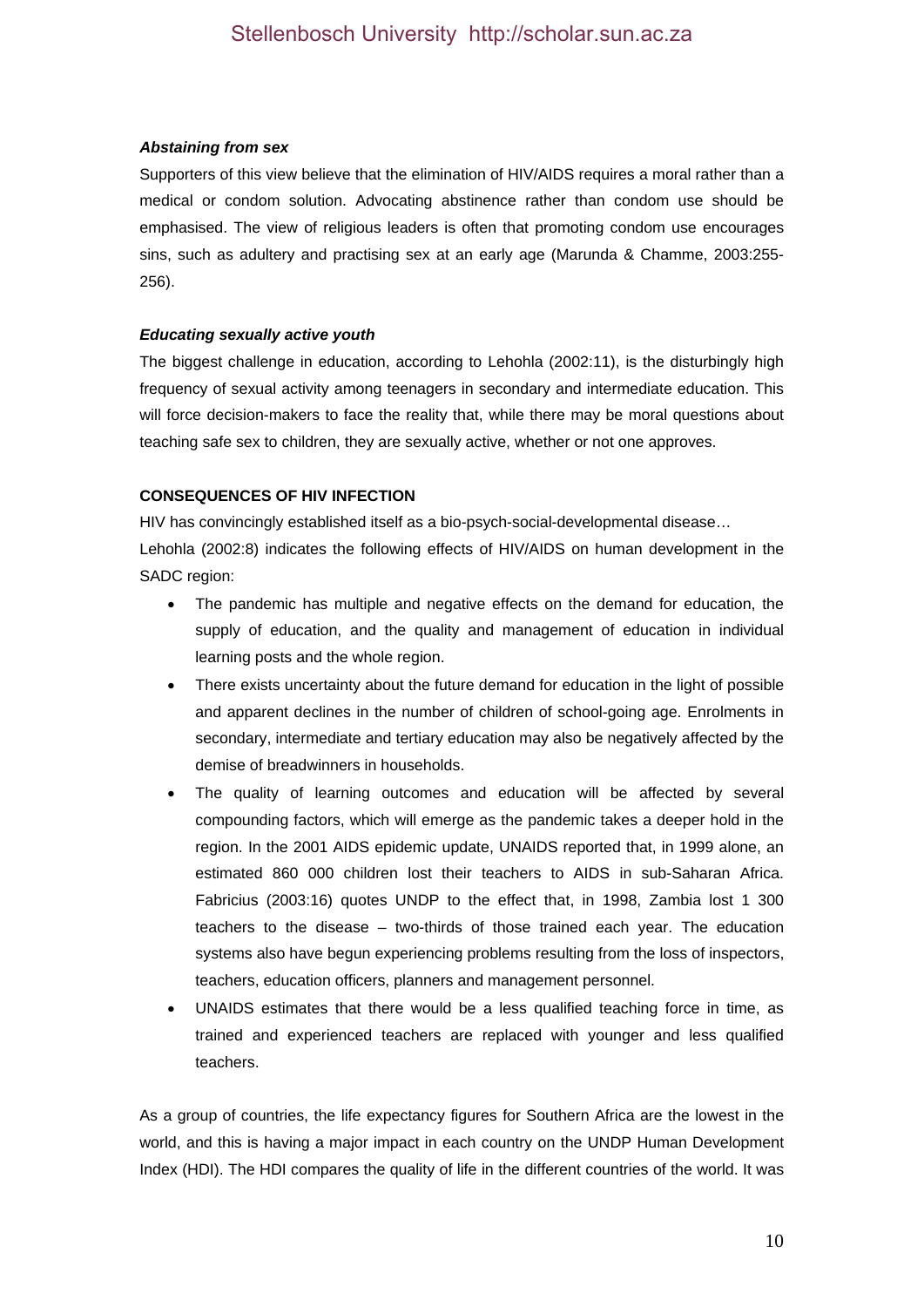reported that South Africa had fallen 27 places in the HDI rankings since 1990, to its present 111<sup>th</sup> position – mainly because of AIDS (Fabricius, 2003:16).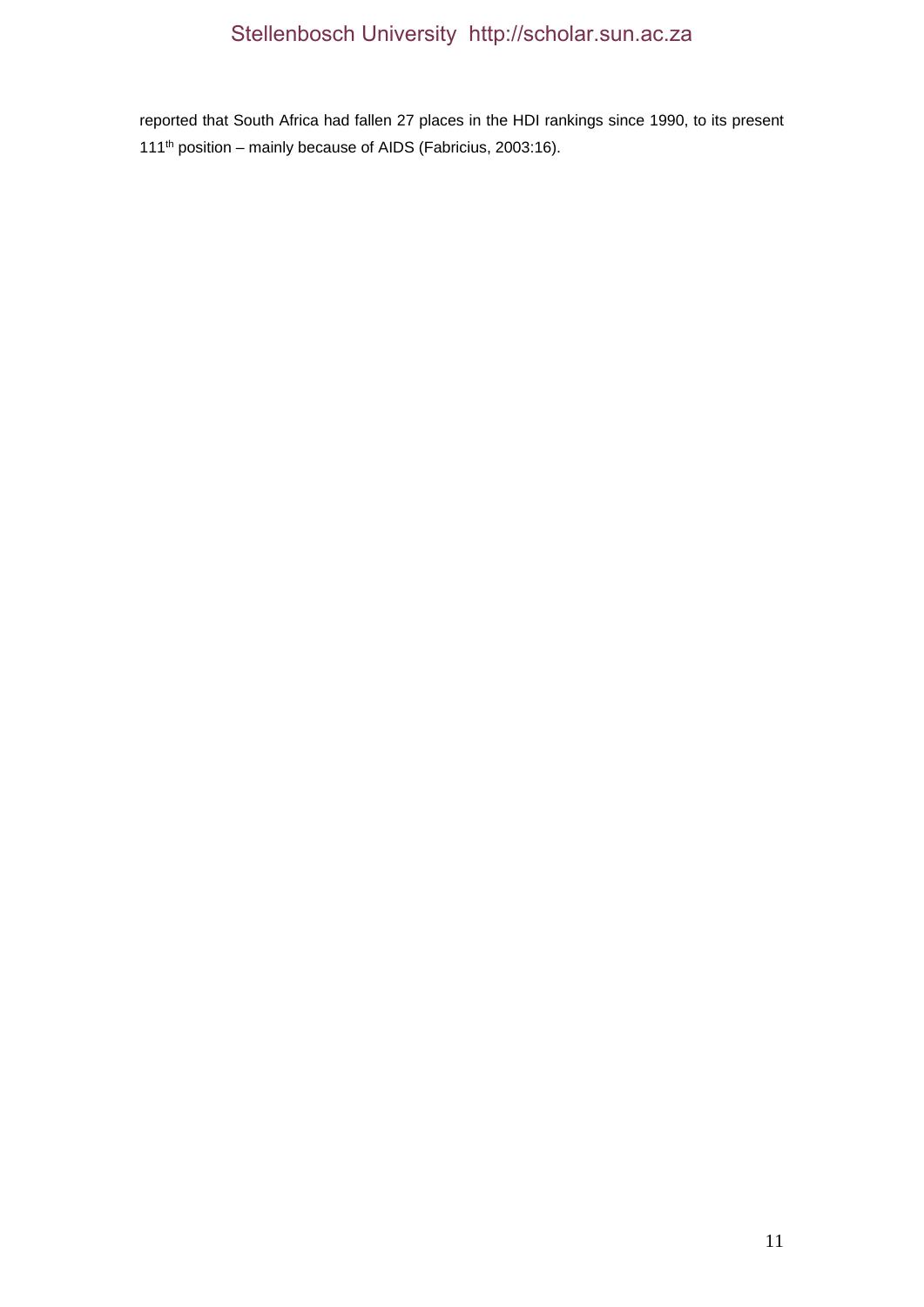# **CONCLUSION**

As HIV/AIDS infection rates continue to rise in the sub-Sahara African countries and in South Africa, it is important that decision-makers take note of how communities and individuals are responding to the disease. This includes the student population of Technikon Pretoria. It is assumed that, until an effective vaccine or cure for HIV/AIDS is found, responsible sexual behaviour is the only means of averting the continuous spreading of the disease.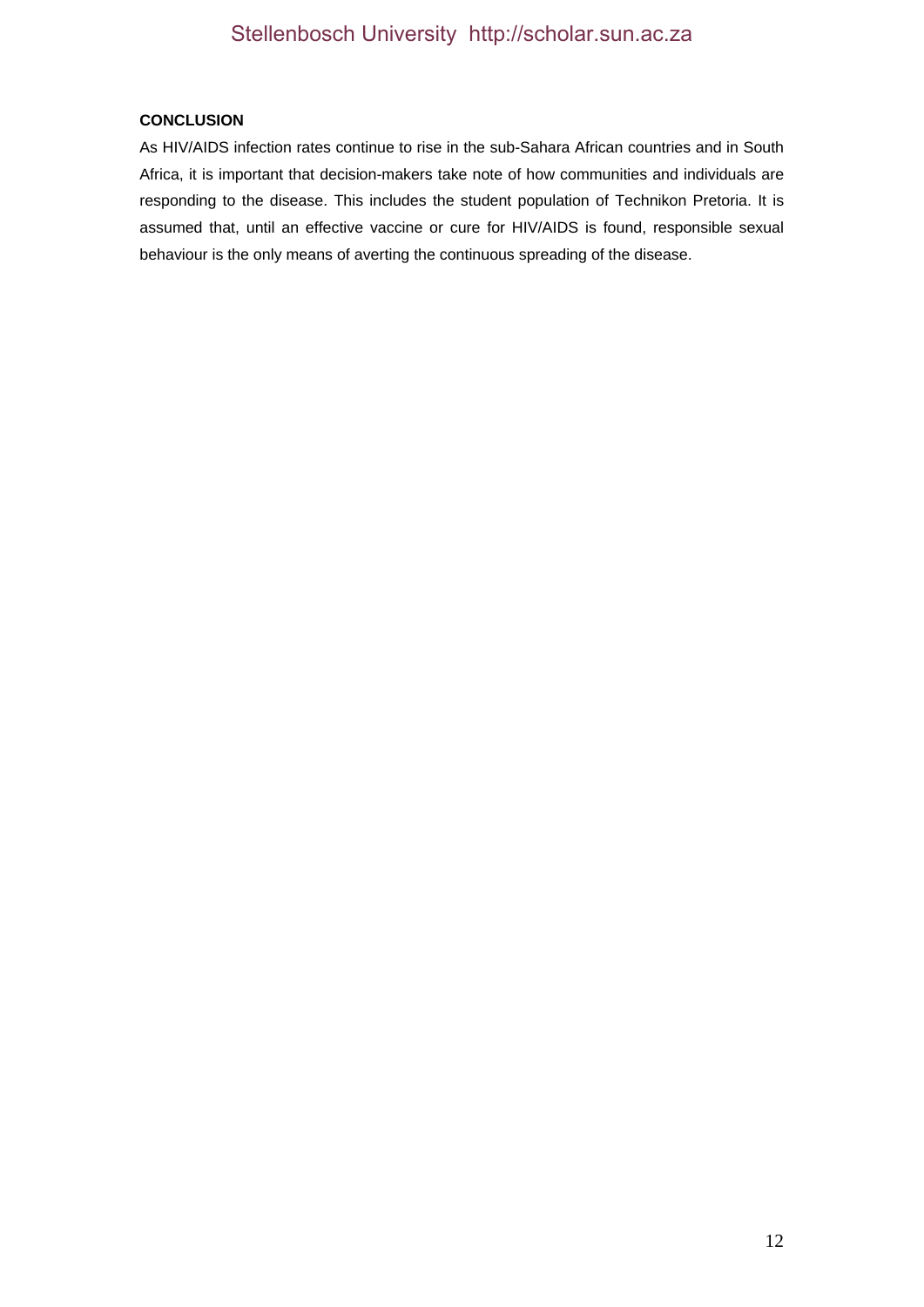#### **CHAPTER 2: RESEARCH METHODOLOGY**

#### **INTRODUCTION**

Evaluation of the sexual behaviour, understanding the behavioural patterns and the information needs of students are an integral part of this research. To achieve the objectives of the research, it was necessary to use multi-dimensional criteria to measure and identify the sexual behaviour of the students.

### **STATEMENT OF THE PROBLEM**

Whereas HIV and AIDS are by nature health-related problems, it is common knowledge that the fight against the pandemic and its manifested effects has to be based on the partnerships of all sectors of society. Relatively little research has been done on the impact of AIDS on the educational sector and the implications of its effects on the current and future supply of education

(Lehohla, 2002:5-6). Furthermore, it is important that institutions of higher education adopt policies regarding HIV/AIDS that are aligned to the Constitution of South Africa and that recognise the basic rights of the people of South Africa.

In addition, the fact that HIV predominantly affects people between the ages of 14 and 35 years means that students at tertiary institutions are directly affected. An immediate response to this would be to look at what tertiary education institutions could do to make students more aware of the prevention strategies and care available to persons infected with HIV.

The need for improved and qualitative data has been well documented by Professor M. Kelly, who investigated the impact of HIV and AIDS in higher education institutions within the African context.

#### **MOTIVATION FOR THE STUDY**

Lehohla (2002) stressed at a meeting of the SADC Ministers of the Human Resource Development Sector, that the SADC member countries should combine efforts to commission studies on the impact of HIV/AIDS on education and its implications for education, build capacity for teaching and the research and management of HIV/AIDS programmes,

strengthen multi-sectoral initiatives, and ensure the infusion of HIV/AIDS issues in all human resource development strategies under the protocol on Education and Training at national and regional levels. Otaala (2000:3) provides three principal reasons why institutions of higher education should take the phenomenon of HIV/AIDS seriously and why those institutions should act and react to it:

The vulnerability of those institutions to the many adverse impacts of HIV/AIDS.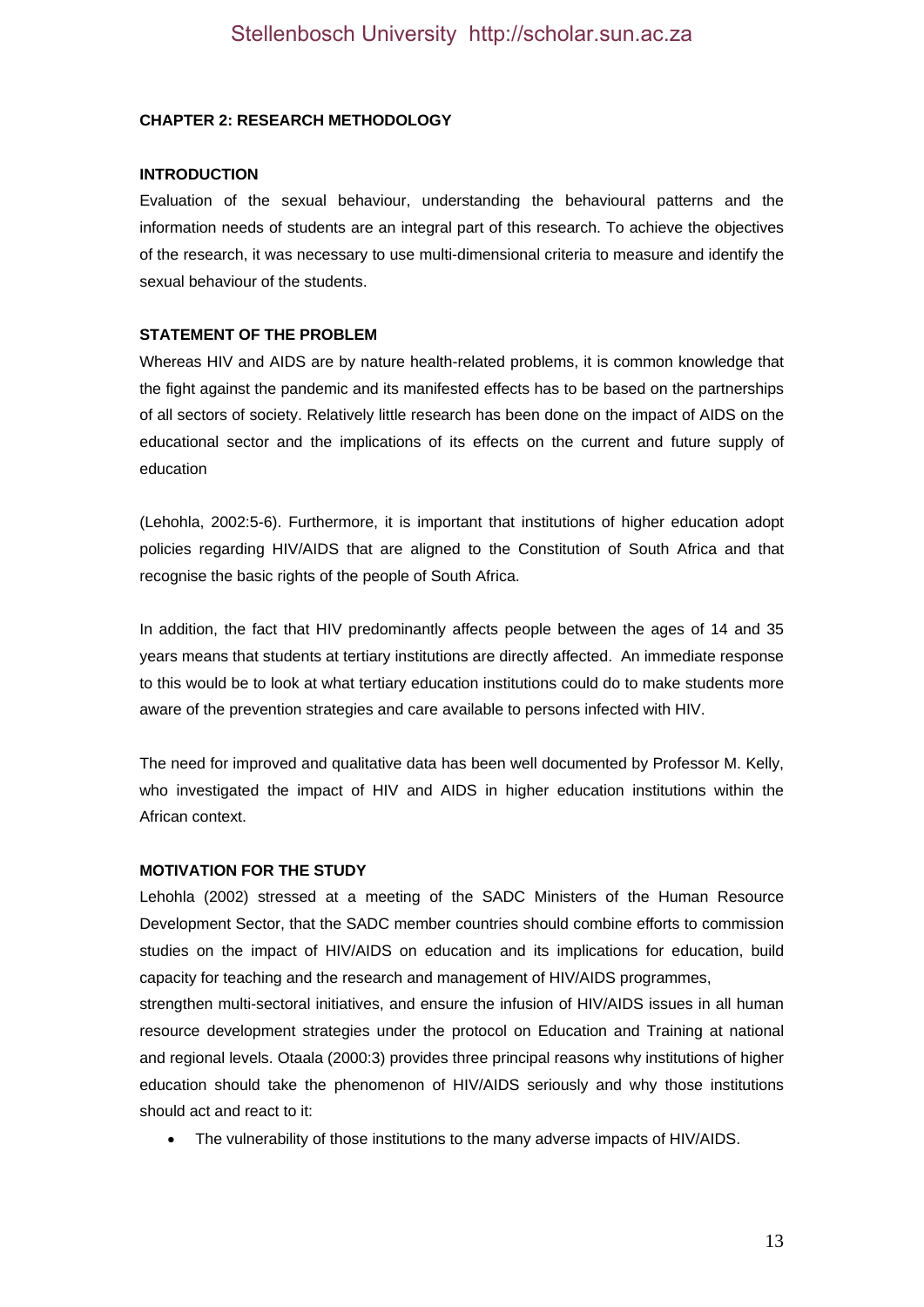- Because of this vulnerability, those institutions need to take those impacts into account in their planning, while at the same time taking steps aimed at AIDS prevention and control.
- It is the responsibility of institutions of higher education through knowledge dissemination, research and advisory services – to contribute to stemming the spreading of the disease and to mitigating its impact within the larger society of which those institutions form part.

The aim of this investigation is primarily to determine, first, which of the registered students studying at Technikon Pretoria are most at risk to become HIV infected; second, to determine which behaviours put them at risk; and, third, to determine their understanding of their basic rights as humans, in the workplace and in a relationship. Finding answers to these issues would enable the institution to generate an appropriate response to HIV in order to contribute to keeping infection rates low, and to direct efforts at slowing down the spread of the virus

# **SCOPE OF THE RESEARCH**

 This research provides socio-demographic, knowledge and behavioural information regarding registered students of Technikon Pretoria, since it relates to various aspects concerning HIV and AIDS. The specific aspects to be analysed are described in Table 2.1.

Table 2.1: Aspects analysed in the survey (knowledge, attitudes and practices/behaviour)

| 1.             |           | Knowledge profile of students                        |
|----------------|-----------|------------------------------------------------------|
|                | $\bullet$ | Understanding the difference between HIV and AIDS    |
|                | ٠         | Perceived highest-risk age groups                    |
|                |           | Identification of an HIV-positive person             |
|                |           | Knowing one's HIV rights                             |
|                |           | 2. Sexual intercourse profile of students            |
|                |           | Engagement in sexual intercourse profile of students |
|                | ٠         | Enjoyment profile                                    |
|                |           | Expectations of partner                              |
|                | ٠         | Popularity profile                                   |
| 3 <sub>1</sub> |           | <b>Condom use</b>                                    |
|                |           | Condom use with last sex partner                     |
|                | ٠         | Reasons for not using condoms                        |
|                |           | Decision node in condom use                          |
|                | ٠         | Condom use as it relates to type of sexual behaviour |
|                |           | Ease of introducing condom use into relationships    |
|                |           | Sourcing for condoms                                 |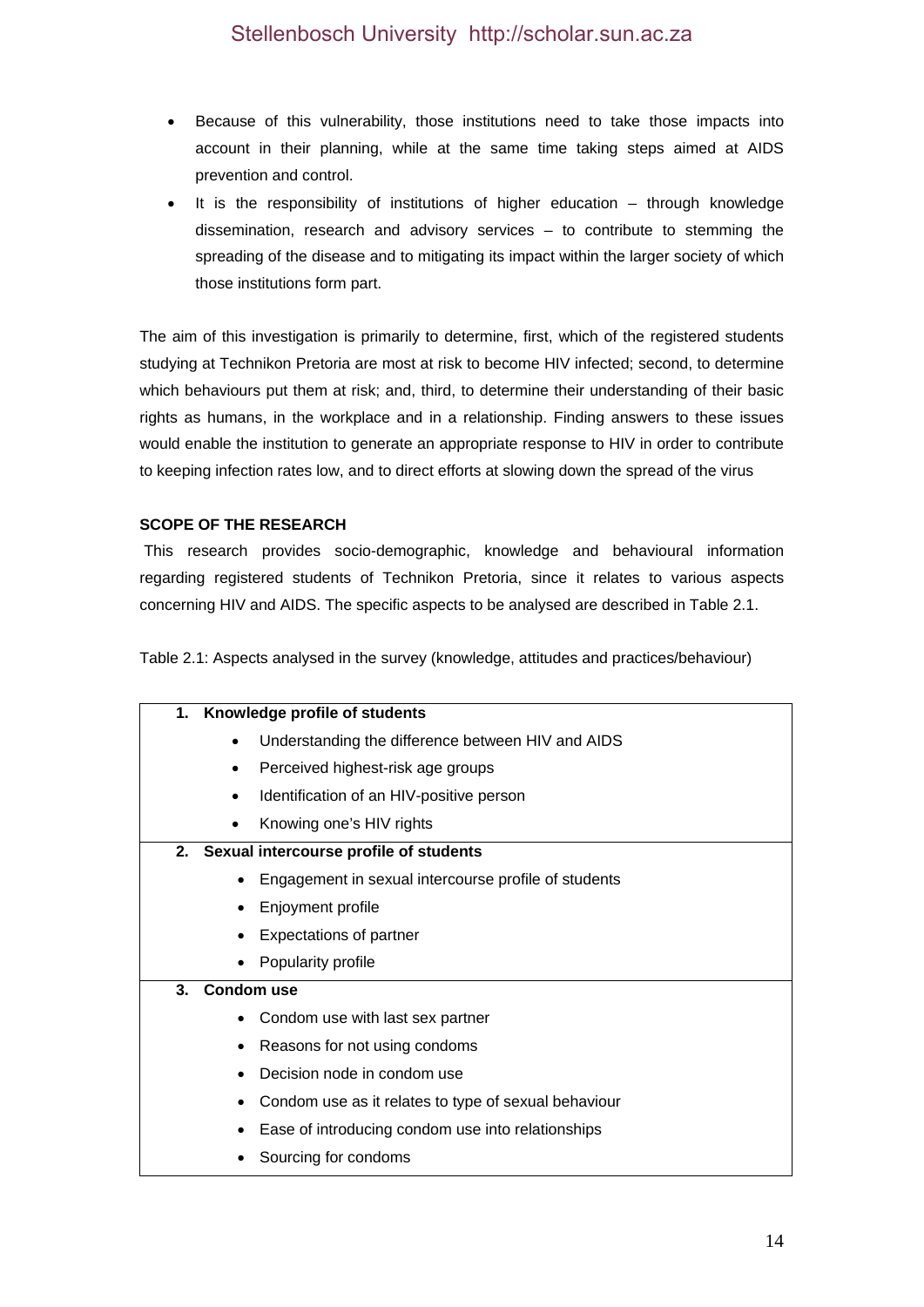#### **4. HIV testing**

- Awareness of the AIDS Centre on campus
- Information requirements

### **TARGET POPULATION**

The population under investigation was all students registered at Technikon Pretoria, South Africa (Pretoria Campuses) in 2003/2004. The number of registered students amounted to 25 529 students, at the time of the sampling.

# **DESCRIPTION OF THE SAMPLE FRAME**

According to Martins, et al. (1999:252), the sample frame represents a record of all the sample units available at a given stage in the sampling process. In the case of this sample, a list of registered students was obtained from the Management Information System of Technikon Pretoria. Respondents were randomly selected from the Arcadia Campus, Arts Campus and Technikonrand Campus (main campus). No respondents from the Polokwane and Nelspruit campuses were considered, due to their geographical location and the perceived differences in the target groups. This represents a total sample frame size of 25 529, from which the final sample was selected. The sample frame constituted the following numbers, as explained in Table 2.2:

| <b>Population</b> | <b>Female</b>  | <b>Male</b>    | <b>Total</b>   |
|-------------------|----------------|----------------|----------------|
| Asian             | 103            | 228            | 331 (1,3%)     |
| <b>Black</b>      | 9 2 2 1        | 8682           | 17 903 (70,1%) |
| Coloured          | 146            | 199            | 345 (1,4%)     |
| White             | 2820           | 4130           | 6 950 (27,2%)  |
| Total             | 12 290 (48,1%) | 13 239 (51,9%) | 25 529 (100%)  |

#### Table 2.2: The sample frame

It is clear from the table that the black and white population groups constitute most of the registered students studying at Technikon Pretoria.

### **SAMPLING**

The aim of sampling is always to ensure that the actual acquired statistics will be as close as possible to the population parameters in order to be able to make generalisations (Black, 2002:59).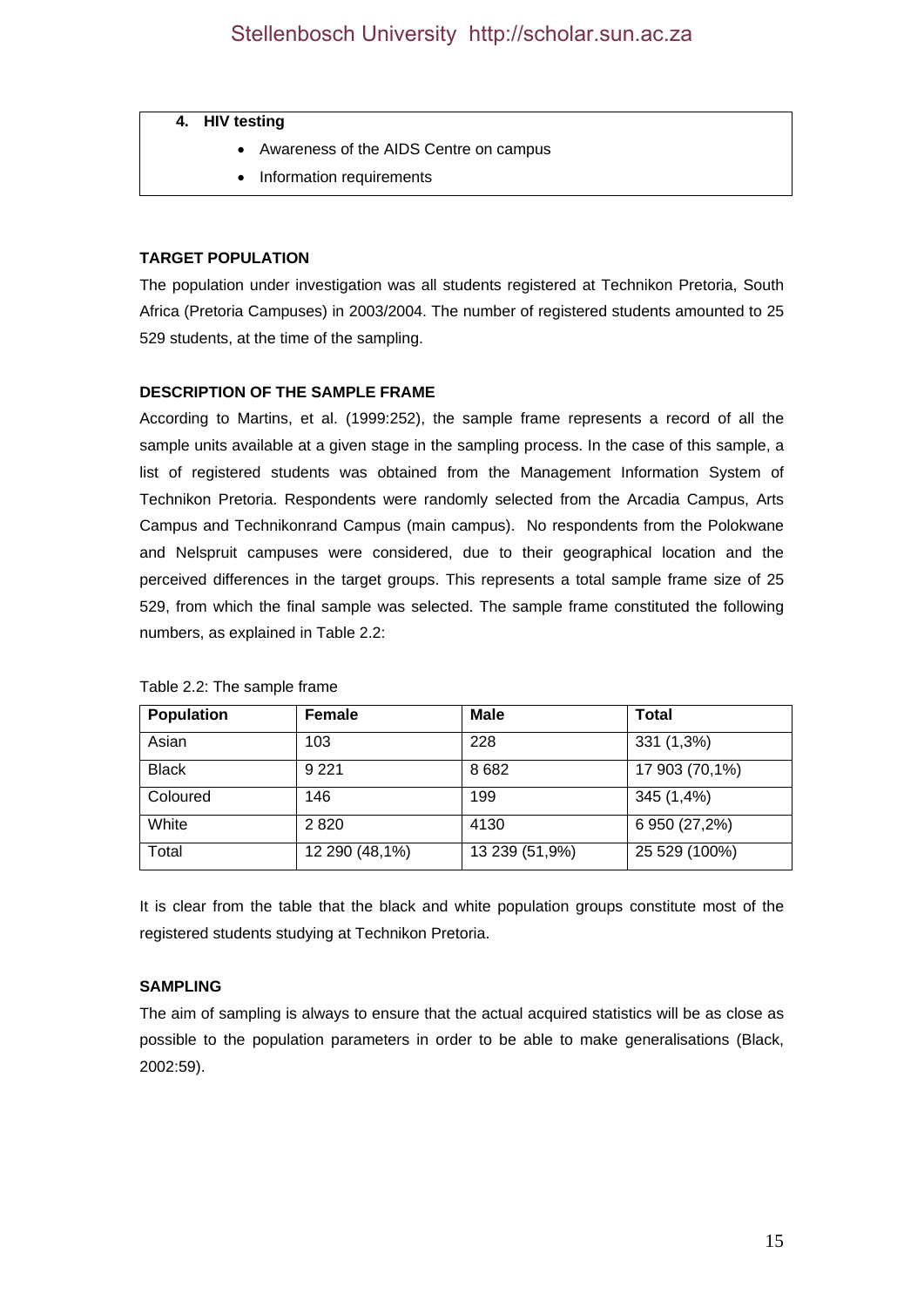#### **SELECTING THE SAMPLING METHOD**

#### *Stratified sampling*

The stratified sampling method, which forms part of the family of probability sampling methods, was used. Black (2002:52) explains this method of sample selection as "…taking random samples from various strata in society, such as men and women. Different subpopulations are thus defined within a larger population". The result is that the researchers are able to divide the target population into relatively homogeneous subgroups (Hair et al., 2003:216).

According to Martins et al. (1999:257), this has a big advantage, in the sense that in a probability sample the sample error for a given sample can be calculated statistically. In this stratified sample, the population of registered students was divided into mutually exclusive strata according to campus, race and gender. Simple random sampling was conducted within each stratum. The stratified sampling method also allowed the researchers to:

- Draw the actual sample in a disproportional manner to ensure that each respondent had a known chance to be selected in each stratum. Yet, the chance to be selected in one stratum differed from the chance to be selected in another stratum. However, the chance was equal for all elements in a specific stratum.
- Study the heterogeneous registered student population of Technikon Pretoria in terms of the qualities to be investigated by dividing the population into more homogeneous groups with regard to those qualities, and, in so doing, enhancing the precision or reducing the sample error in two ways, namely:
	- o Firstly, making sure that that the various elements of campus, race and gender were included in the sample in their correct proportions.
	- o Secondly, the variability of the qualities being investigated decreased within the various strata as the qualities of the elements in a specific stratum corresponded to the stratum qualities.

#### *Sample size*

The next aim was to ensure that the sample would be representative of the registered Technikon Pretoria student population. The number of respondents selected from each stratum was proportionate to the size of each stratum relative to the overall sample size. The formula  $n = SQR (20<sup>*</sup>N)$  was used to determine the sample size for each stratum, where N is the total obtained in a specific stratum.

For example:

- 1. Total number of female Asian students is 103 (for all three campuses).
- 2. To find out how many should be included, the researchers used
	- $N = SQR (20*103) = 45.38722 = 46$  (rounding up)
- 3. Lastly, 46 were proportionally divided among the campuses.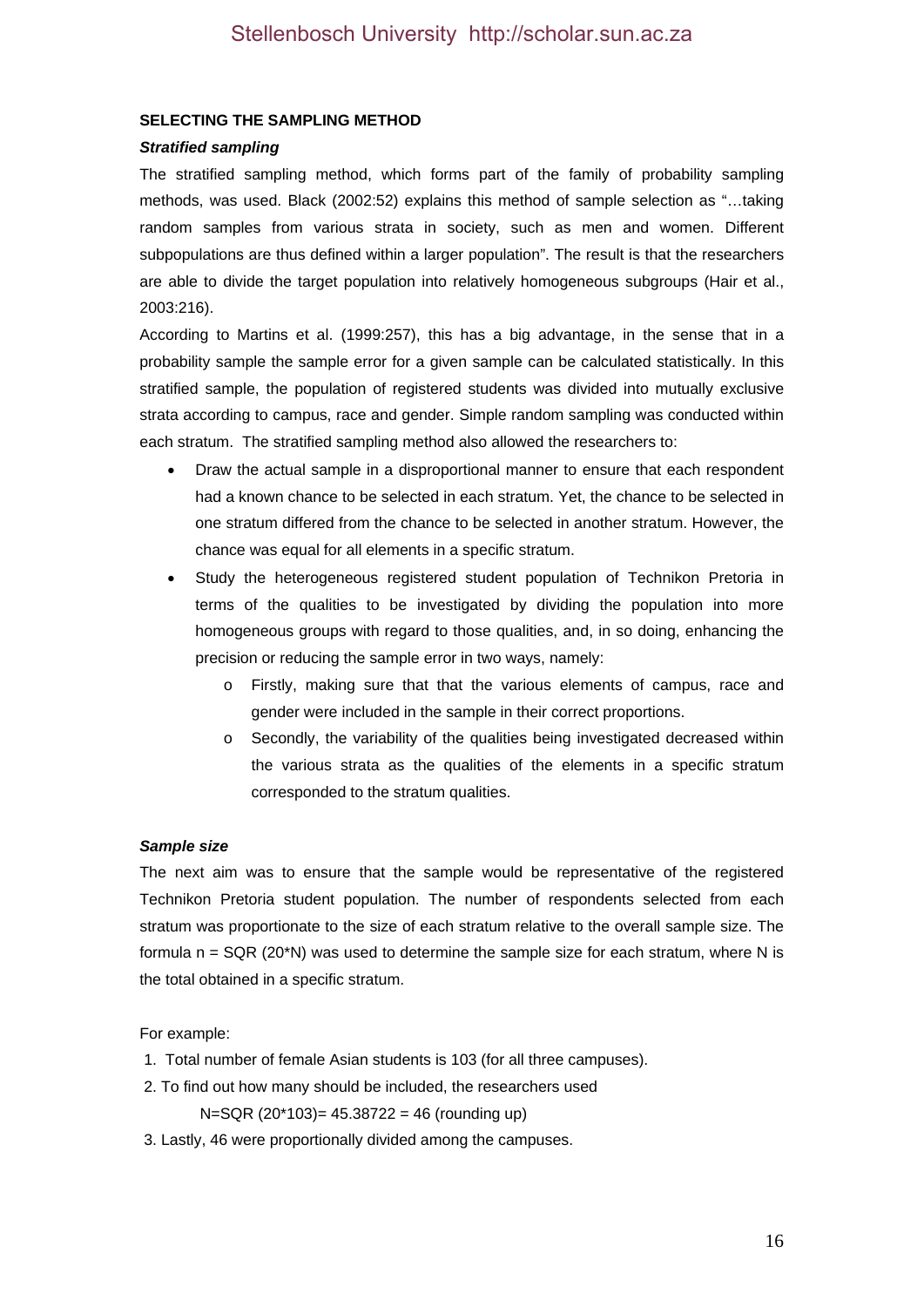Using the stratified sampling method provided the following advantages, according to Hayes (1997:90):

- Better precision with the same overall sample size.
- Estimations of population parameters can be obtained for each stratum.
- One can focus on a particular sample in which one is interested.

Table 2.3 indicates the specific sample size selected. The selected sample represents 6,28% of the sample frame.

|                      | Asian |    |     | <b>Black</b> |    | <b>Coloured</b> |     |     | <b>Total</b> |
|----------------------|-------|----|-----|--------------|----|-----------------|-----|-----|--------------|
| Campus               |       | М  |     | M            | F  | М               |     | Μ   |              |
| Arcadia              |       | 5  | 51  | 32           | 5  | 4               | 44  | 20  | 168          |
| <b>Arts</b>          | 6     | 2  | 9   | 12           | 5  | 2               | 64  | 25  | 125          |
| <b>Technikonrand</b> | 33    | 61 | 370 | 373          | 44 | 58              | 130 | 242 | 1311         |
| <b>Total</b>         | 46    | 68 | 430 | 417          | 54 | 64              | 238 | 287 | 1604         |

Table 2.3: Composition of the selected sample

### **DESCIPTIVE RESEARCH METHOD**

The main purpose of the research was to describe the behavioural patterns and preferences of Technikon Pretoria students. According to Zikmund (2003:55), the descriptive research method, in this case, provides the researchers with an excellent opportunity to find answers for questions pertaining to *who, what, when, where* and *how* questions. It also enables the researchers to segment and target specific markets.

In this research, it was, amongst others, important to differentiate between age groups and the male and female populations. This research approach was also appropriate, since the researchers could build on some previous understanding of the research problem. The main purpose, therefore, was to find conclusive evidence of differences in the behaviour, perceptions, expectations and characteristics of specified subgroups.

### **DATA COLLECTION**

### *Survey*

A structured survey method was used to collect the data. According to Black (2002:44), the survey method allows one to describe the characteristics of a single group of subjects in terms of pre-described characteristics.

### *Administration*

The first step was to ensure confidentiality, anonymity and ethics in conducting the research. The measuring instrument was submitted to the Ethical Committee for advice, evaluation and approval, to ensure that the survey would comply with all ethical considerations and provide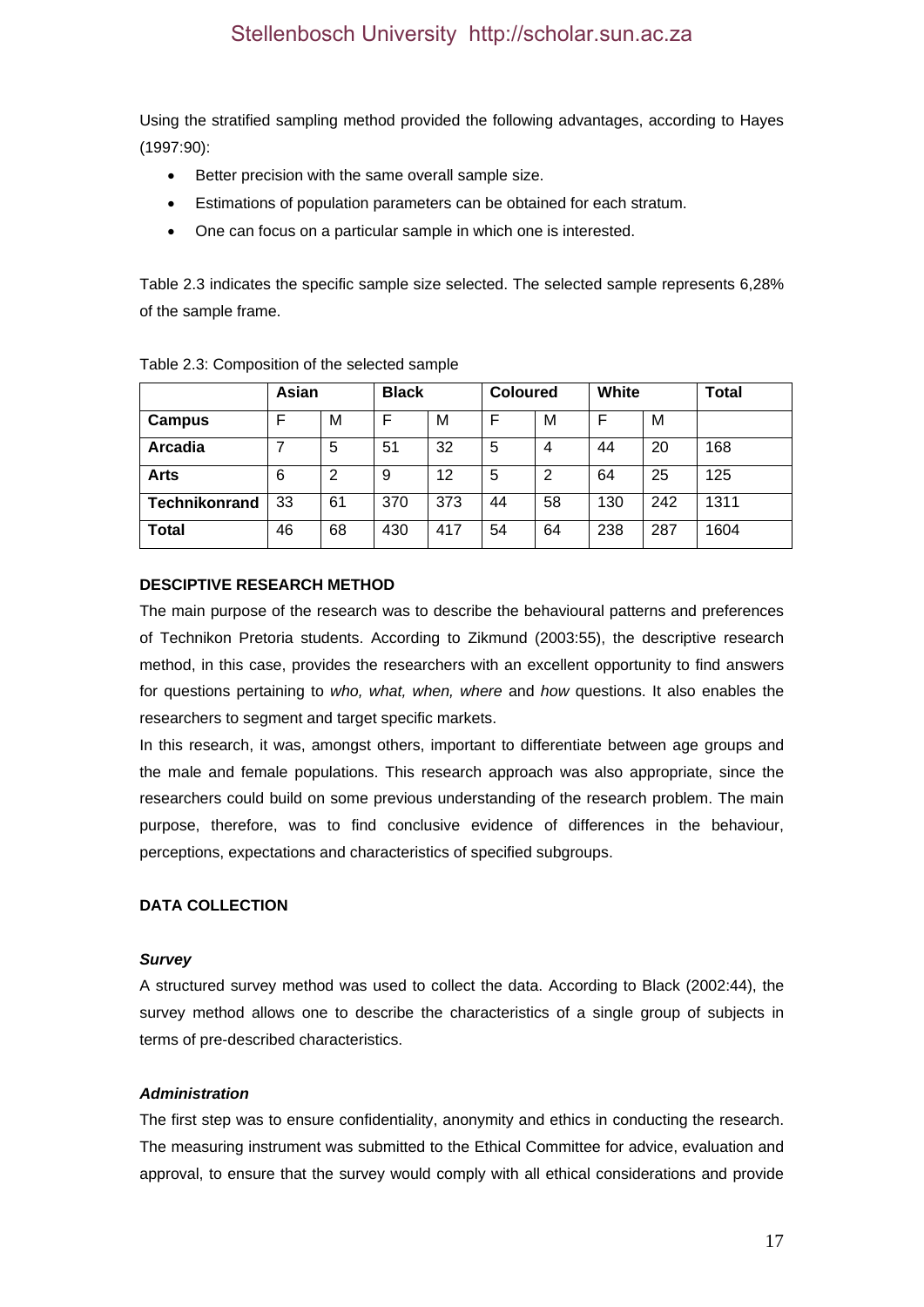all respondents involved with the necessary protection. Secondly, confidentiality was guaranteed, implying that no respondent could be identifiable and that respondents were protected against any adverse consequences. Allowing them to complete the questionnaire anonymously and ensuring that no respondents could be identified through any coded numbers or names on the questionnaires achieved this.

In view of the sensitivity of the study and the questionnaire, it was decided that trained field workers be used to collect the data. The Technikon has a Peer Education Programme as a component of its HIV and AIDS strategy. These peer helpers have been trained and skilled, and know how to render HIV/AIDS services; hence their understanding of the many dynamics surrounding HIV was a critical asset to this process.

The researchers interviewed and selected the fieldworkers and exposed them to a three-day training session. The aim was to acquaint them with the purpose of the study and to help them understand the sampling exercise and role-plays, so as to let them be prepared for possible resistance/sensitivities on the part of respondents. The fieldworkers were exposed to a process of continuous assessment in the course of the training, and, upon completion of this phase, ten of them were selected.

A further two individuals (postgraduate students) were recruited to serve in the capacity of supervisors. Subsequently, the group was divided into two, with five fieldworkers allocated to each supervisor.

The supervisors were also responsible for quality checking the questionnaires on completion. Various other checks were introduced to ensure the quality of the data received. The research team and the fieldworkers met on a daily basis to discuss and resolve any difficulties that arose in the course of the data collection.

On completion of the knowledge, attitudes and practices (KAP) survey, a session was held with all twelve fieldworkers to reflect on their experiences of being involved in a survey of this nature. This information was obtained to assist researchers in follow-up research projects or those planning similar research. The fieldworkers agreed that, in most instances, there was no hesitation among respondents when approached to fill out the questionnaire.

However, the following points were highlighted as problematic:

- Asian and coloured respondents were difficult to find possibly because of their small number in terms of the total student population.
- Some Asian and coloured students had religious objections against filling out the questionnaire.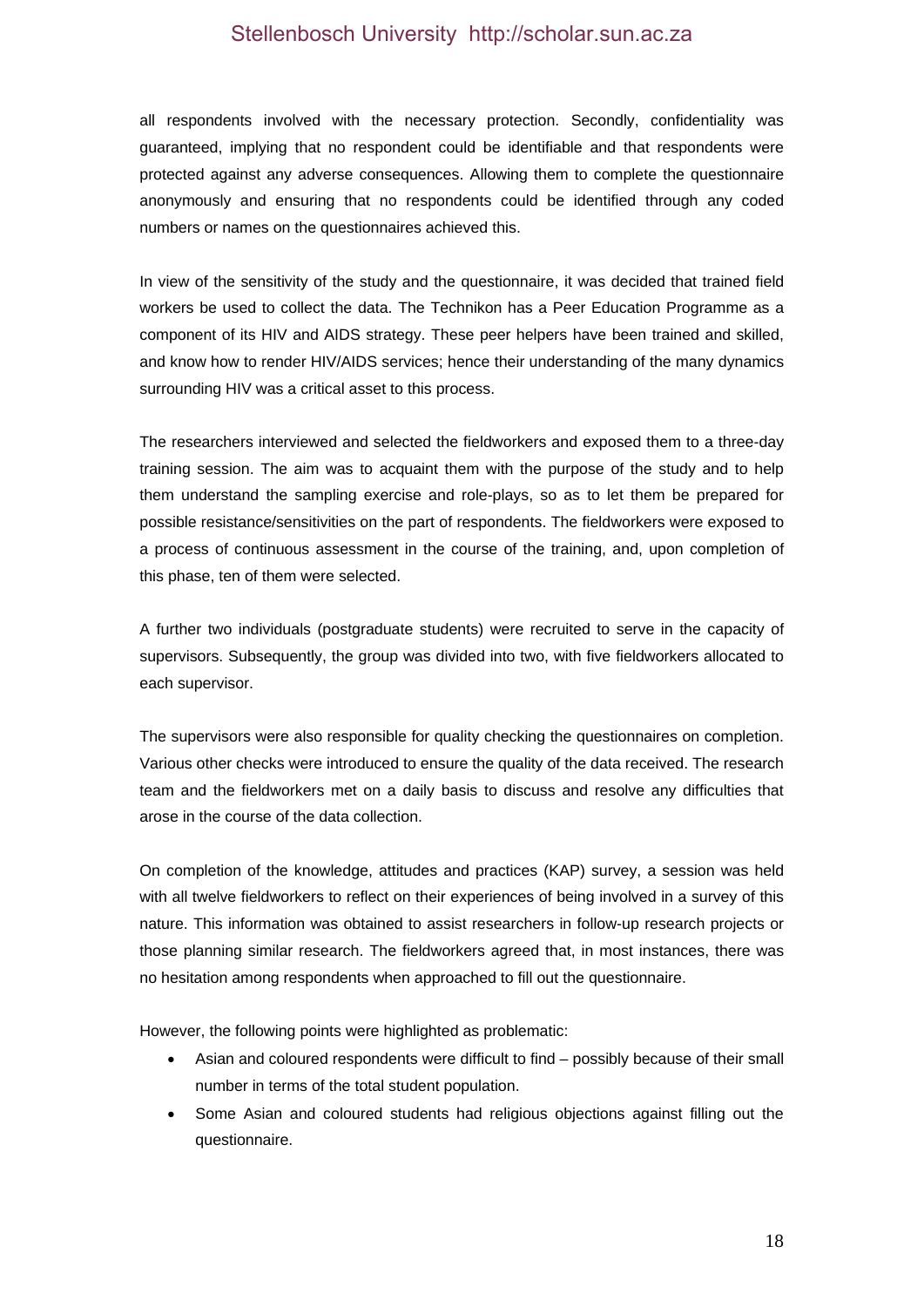- It was found that black female students were particularly shy when filling out the questionnaire. Some thought the questionnaire was a "sex quiz," while others, incorrectly, assumed that being approached implied that they were HIV-positive. In some instances, this misconception led to verbal abuse.
- Students across the board indicated that it took to long to fill out the questionnaire.
- It seems as if open-ended questions were problematic, in that the students often did not complete them.
- The cover letter, in which the Rector of Technikon Pretoria briefly explained the survey and motivated students to participate, was often not read. Some respondents were offended by the word "unmarried" in the biographical details section of the questionnaire and said that they would have preferred "single." The same applied to "white" – some white respondents said that they also regard themselves as "African."
- Although being told not to do so, some students wanted to discuss the questionnaire with one another. Some respondents – especially males – joked about the age at which they became sexually active. Students who had been approached once, complained when targeted for a second or third time. This especially occurred towards the end of the survey.
- Fieldworkers cited uncertainty among especially white students on how one contracts HIV/Aids as a concern. There was some confusion and arguing whether, in fact, kissing, sharing of cutlery and toothbrushes, etc. could lead to one becoming HIV positive.

Many respondents expressed the need for more HIV-positive people to disclose their status and called it the "real stuff."

Respondents at the Arcadia and Arts Campuses felt left out with regard to HIV/Aids activities and expressed the need to become peer helpers and peer educators. Some respondents at Technikon Pretoria's main campus said that the AIDS Centre should be more visible.

Most of the fieldworkers said that being involved in the survey was a "great" experience. The fieldworkers and supervisors were given incentives in terms of payment, but their commitment to the study was unquestionable.

This process is recommended for future studies, in view of the fact that a 100% response rate was recorded.

### **Data Analysis**

### *Descriptive analysis*

The first form of analysis that was used was a descriptive analysis whereby raw data was transformed into a form that was easy to understand and interpret. The most common methods that were used, were frequency distributions and cross tabulations. The frequency-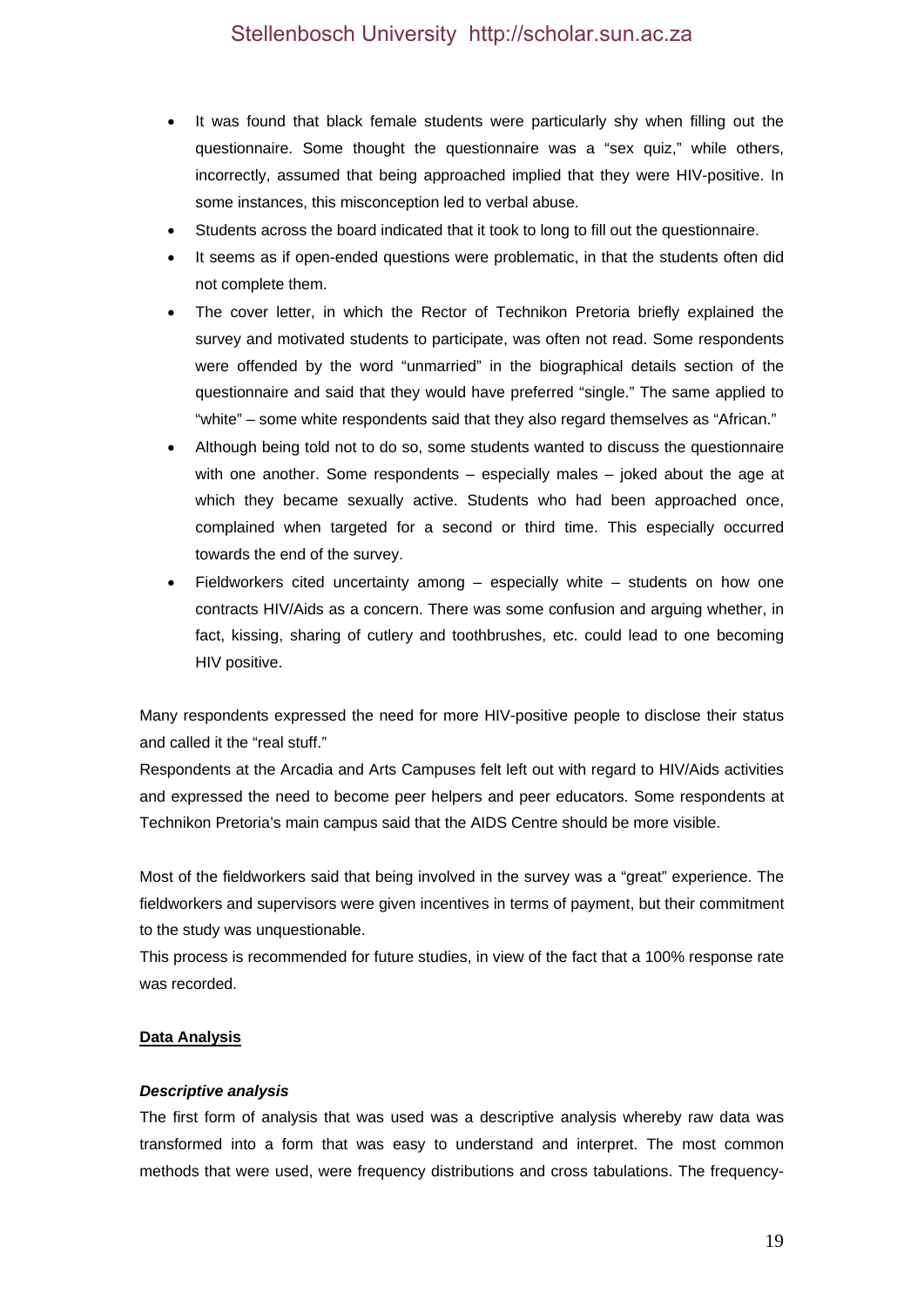distribution approach was followed to enable the researchers to find answers for questions based on a single variable. The objective of a frequency table is to display the number of responses associated with each value of a specific variable (Hair et al., 2003:232).

The purpose of the cross tabulations was to enable the inspection of differences among groups, trying to spot differences and make comparisons between the groups. Zikmund (2003:476) is of the opinion that cross tabulations is an excellent way to help determine the form of relationship between two variables.

#### *Measuring reliabilities*

In general, the concept of reliability refers to how accurate, on average; the estimate of the true score is in a population of objects to be measured. Thus, broadly speaking, reliability is the degree to which measurements are free from error and therefore yield consistent results (Zikmund, 2003:300).

### *Data Editing*

Data were manually keyed directly into the database. The researchers also checked 15% of the coded questionnaires, as well as the actual database, for possible coding or data entry errors. The questionnaires and data entries to be checked were selected in a systematic, random sampling process.

Missing data were not replaced in the data analysis phase. In the factor analysis and in the discriminant analysis, observations with missing values were excluded from calculations. This procedure is permissible, according to Hair et al. (2003:231).

### **CONCLUSION**

A survey was conducted amongst 1 604 students from three campuses of Technikon Pretoria. The sample is considered to be representative of the composition of the student population. Great care was taken to ensure the validity and credibility of the data, due to the sensitivity of the subject matter.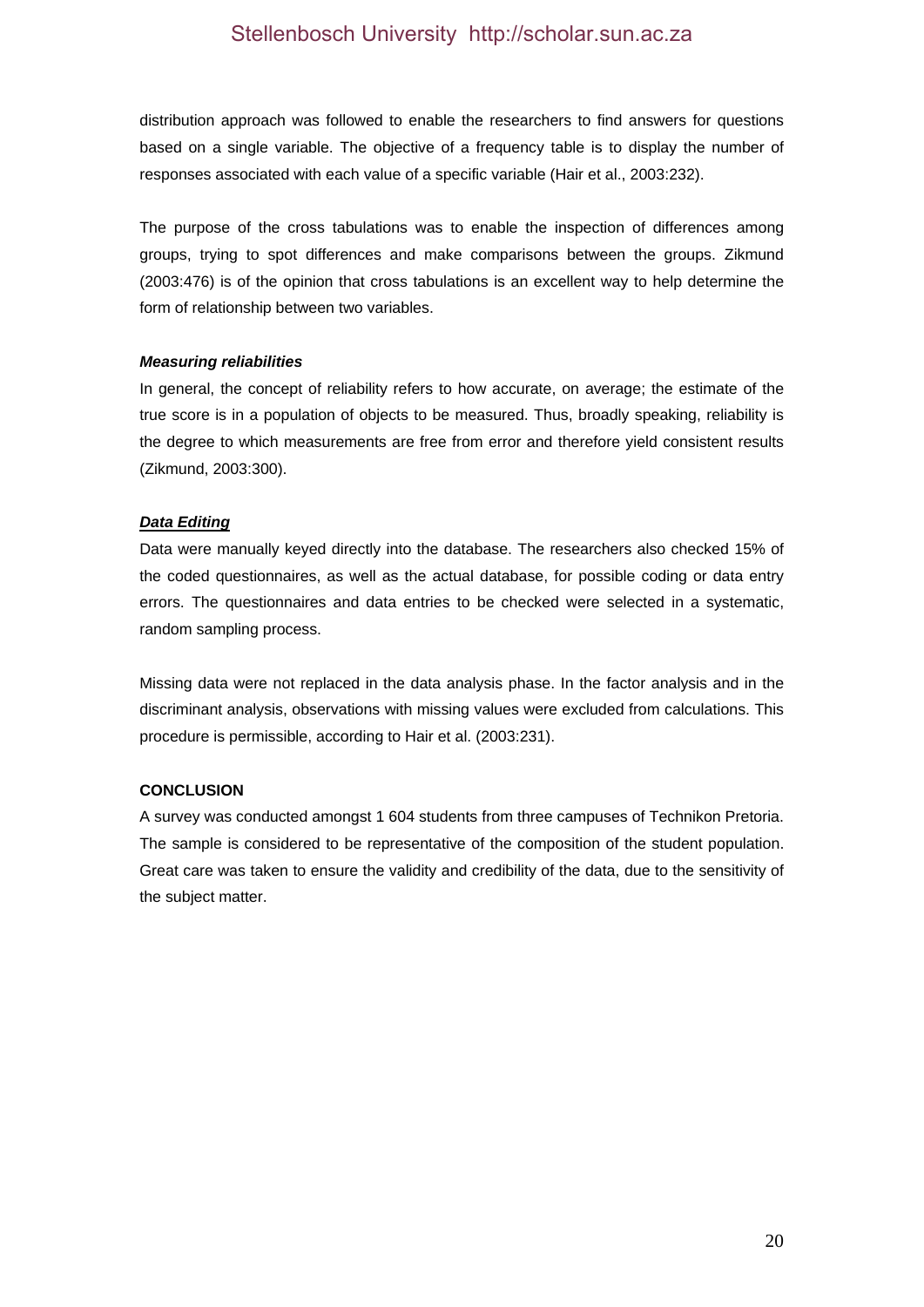#### **CHAPTER 3: DATA ANALYSIS AND INTERPRETATIONS**

#### **INTRODUCTION**

This chapter summarises the research results based on the data obtained from the survey. With regard to the variables where significant differences were found with regard to the responses, such differences are illustrated by means of tables and figures. For variables where no significant differences were found in response distributions of the respective groups, a breakdown of results into different groups is omitted.

#### **DATA ANALYSIS**

#### **DEMOGRAPHIC PROFILE OF RESPONDENTS**

|                | V <sub>2</sub> | No.of    |     |     |    | Total |
|----------------|----------------|----------|-----|-----|----|-------|
|                |                | years    |     |     |    |       |
|                |                | studying |     |     |    |       |
|                | 1              | 2        | 3   | 4   | 5  |       |
| V1: No. Of1    | 70             | 56       | 44  | 23  | 7  | 200   |
| years          |                |          |     |     |    |       |
| studying       |                |          |     |     |    |       |
| $\overline{2}$ | 46             | 27       | 33  | 28  | 3  | 137   |
| 3              | 392            | 354      | 300 | 224 | 40 | 1310  |
| Total          | 508            | 437      | 377 | 275 | 50 | 1647  |

Table 3.1: Composition of students studying at Technikon Pretoria

A total of 1 647 respondents were willing to complete the questionnaire. This represents a response rate of 102,6 %. Of the respondents, 79,5% (n=1310) were studying at the main campus (Technikonrand Campus), 12,14% (n=200) at the Arcadia Campus and 8,3% (n=137) at the Arts Campus. Of these students, 30,8% (n=508) were first-year students, 26,5% (n=437) second-year students,  $22,9\%$  (n= 377) third-year students,  $16,7\%$  (n = 275) fourthyear students and 3,0% (n= 50) students in their fifth year of study at Technikon Pretoria. Figure 3.1 gives a profile of the number of years students studied at Technikon Pretoria.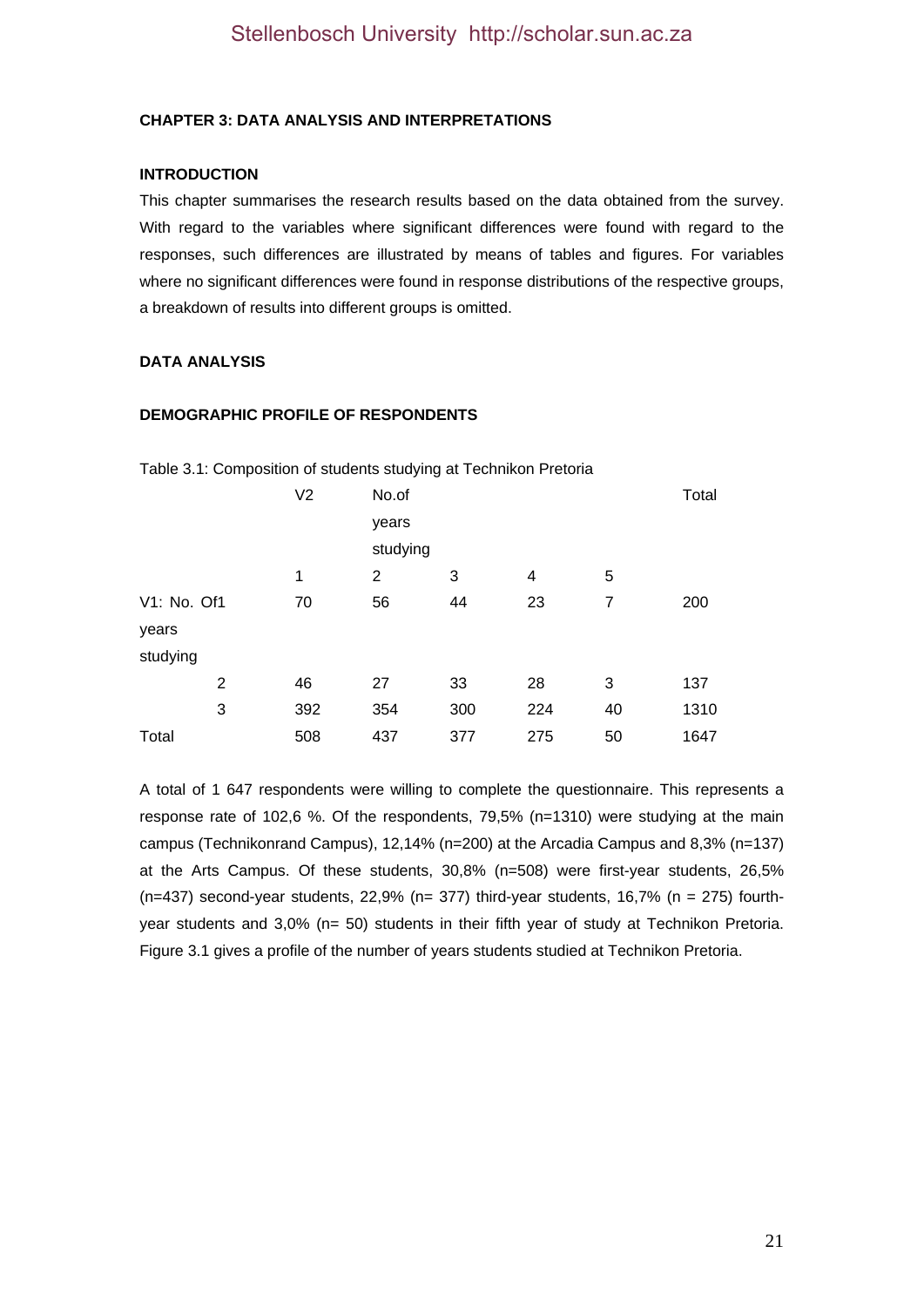

Figure 3.1: Number of years studying at Technikon Pretoria

Most of the respondents, 98% (n=1637) were unmarried, whilst just 2% were either married or divorced ( $n1 = 28$ ;  $n2 = 2$ ), implying that this sample is primarily a representative description of **unmarried student youth**. The racial composition of the sample is representative of the population composition on the campus. Figure 3.2 gives insight into the racial sample composition.





Where:

1 = African;  $2 =$  Asian;  $3 =$  Coloured;  $4 =$  White;  $5 =$  Missing values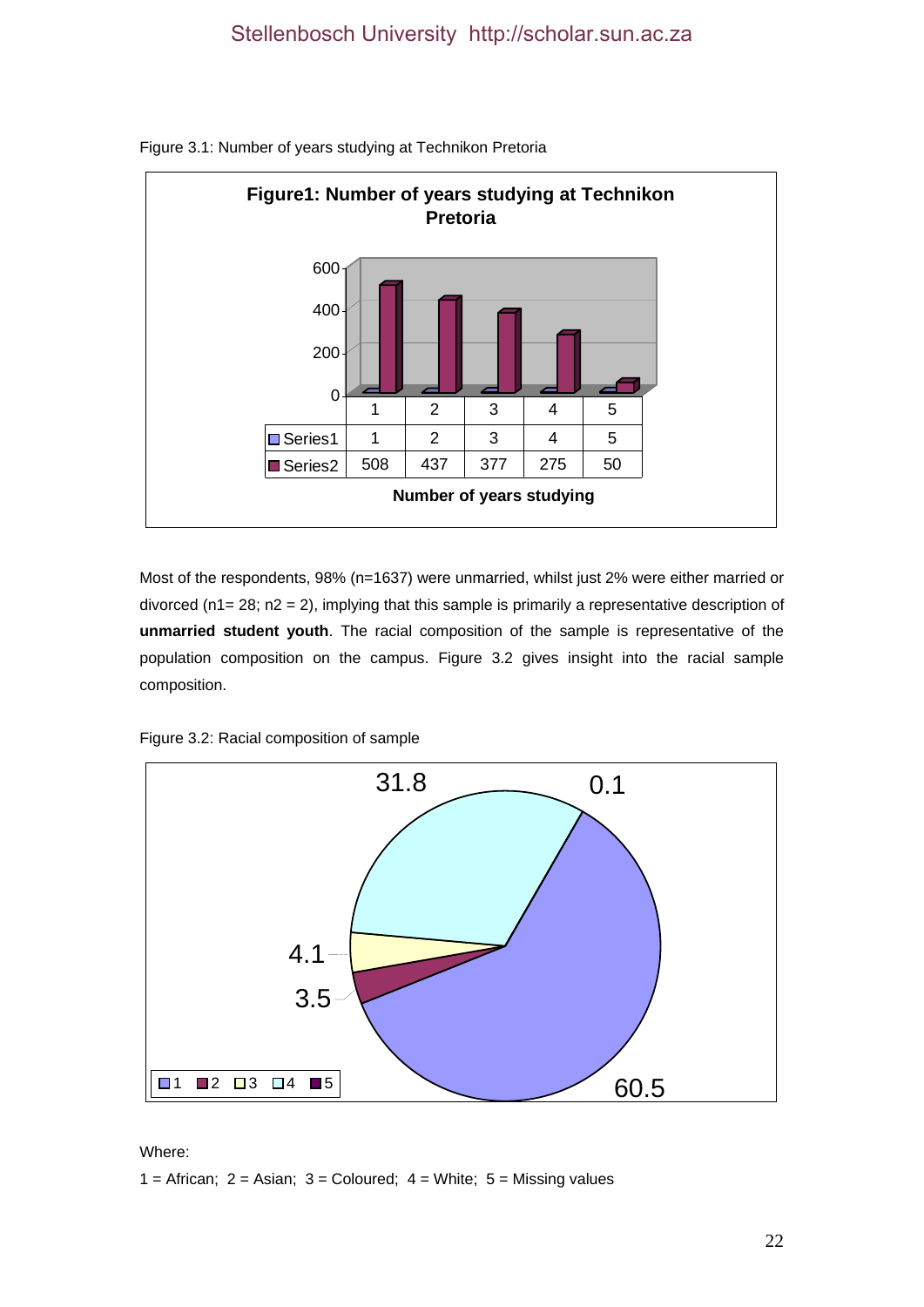# **KNOWLEDGE PROFILE OF RESPONDENTS**

#### *Understanding the existence of a difference between HIV and AIDS*

The vast majority of respondents  $(84.9\%; n=1418)$  indicated that there exists a difference between HIV and AIDS. Only 7,5% (n=126) of the respondents were of the opinion that there was no difference between HIV and AIDS, while the rest of the respondents (7,1%; n=118) did not know or were unsure (see Figure 3.3).

#### Figure 3.3: Knowing the difference between HIV and AIDS



Where:

 $1 = Yes^{**}$   $2 = No$   $3 = don't know$   $4 = Not sure$ 

### *Perceived highest age risk groups*

A total of 92,2% of the responses indicated that people younger than 35 years of age had the biggest chance to be infected by the HI virus, the greatest vulnerability being in the age group of 15 years to 30 years. This perception was consistent in all the race groups. The age group up to 19 years old may be considered to be a moderate potential, moderate-risk age group if the data are brought in relation with Table 3.2: Sexual intercourse at different ages. On the other hand, the age groups over 20 years should be considered high potential, high-risk age groups with regard to HI infection.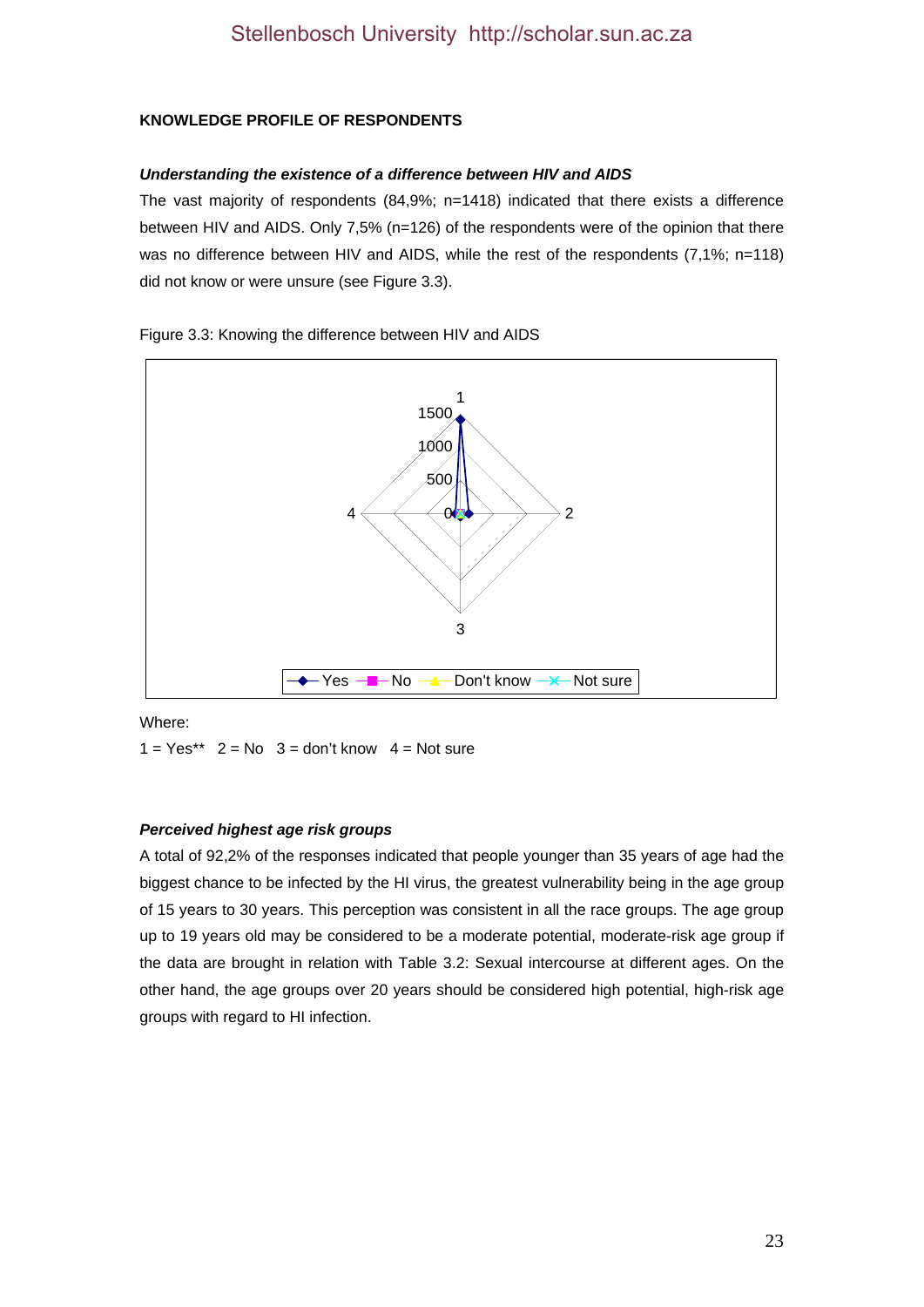|         | $-15Y$         |  | 15Y- |         | 20Y-    | 26Y-      |         |               | $31Y -$   | 36Y-           | 41Y-         | $+45Y$       | Total     |
|---------|----------------|--|------|---------|---------|-----------|---------|---------------|-----------|----------------|--------------|--------------|-----------|
|         |                |  | 19Y  |         | 25Y     | 30Y       |         |               | 35Y       | 40Y            | 45Y          |              |           |
| African | 76             |  | 592  |         | 822     | 504       |         |               | 293       | 126            | 64           | 40           | 2517      |
|         | (3,0%          |  |      | (23,5%  | (32,7%  |           | (20,0%  |               | (11,6%    | (5,0%          | (2,5%        | (1,6%        | (100%)    |
|         |                |  |      |         |         |           |         |               |           |                |              |              |           |
| Asian   | $\overline{4}$ |  | 29   |         | 43      | 22        |         | 9             |           | $\overline{2}$ | $\mathbf{1}$ | $\mathbf{1}$ | 111       |
|         | (3,6%          |  |      | (26, 2% | (38,7%  |           | (19,8%  |               | $(8,1\%)$ | (1,8%          | (0,9%        | (0,9%        | (100%)    |
|         |                |  |      |         |         |           |         |               |           |                |              |              |           |
| Colour  | 6              |  | 37   |         | 52      | 35        |         | 15            |           | $\overline{7}$ | 5            | 5            | 162       |
| ed      | (3,7%          |  |      | (22,8%  | (32, 1% |           | (21,6%  |               | (9,3%)    | (4,3%          | (3,1%        | (3,1%        | (100%)    |
|         |                |  |      |         |         |           |         |               |           |                |              |              |           |
| White   | 82             |  | 247  |         | 411     | 182       |         | 68            |           | 26             | 12           | 11           | 1039      |
|         | (7,9%          |  |      | (2,7%)  | (39,6%  |           | (1,5%)  |               | (6.5%0)   | (2.5%          | (1.2%        | (1.1%        | $(100\%)$ |
|         |                |  |      |         |         |           |         |               |           |                |              |              |           |
| Total   | 168            |  | 905  |         | 1328    | 743       |         |               | 385       | 161            | 82           | 57           | 3829      |
|         | (4, 4%         |  |      | (23,6%  | (34,7%  |           | (19, 4% |               | (1,0,1%   | (4,2%          | (2,1%        | (1,5%        | (100%)    |
|         |                |  |      |         |         | $\lambda$ |         | $\mathcal{E}$ |           |                |              |              |           |
|         |                |  |      |         |         |           |         |               |           |                |              |              |           |
|         |                |  |      |         |         |           |         |               |           |                |              |              |           |
|         |                |  |      |         | 77,1%   |           |         |               |           |                |              |              |           |
|         |                |  |      |         | 82,1%   |           |         |               |           |                |              |              |           |
|         |                |  |      |         |         |           |         |               |           |                |              |              |           |
|         | 92,2%          |  |      |         |         |           |         |               |           |                |              |              |           |

Table 3.2: Cross tabulation between race and perceptions of HIV/AIDS age vulnerability

These perceptions differ somewhat from the realities of the South African situation, since van Rensburg et al. (2002:27) had found that of the 4,7 million South Africans infected with HIV by the end of 2000, with a prevalence rate of 16%, more than 50% were aged between15-24 years, with a prevalence rate of 16% in the 15-19 years group, in 2000. Thus, Table 1 may be indicative of the existence of denial amongst the youth respondents that they may be a highrisk or vulnerable group. On the other hand, the same authors also reported (2002:27) that the annual zero-prevalence survey among women attending antenatal clinics showed that HIV prevalence among teenagers did not increase over the past three years, which suggested a more positive change in sexual and reproductive health behaviour in teenage women than in any other age category. As the awareness campaigns have mostly targeted the youth category up to now, it may well be that it is beginning to bear fruit – at least in the category of 15 to 19 years. This may also give some evidence why respondents see the older youth groups as higher risk groups.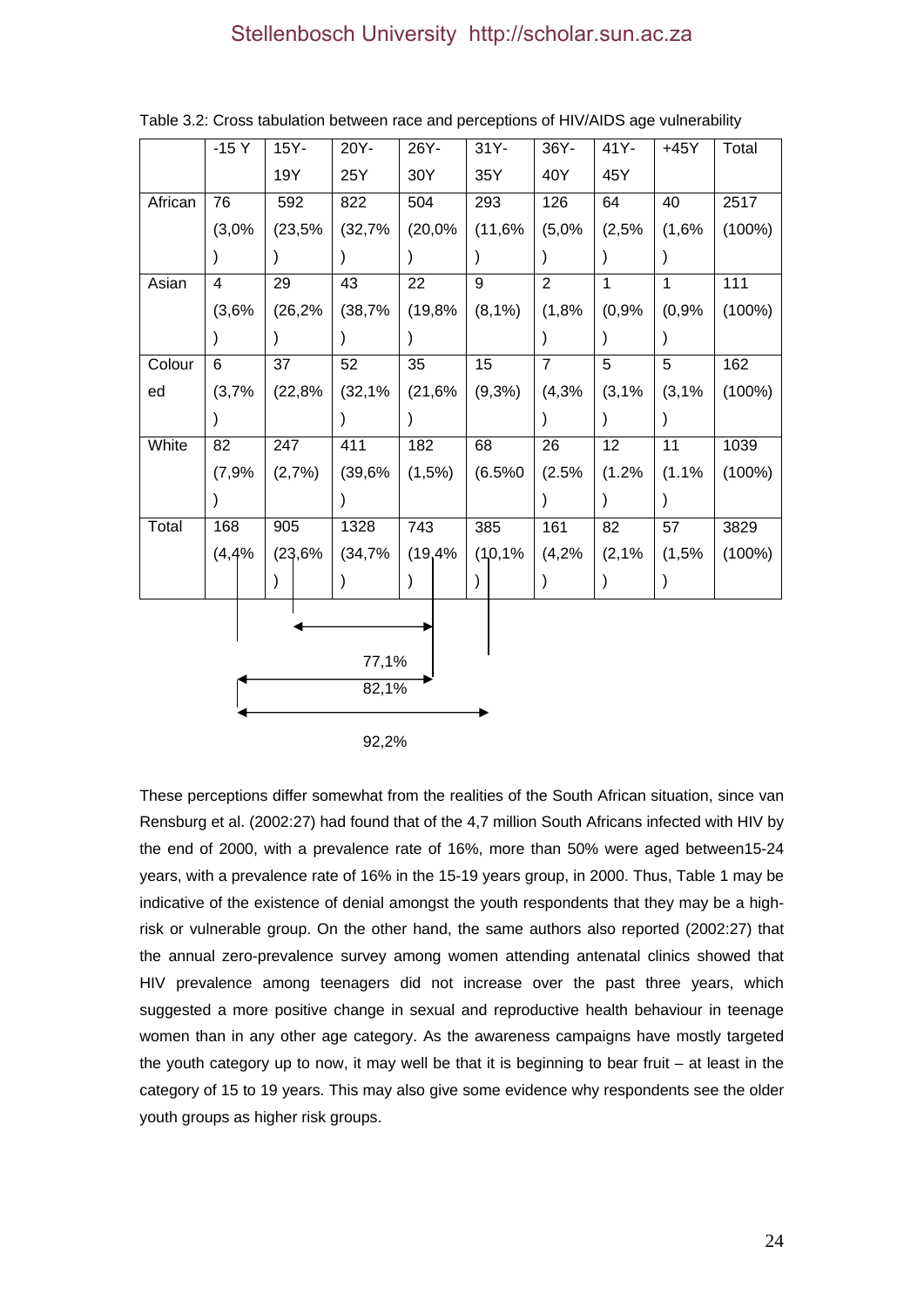#### *Identification of an HIV-positive person*

A total of 90,8% (n=1517) of the respondents indicated that one couldn't identify an HIV positive person by simply looking at the person (see Figure 3.4). This reflects a good understanding of the fact that it is not possible to identify an HIV positive person by visual appearance. However, this percentage increases slightly to 91% when it is compared with the question "Do you have a friend or family member who is HIV positive?" The change in percentage is, however, not significant (see Table 3.3).

V9 V9 1 2 3 4 Frequency 2000 1000  $\overline{0}$ 

Figure 3.4: Identification of an HIV-positive person by visual appearance

In relating visual appearance and having a HIV positive friend/family member, a total of 13% (n=214) of the respondents indicated that they had a friend or family member who was HIV positive. This percentage is below the estimated HIV infection rate in South Africa. This percentage is probably an underestimation of the true infection rate, since 27>9% of the respondents ( $n= 461$ ) indicated that they did not know whether they had a friend or family member who is HIV positive.

#### *Knowing one's HIV/AIDS rights*

A significant percentage of respondents did not answer the questions relating to knowing their HIV/AID rights. The category "Knowing your HIV/AIDS rights as a potential employee" received the highest non-response of all the categories, namely gender, age and race, whilst "Knowing your HIV/AIDS rights" received the lowest non-response rate of all the categories. The factor contributing to the highest non-response rate was age, whilst no significant difference between gender and race could be detected. The non-respondents for all questions were primarily of the age group below 23 years.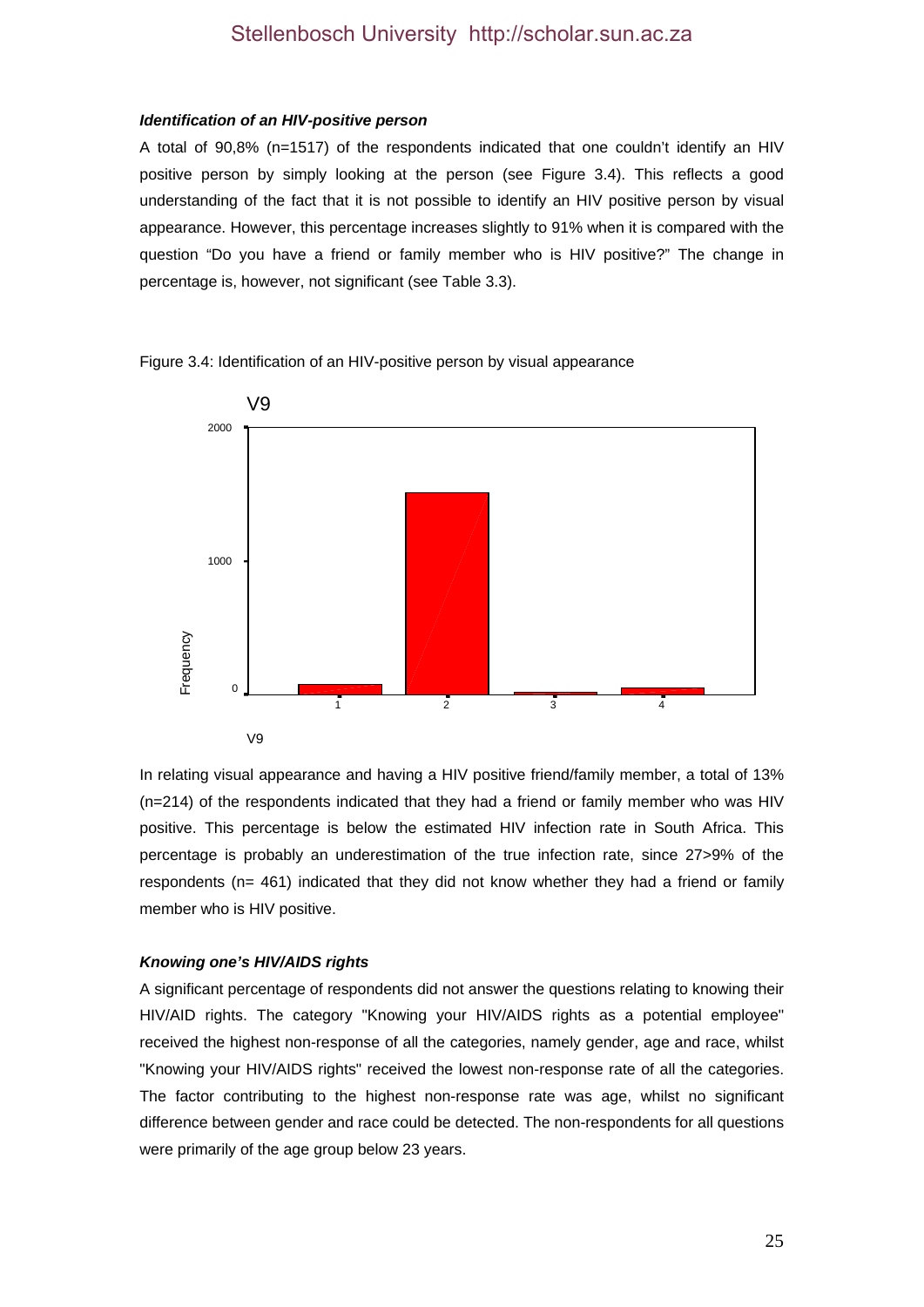



Where:

1 = Know your HIV/AIDS rights as a student  $2$  = Know your HIV/AIDS rights as a potential employee 3 = Know your HIV/AIDS rights in a personal relationship 4 = Know your HIV/AIDS rights as a member of civil society

Among those respondents who were able to answer the questions, no significant differences could be found between gender, age and race with regard to knowing their HIV/AIDS rights (see Figure 3.6). It is interesting to note that all three categories of respondents best understand their rights in a personal relationship, whilst their understanding of their rights as a potential employee was the worst. It seems that much could be done to improve respondents' understanding of their HIV/AIDS rights in all spheres of life, but especially in spheres that extend further than the personal.



Figure 3.6: Knowing HIV/AIDS rights

Where: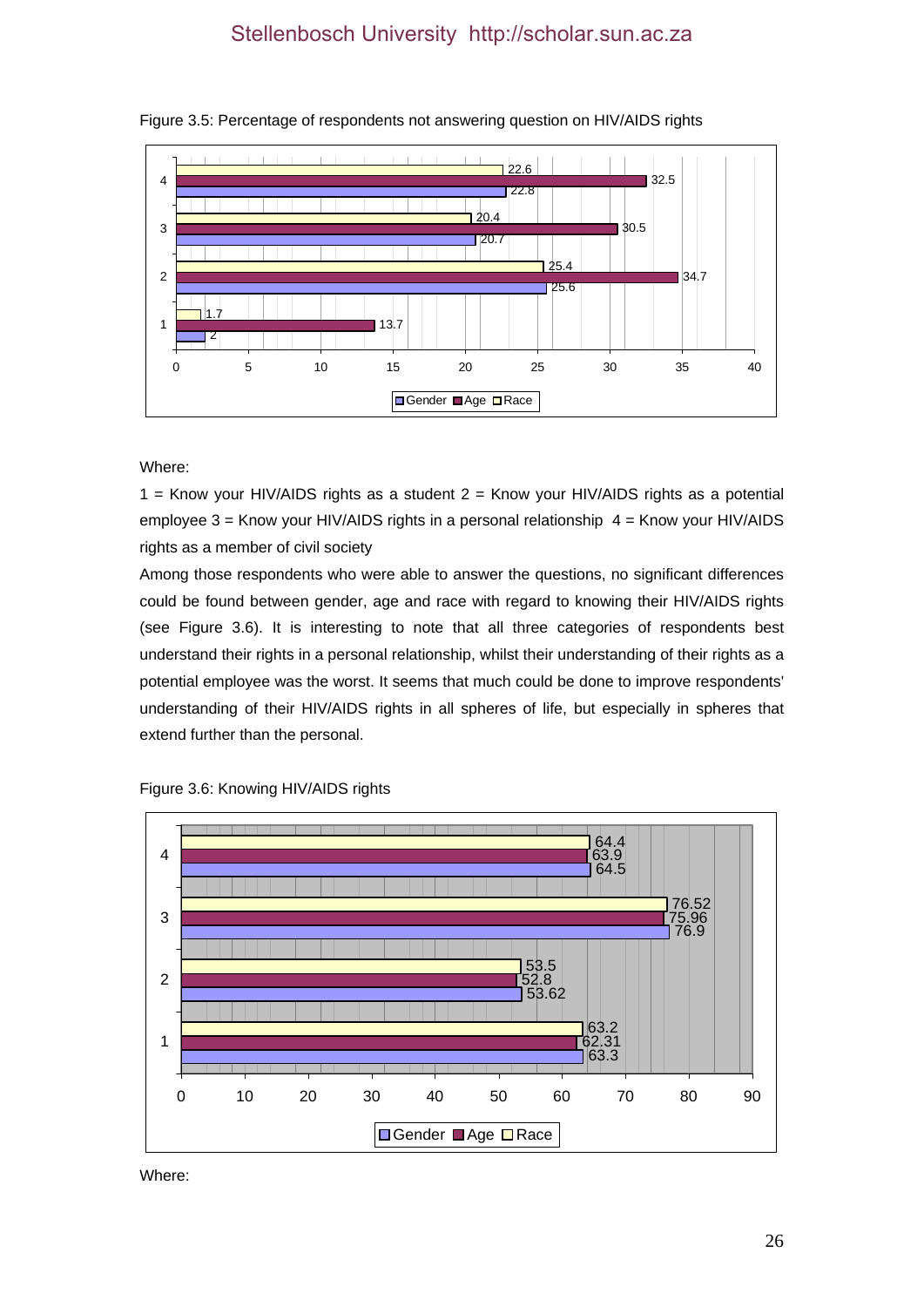- 1 = Understanding rights as a student.
- 2 = Understanding rights as a potential employee
- 3 = Understanding rights in a personal relationship
- 4 = Understanding rights as a member of civil society

#### **SEXUAL PROFILE OF RESPONDENTS**

A total of 68,3% (n=1140) indicated that they had already had sexual intercourse. Only 31,1% (n=520) indicated that they had never had sexual intercourse (see Table 3.3).

|         |        | Frequency | Percent | Valid percent. | Cumulative percent. |
|---------|--------|-----------|---------|----------------|---------------------|
| Valid   | 1      | 1 140     | 68,3    | 68,7           | 68,7                |
|         | 2      | 520       | 31,1    | 31,3           | 100,0               |
|         | Total  | 1660      | 99,4    | 100.0          |                     |
| Missing | System | 10        | 0,6     |                |                     |
| Total   |        | 1670      | 100,0   |                |                     |

Table 3.3: Sexual intercourse profile of respondents

Figure 3.7 indicates that the Indian respondents appear to abstain more from sexual intercourse than the other race groups. As the sample size of this group is relatively small, no conclusive conclusions could be made about this aspect. The white respondents were more or less evenly spread between "no sexual intercourse" and "sexually active", with percentages of 47% and 53%, respectively. The black and coloured respondents showed a clear tendency to be sexually active, with percentages of 79% and 74%, respectively. There appeared to be some degree of relationship between race and the sexual activities of respondents.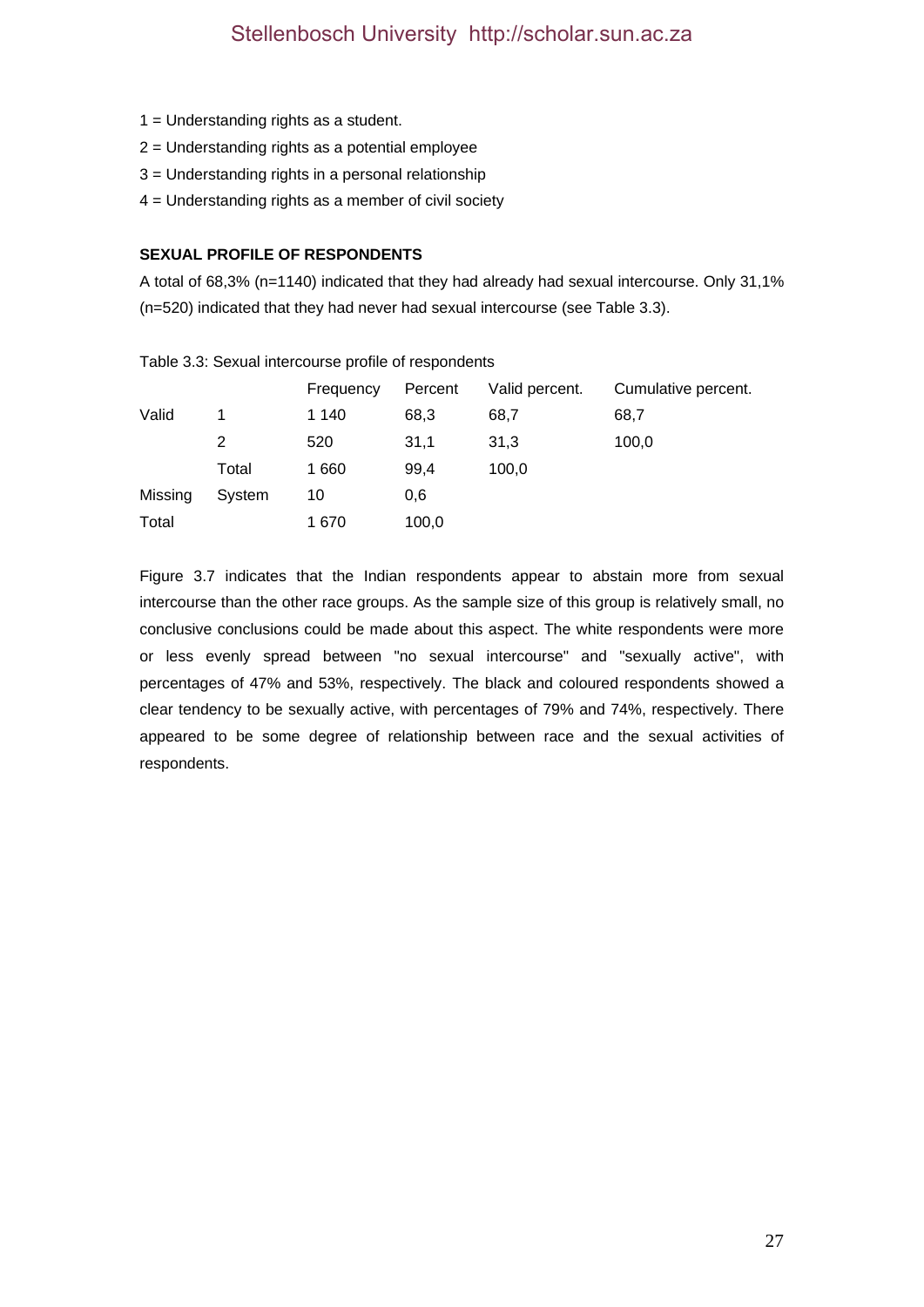

Figure 3.7: Sexual Intercourse of different race groups

Table 3.4 and Figure 3.8 give an indication of sexual activity for the different age group respondents. It is clear that a positive relationship exists between sexual intercourse and an increase in age. On the other hand, an inverse relationship exists between abstaining from sex and an increase in age. Thus, the potential for sexual intercourse increases as respondents' age increases. One may deduce that the chances of having sex between the ages of 15 to19 years are moderate, whilst the chances of having sex when twenty years and older are extremely high.

| Age       | Yes         | No        | Total     |
|-----------|-------------|-----------|-----------|
| $15 - 19$ | 332         | 263       | 595       |
|           | (55, 79)    | (44, 20)  | $(100\%)$ |
| $20 - 25$ | 625         | 207       | 832       |
|           | $(75, 2\%)$ | (24, 87%) | $(100\%)$ |
| 26-30     | 23          | 2         | 25        |
|           | (92%)       | (8%)      | $(100\%)$ |
| $31 - 35$ | 3           | 0         | 3         |
|           | (100)       | (0%)      | $(100\%)$ |

Table 3.4: Sexual intercourse at different age groups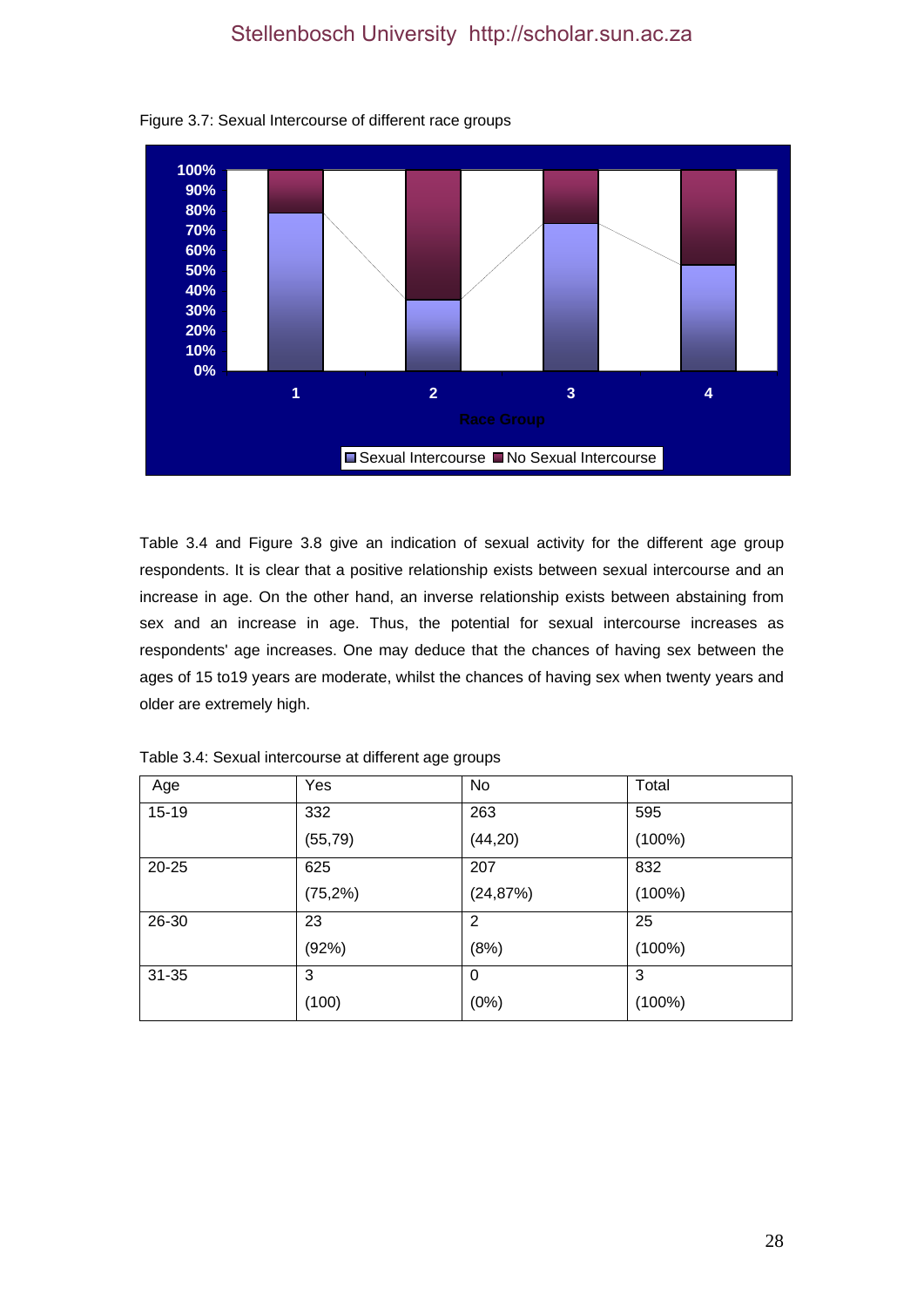

#### Figure 3.8: Sexual intercourse at different age groups (logarithmic scale)

# **CONDOM USE**

A total of 57,2% (n=955) of the respondents indicated that they had used a condom with their most recent sexual partner, whilst 11,3% (n= 189) did not make use of a condom. Figure 3.9 and Table 3.6 give insight into the use and non-use of condoms with the most recent sexual partner.



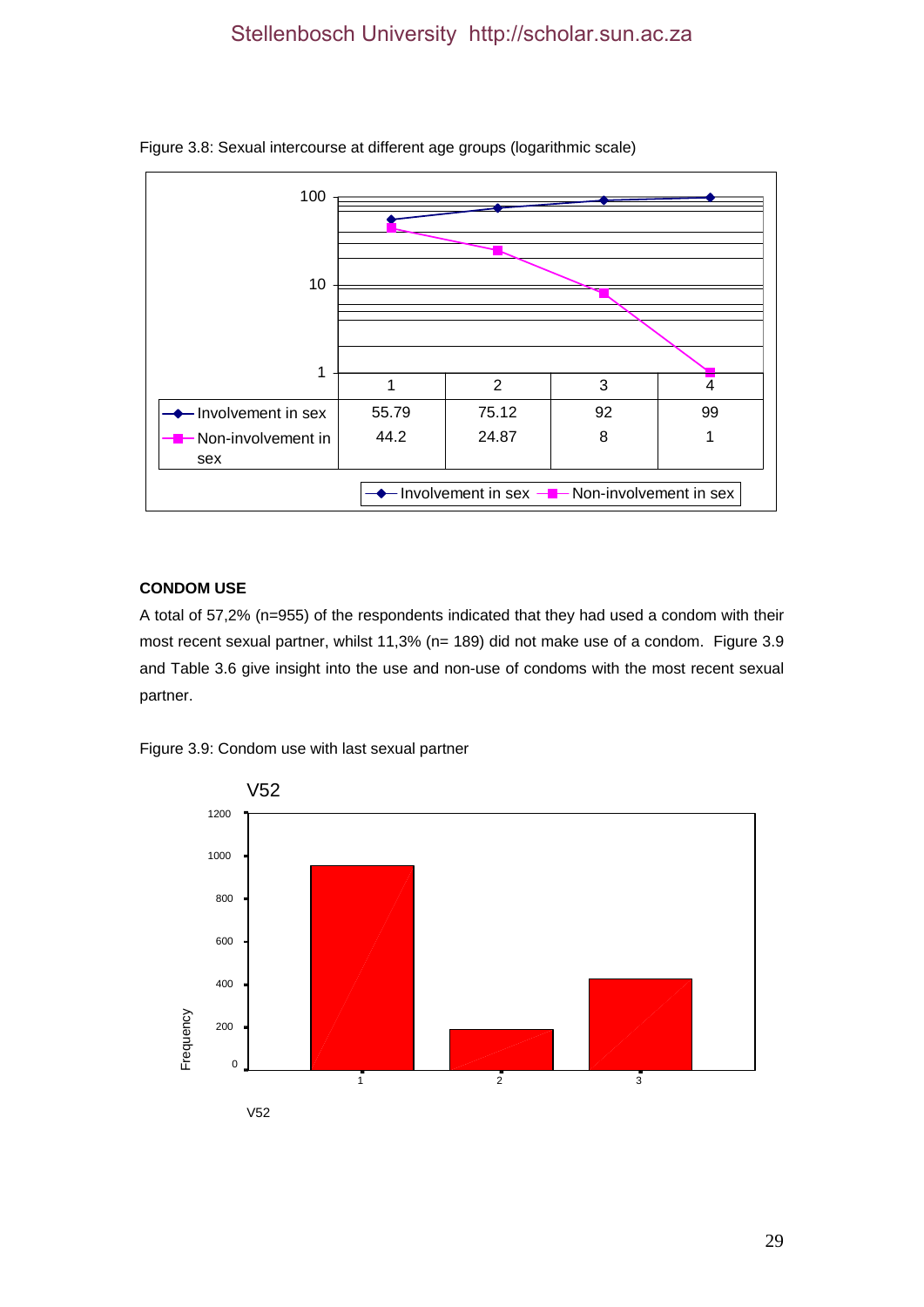|        | Frequency | Percent | <b>Valid Percent</b> | <b>Cumulative Percent</b> |
|--------|-----------|---------|----------------------|---------------------------|
| 1      | 955       | 57,2    | 60,7                 | 60,7                      |
| 2      | 189       | 11,3    | 12,0                 | 72,7                      |
| 3      | 430       | 25,7    | 27,3                 | 100,0                     |
| Total  | 1 574     | 94,3    | 100,0                |                           |
| System | 96        | 5,7     |                      |                           |
|        | 1670      | 100,0   |                      |                           |
|        |           |         |                      |                           |

Table 3.5: Condom use with last sexual partner

The percentage of condom users with last sexual partners is significantly higher than the condom use statistics provided by the Department of Health in 1998, as quoted by van Rensburg et al. (2002: 23) in Table 3.6.

| Province                | % Women (15-49 years) using a condom |  |  |
|-------------------------|--------------------------------------|--|--|
|                         | during last sex with any partner     |  |  |
| KwaZulu-Natal           | 6,7                                  |  |  |
| Mpumalanga              | 9,5                                  |  |  |
| Gauteng                 | 10,4                                 |  |  |
| <b>Free State</b>       | 10,9                                 |  |  |
| North West              | 9,0                                  |  |  |
| Eastern Cape            | 6,1                                  |  |  |
| Limpopo                 | 6,4                                  |  |  |
| Northern Cape           | 5,0                                  |  |  |
| <b>Western Cape</b>     | 8,1                                  |  |  |
| <b>National average</b> | 8,2                                  |  |  |

Table 3.6: Condom use in the different provinces during 1998

The differences between these averages may indicate that publicity programmes promoting condom use did indeed have an impact on changing the sexual behaviour in the population in that safer sex is being practised. On the other hand, the higher condom use amongst students may also be due to better access to information than the population, in general.

The major reasons provided by respondents for not using a condom, as indicated in Figure 3.10, are:

- Condoms were not available.
- I am in a monogamous relationship.
- Used other contraceptive.
- Don't like condoms.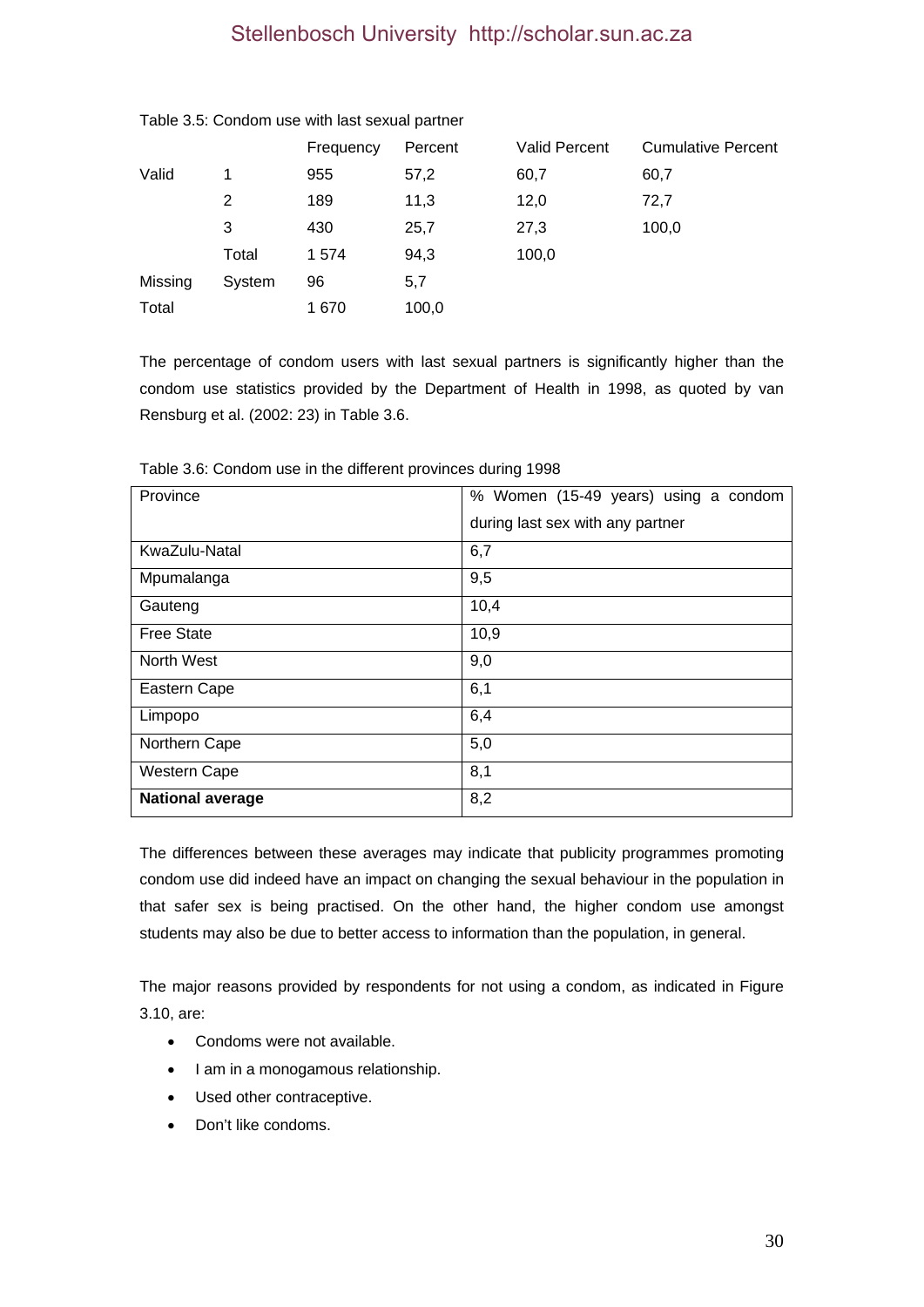One can speculate that it seems that respondents are not embarrassed to buy condoms, nor do they think that condoms are not safe, as suggested by Grobler (2000:39).





Where:

1 = Condoms not available\*\*  $2 =$  Embarrassed to buy  $3 =$  Don't like them\*

 $4$  = Partner objects  $5$  = didn't think it was safe  $6$  = Used other contraceptive\*\*

 $7 = in a monogamous relationship**$ 

An aspect that was not researched is the regularity of condom use. In Namibia, Grobler (2000:45) found that 50% of the respondents used condoms inconsistently. This is an aspect that also needs to be investigated.

Amongst the users of condoms with their most recent sexual partner, the following results were revealed, as indicated in Table 3.8 and Figure 3.11:

|         |        | Frequency | Percent | <b>Valid Percent</b> | <b>Cumulative Percent</b> |
|---------|--------|-----------|---------|----------------------|---------------------------|
| Valid   | 1      | 367       | 22,0    | 24,9                 | 24,9                      |
|         | 2      | 53        | 3,2     | 3,6                  | 28'5                      |
|         | 3      | 672       | 40,2    | 45,6                 | 74,0                      |
|         | 4      | 17        | 1,0     | 1,2                  | 75,2                      |
|         | 5      | 366       | 21,9    | 24,8                 | 100,0                     |
|         | Total  | 1 4 7 5   | 88,3    | 100,0                |                           |
| Missing | System | 195       | 11,7    |                      |                           |
| Total   |        | 1670      | 100,0   |                      |                           |

### Table 3.7: Decision node in condom use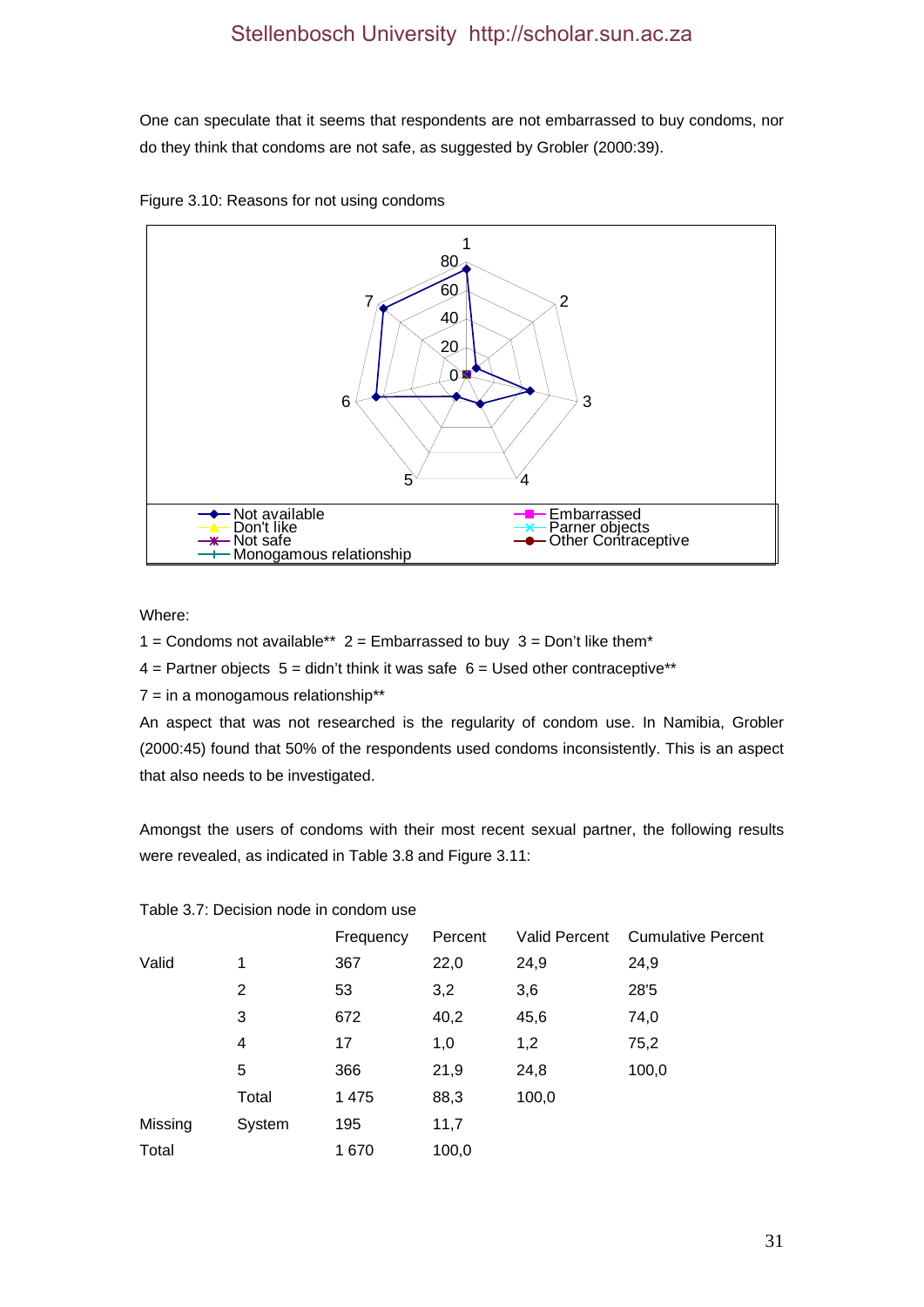



Where:

 $1 = Own decision^*$  2 = Partner's decision  $3 = Joint decision^{***}$  $4 =$  don't know/remember  $5 =$  Not applicable\*

The data revealed that condom use was primarily based on a joint decision (40,2%) made by both partners, whilst 22% of the respondents were of the opinion that they had made the decision. It is interesting to note that 33,6% (n= 561) of the respondents did either not answer the question or indicated that the alternatives provided did not explain their reasons for using a condom during sexual intercourse. Figure 3.12 indicates that female respondents had a greater tendency than male respondents to align condom use to their own decision. Both genders denied that the decision to use a condom was made by the other partner. One can therefore deduce that condom use has the best chance of being implemented if it is a joint decision of both partners. It is assumed that responses allocated to Value 1 (own decision) may share a high communality with Response 3 (joint decision).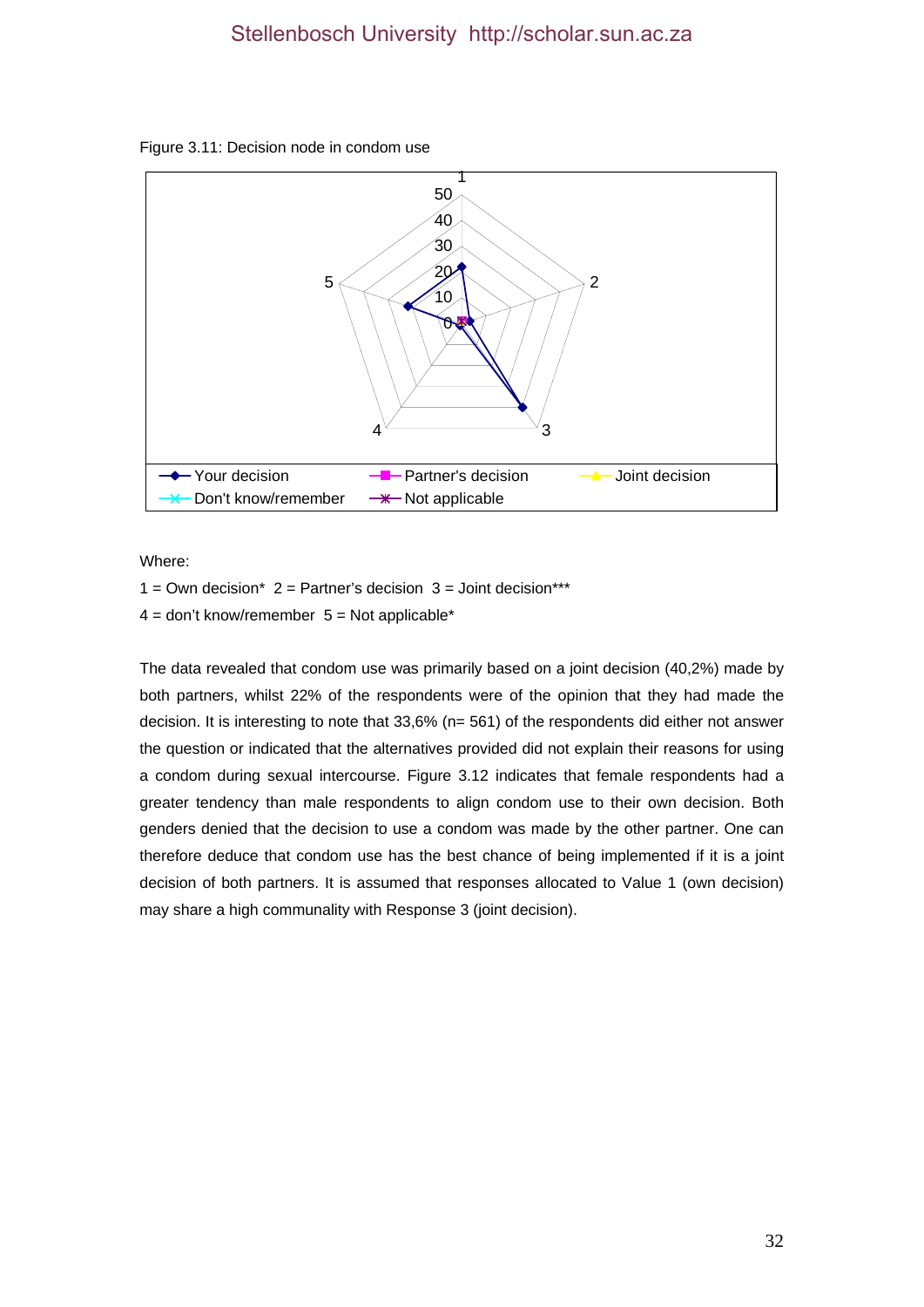



Where:

 $1 =$  Own decision  $2 =$  Partner's decision

 $3 =$  Joint decision  $4 =$  don't remember

5 = Not applicable

It appears that most persons who have sexual intercourse for money, or who have multiple sex partners, or who have homosexual relationships, or who have had sex without consent, or who practise casual oral sex, tend to use condoms. There is a smaller tendency to use condoms among persons who are in steady relationships and who have casual sexual intercourse. Thus, persons involved in high-risk sexual activities were more inclined to use condoms. The study also revealed that 89,78% (n=186) of the respondents who had multiple sexual partners indeed used condoms based on a joint decision or their own decision, indicating an understanding of the risks involved in multiple sexual relationships. This is indicated in Figure 3.13.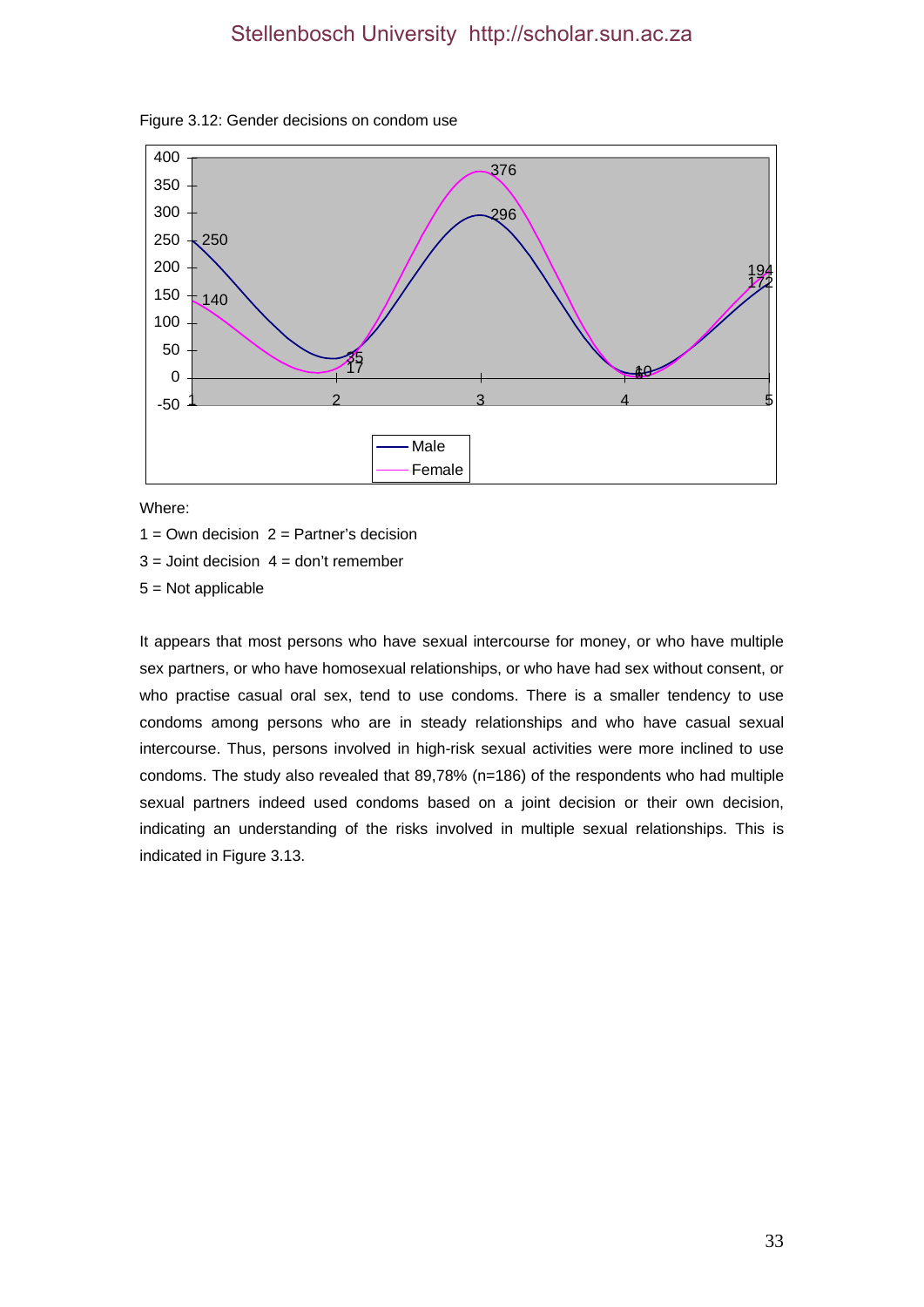

Figure 3.13: Decision-making style of condom users amongst multiple sexual partners

Where:

1 = Own decision  $2$  = Partner's decision  $3$  = Joint decision  $4$  = don't know/remember 5 = Not applicable

A total of 87% of the respondents (n=978) indicated that they found it easy to introduce the use of a condom into their relationship. Only a small proportion of respondents found it not so easy (see Figure 3.14).



Figure 3.14: Ease of introducing the use of condoms

WHERE:

- $1 =$  Easy to introduce the use of a condom into relationship
- 2 = Not so easy to introduce the use of a condom into relationship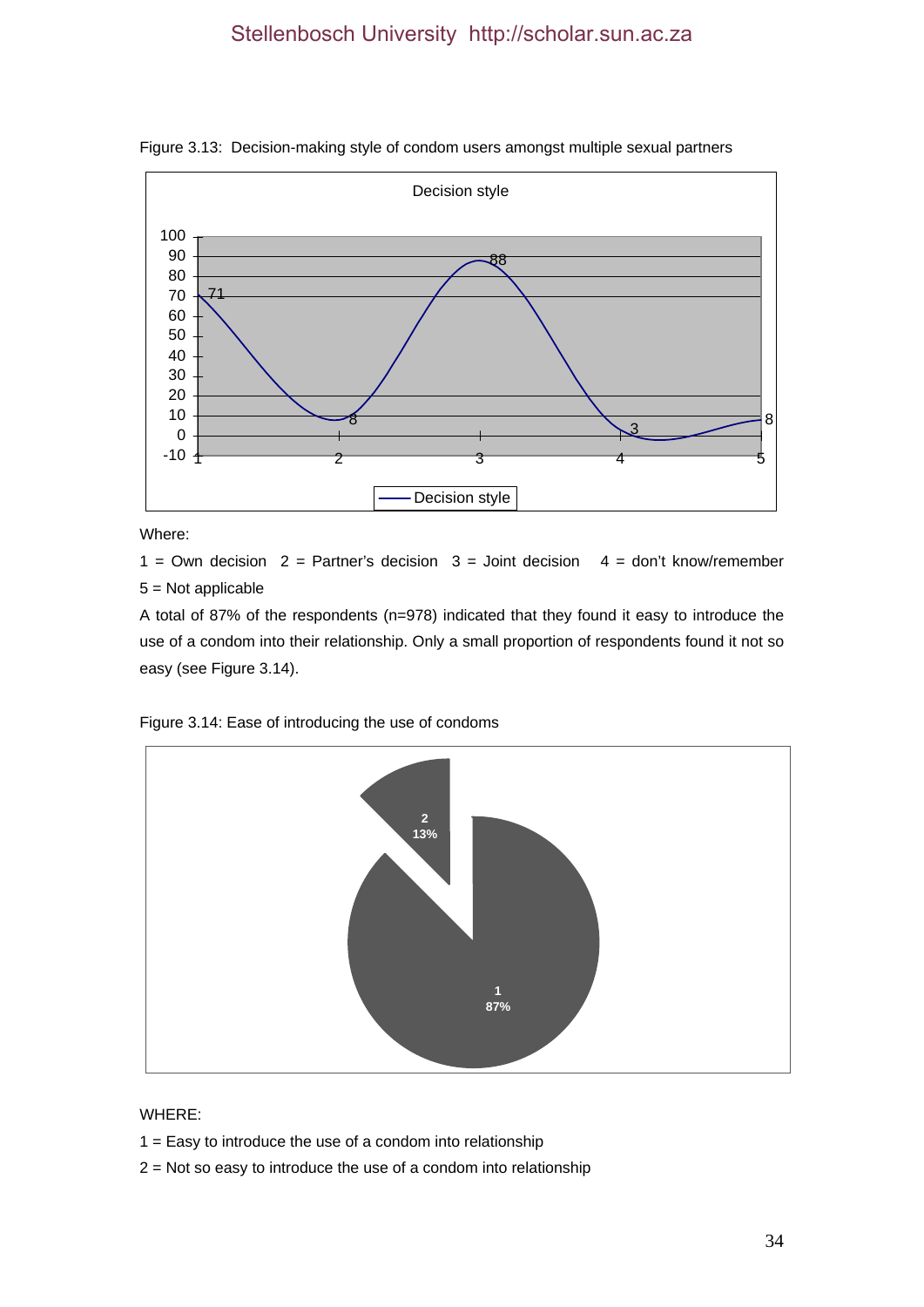A total of 41% (n=1118) of the respondents indicated that they obtained their condoms from a pharmacy, followed by 29% (n=808) who obtained condoms from the Campus AIDS Consultancy Centre. Only 7% (n=181) used the Campus Clinic to obtain condoms. The rest of the respondents (23%) indicated that they obtained condoms from a private doctor, a family planning centre or from other sources. It is interesting to note that the majority of the respondents were therefore willing to pay for obtaining condoms. The relatively high percentage (29%) of respondents indicating that they obtained condoms from the Campus AIDS Consultancy Centre may be indicative of the trust relationship already established between the students and the Consultancy Centre (Figure 3.15).



Figure 3.15: Condom sources

#### WHERE:

1= Pharmacy 2 = Campus AIDS Consultancy Centre 3 = Private doctor

 $4 =$  Campus Clinic  $5 =$  Family Planning Centre  $6 =$  Other

Table 3.8 provides information regarding the use and non-use of condoms and how it relates to having experienced a sexually transmitted infection (STI). Three coefficients of associations were determined, namely the Phi coefficient, Cramer's V and the Contingency coefficient. No significant relationship could be found between condom use and experiencing a sexually transmitted infection. Table 3.5 indicates the insignificant associations. No evidence thus exists in this sample that the use of condoms reduced or had an effect on the transmission of sexual infections.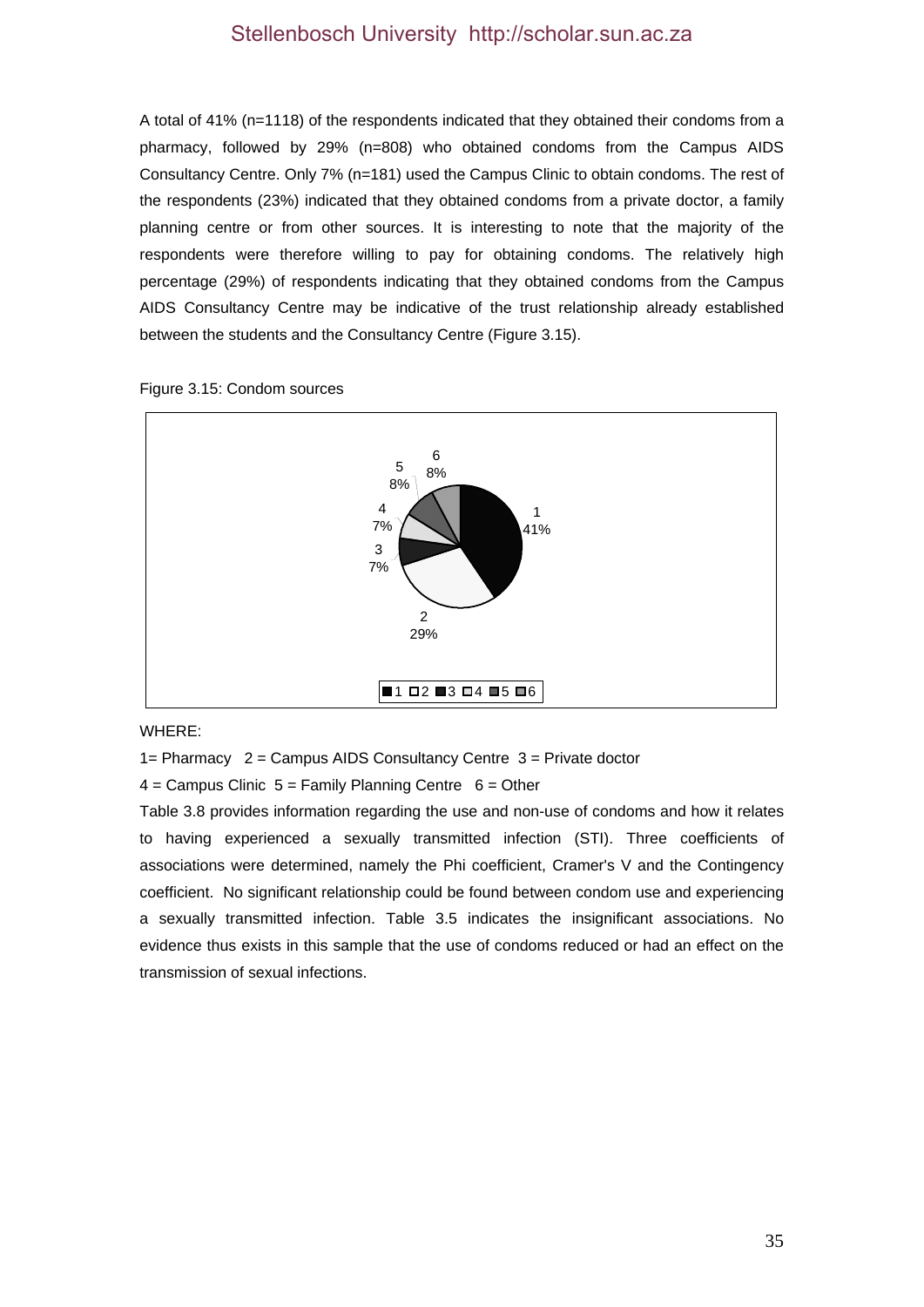|        |            | V61: Experienced<br><b>STI</b> |      |          | Total |
|--------|------------|--------------------------------|------|----------|-------|
|        |            | Yes                            | No   | Not sure |       |
| V52:   | Yes        | 4                              | 856  | 53       | 953   |
| Condom |            |                                |      |          |       |
| use    |            |                                |      |          |       |
|        | No         | 17                             | 158  | 14       | 189   |
|        | <b>Not</b> | 6                              | 405  | 8        | 419   |
|        | Applicable |                                |      |          |       |
| Total  |            | 67                             | 1419 | 75       | 1 561 |

### Table 3.8: Cross tabulation between condom use and STI

Table 3.9: Association between condom use and STI

| <b>Association Measure</b>     | Value | Significance |
|--------------------------------|-------|--------------|
| Phi                            | 0.143 | $0,000**$    |
| Cramer's V                     | 0,101 | $0,000**$    |
| <b>Contingency Coefficient</b> | 0.141 | $0,000**$    |

# **ENGAGEMENT IN SEXUAL RELATIONSHIPS**

It is clear from Table 3.10 and Figure 3.16 that the majority of respondents (58%) indicated they were not involved in any casual sexual intercourse, whilst 42% of the respondents indicated seldom to regular casual sexual intercourse. A total of 121 respondents did not indicate whether they had any casual sexual intercourse relationships. However, these figures seem to be an underestimate of sexual behaviour, since 60,6% (n=955) of the respondents responded, "yes" to condom use.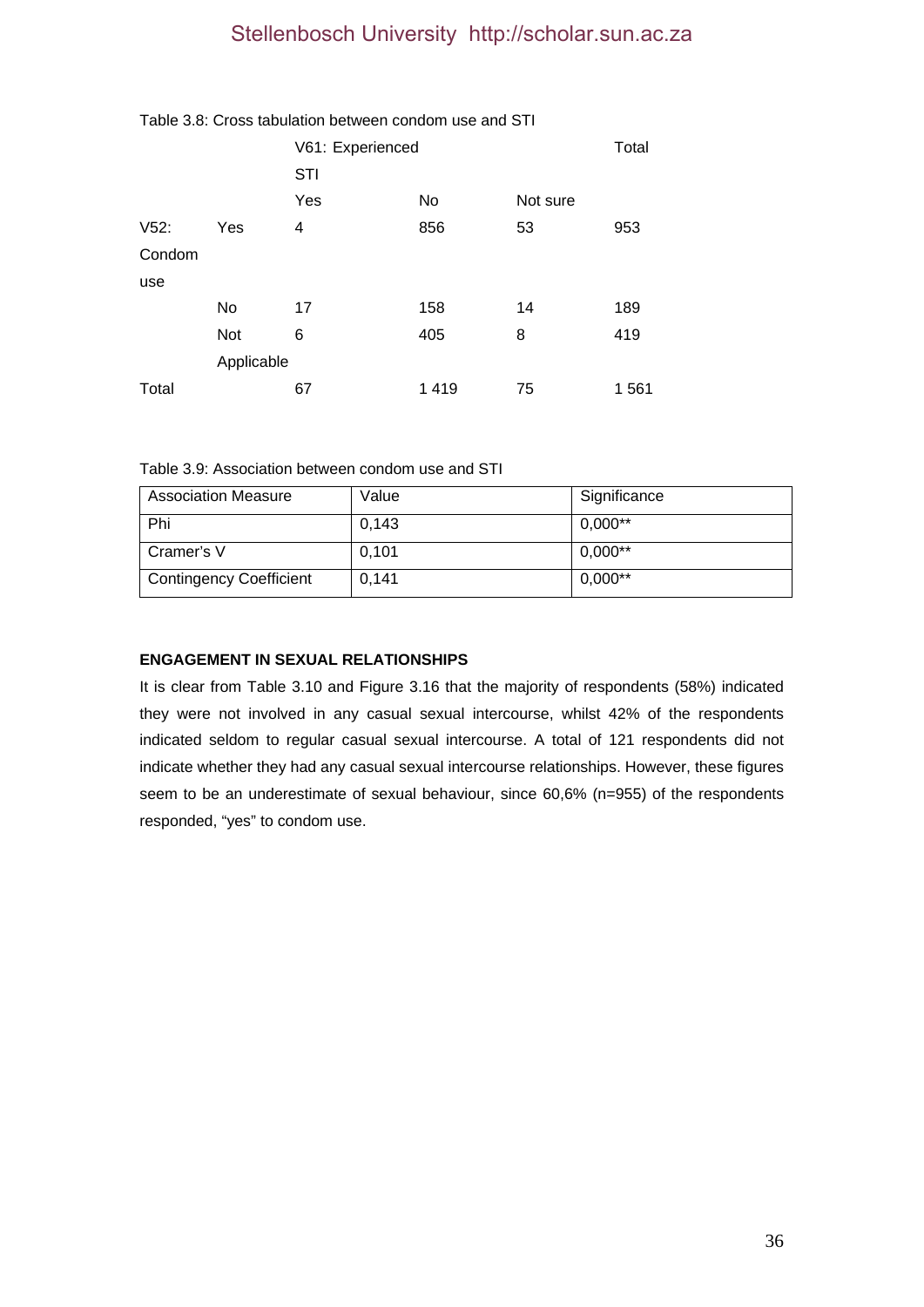



Table 3.10: Engagement in casual sexual intercourse

|         |                | Frequency Percent |       | Valid   | <b>Cumulative Percent</b> |
|---------|----------------|-------------------|-------|---------|---------------------------|
|         |                |                   |       | Percent |                           |
| Valid   | 1              | 403               | 24,1  | 26,0    | 26,0                      |
|         | $\overline{2}$ | 496               | 29,7  | 32,0    | 58,0                      |
|         | 3              | 211               | 12,6  | 13,6    | 71,7                      |
|         | 4              | 302               | 18,1  | 19,5    | 91,2                      |
|         | 5              | 137               | 8,2   | 8,8     | 100,0                     |
|         | Total          | 1 5 4 9           | 92,8  | 100,0   |                           |
| Missing | System         | 121               | 7,2   |         |                           |
| Total   |                | 1670              | 100,0 |         |                           |

A total of 39,3% of the respondents indicated that they were in a steady relationship, while a total of 22,4% had never been involved in a steady relationship. A total of 33,1% of the respondents had, at some stage, been involved in a steady relationship. One may thus deduce that at least 72,4% of the respondents had, at some stage in their lives, been involved in a steady relationship.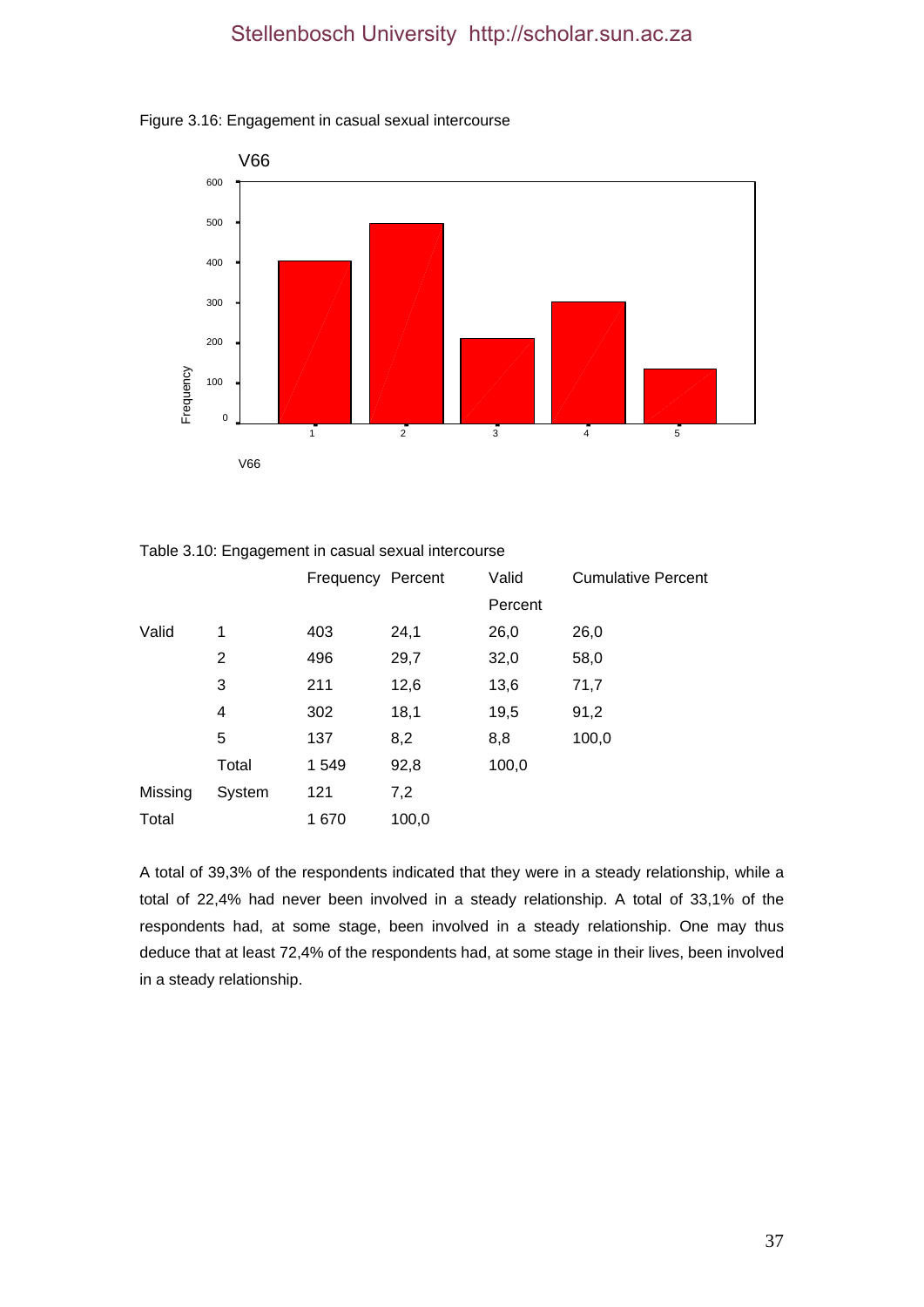



The majority of respondents (61,5%) – both sexually active and not sexually active – indicated that they did not practise casual oral sex. A total of 38,5%, however, indicated that they were engaged in casual oral sex activities. As 138 respondents did not answer the question, one may assume that this might be an under-estimation (see Figure 3.18).





A total of 92,8% (n= 1436) of the respondents indicated that they never had sex without their consent. Only 7,2% indicated that at some stage in their lives they had had sex against their will. A total of 123 respondents did not answer the question.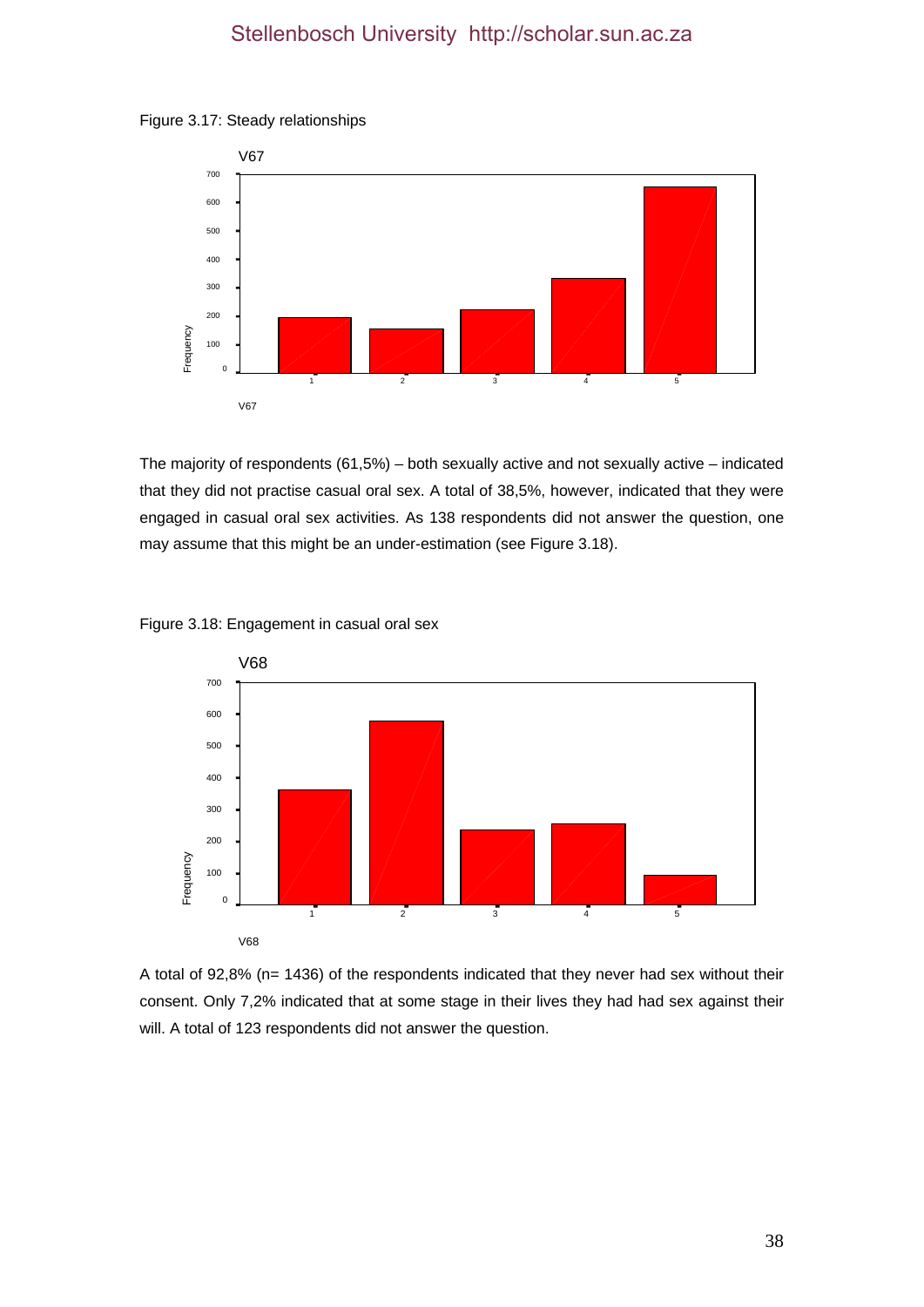



A total of 98% of the respondents indicated that they had never had sex for money or gift purposes. The remaining 2% (n=31) of the respondents indicated that they had. A total of 113 respondents did not answer the question (see Figure 3.20).



Figure 3.20: Engagement in sex for money or gifts

The majority of respondents (87,2%; n=1352) indicated that they did not have multiple sexual partners. The remainder of the respondents (12,8%; n=198), on the other hand, indicated that they were involved in poly-paternism (the custom to have more than one sexual partner). A total of 120 respondents did not answer the question.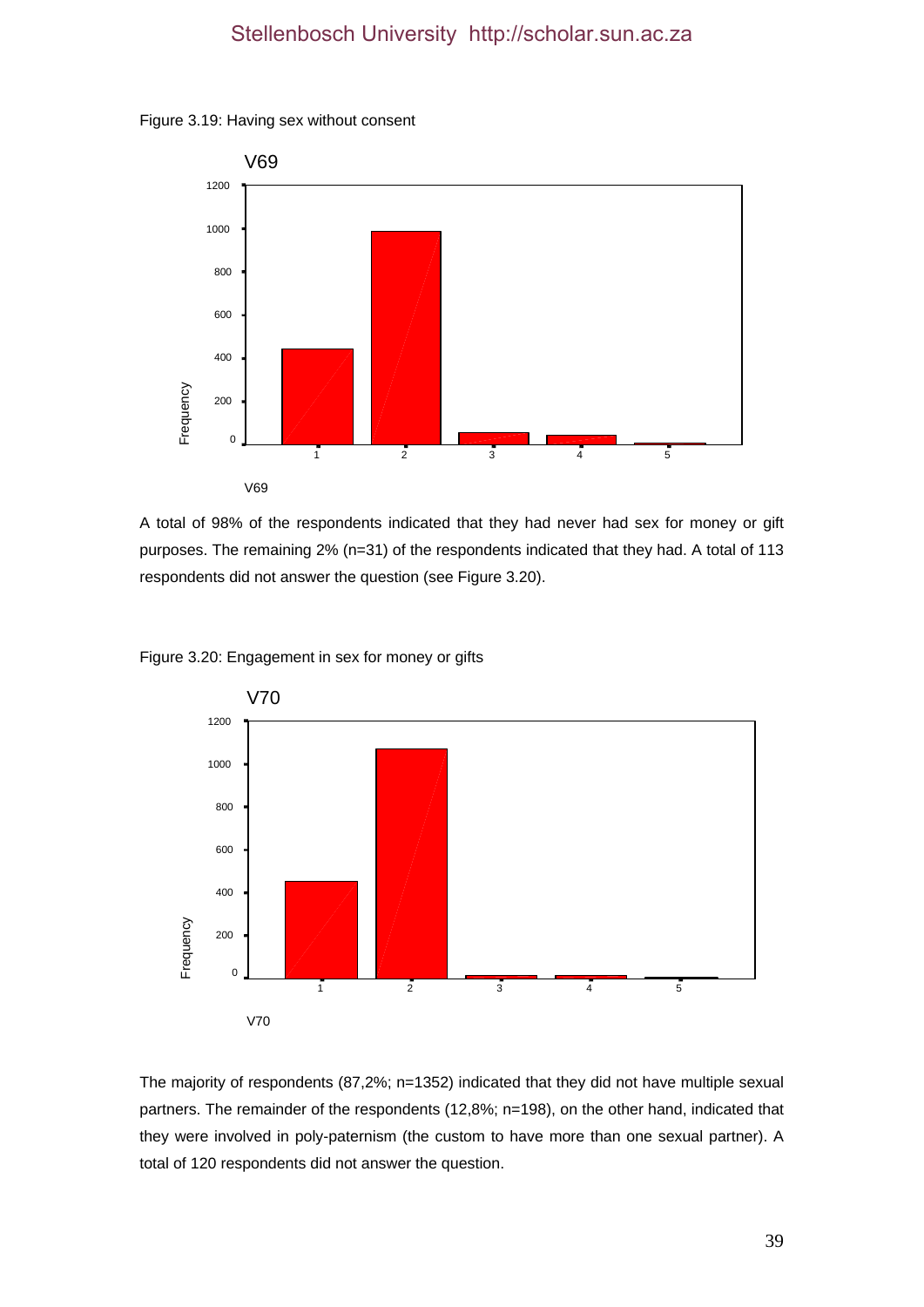

Figure 3.21: Engagement in sex with multiple sex partners

The vast majority of students (97,0%; n=1502) indicated that they were not involved in any homosexual relationships. Only 2% (n=47) of the respondents showed an inclination towards homosexual activities. A total of 121 of the sample respondents did not answer the question.



Figure 3.22: Engagement in homosexual relationships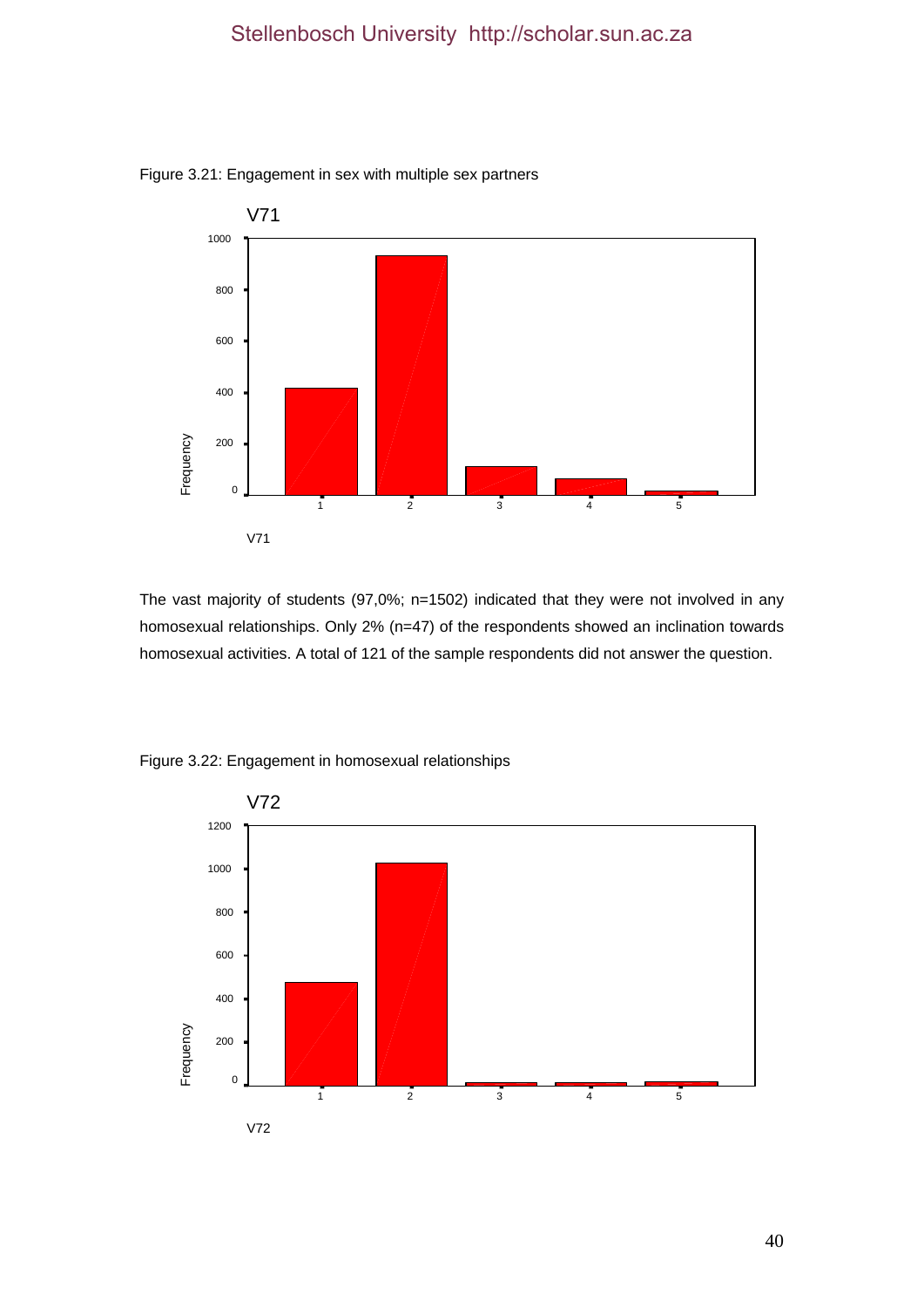# **TESTING FOR HIV/AIDS**

The majority of respondents have never had an HIV test. Yet, a substantial percentage (26%, on average) of respondents in all race groups had had themselves tested, indicating a growing awareness of HIV/AIDS among the youth. A slight increase in percentages is also observed when the sexually active respondents are compared to the non-sexually active respondents (see Figure 3.23). This may be indicative of a greater awareness of HIV/AIDS among the sexually active respondents.

Figure 3.23: HIV/AIDS testing amongst race groups



Where: 1 = Respondents had had an HIV test

2 = Respondents had not had an HIV test



Figure 3.24: HIV/AIDS testing according to sexual activity status

Where:

1 = Sexually active respondents

2 = Sexually non-active respondents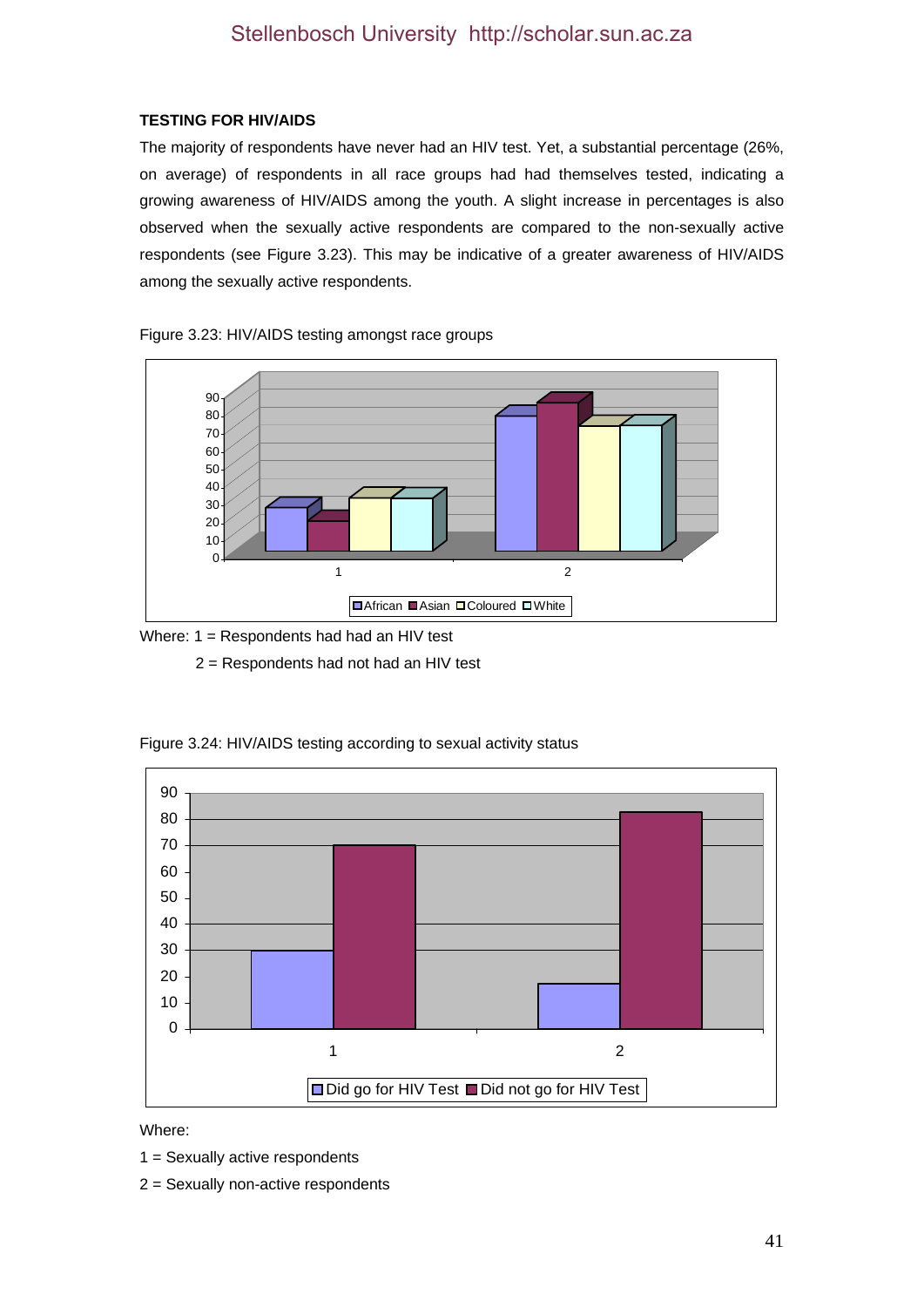# **AWARENESS OF TECHNIKON PRETORIA AIDS CENTRE**

A total of 72% (n= 1215) of the respondents indicated that they were aware of the AIDS Centre at Technikon Pretoria, whilst only 27% (n= 445) were not aware of the AIDS Centre. Only 10 respondents (1%) did not answer the question (see Figure 3.25). However, of the 72% respondents indicating an awareness of the AIDS Centre, only 17% (n= 209) had made use of the services offered by the Centre, as indicated in Figure 3.26.



Figure 3.25: Awareness of AIDS Centre at Technikon Pretoria

Where:

- $1 = Yes$
- $2 = No$
- 3 = Missing responses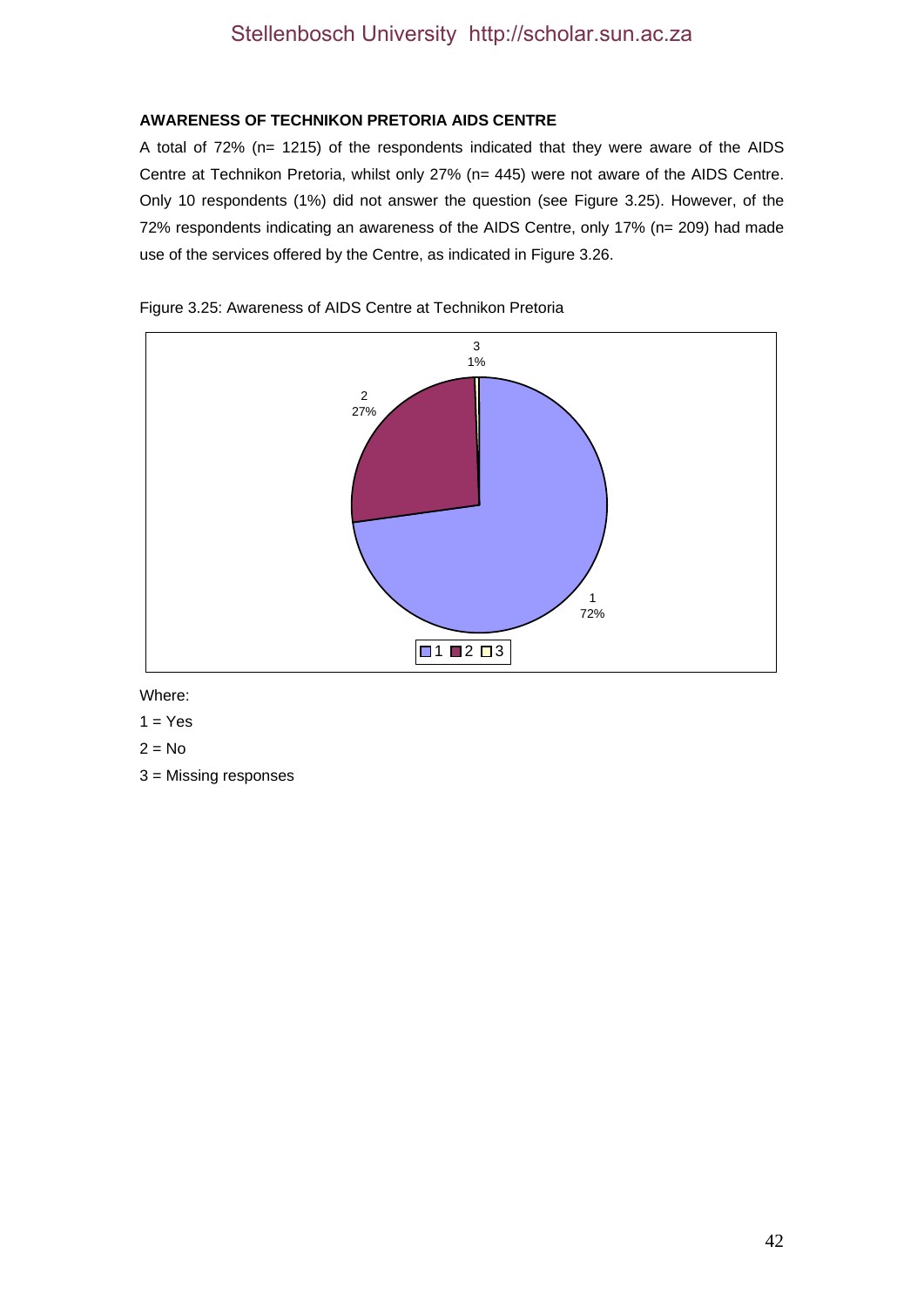

# Figure 3.26: Utilisation of the services offered by the AIDS Centre

Where:

1 = Made use of the services offered by the Centre

2 = Did not make use of the services offered by the Centre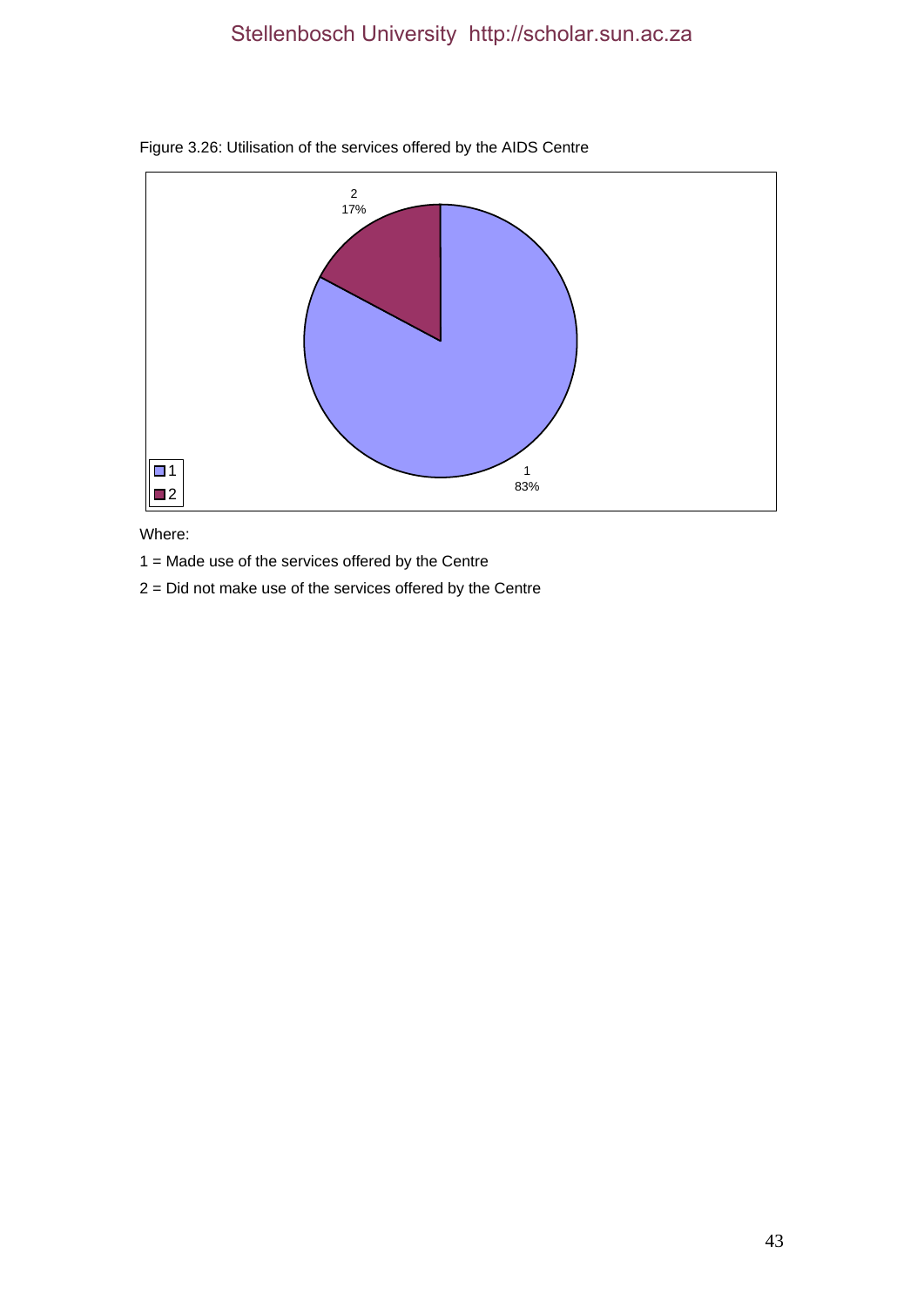### **CHAPTER 4: RECOMMENDATIONS**

### **INTRODUCTION**

It is far more complex to institutionalise HIV and AIDS than merely offering counselling services on campus or establishing research programmes. It involves recognising the fact that HIV and AIDS are threats to both the Technikon and society as a whole, and, therefore, it also challenges the relationship that exists between the Technikon and society (Crew, 2000:118). From this, the following questions arose:

- How can infected students be supported on and off campus?
- How can students who are not infected remain so?
- What can be done to minimise the effects of this epidemic on the Technikon?
- What can Technikon Pretoria do to prepare the students to take up their professional role in a society that is radically affected by HIV and AIDS?

### **CHALLENGES**

#### *Social cohesion*

The concept of social cohesion refers to the degree of homogeneity in which a society operates as a social, ethnic, linguistic, religious and cultural unit. The larger the diversity of ethnic, language and religious groups, for instance, the smaller the chance that the society will function as an all-inclusive system, and, therefore, the weaker the level of social cohesion.

The Jaipur paradigm contends that societies with strong social cohesion and high median income will suffer less from HIV/AIDS than societies, such as those in India and **South Africa,** which are divided by cultural, ethnical and income-related disparities. The argument is then as follows (van Rensburg et al., 2002:35): "*Societies with high levels of social cohesion as well as high median income (UK, France, Japan, Germany and Sweden) will not experience a serious epidemic and will be best placed to fight the spread of HIV. Intermediate societies with high levels of social cohesion but inequitable wealth distribution and low median income (Brazil, Mexico, Senegal, North African countries) will see only a slow growing*  epidemic and will be less well placed to fight the epidemic. Those countries with low levels of *social cohesion and relatively high incomes (India, Uganda, Rwanda, Sub-Saharan Africa) will experience a serious epidemic, but it takes time to develop. It is, however, countries with low levels of cohesion and relatively high incomes that face the most rapid spread in and highest levels of HIV infection. South Africa belongs to the last category of countries".*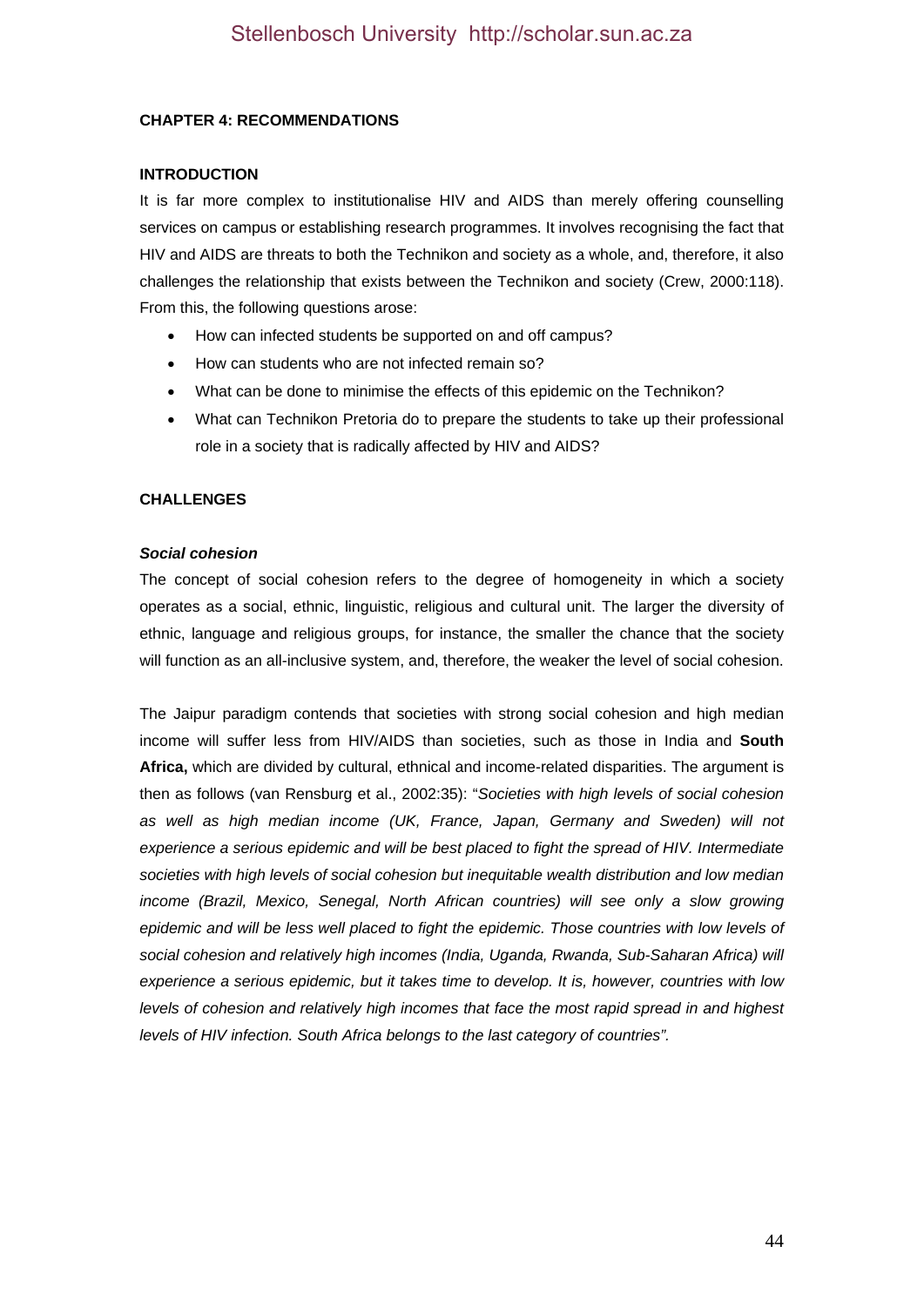### **RECOMMENDATIONS**

The first recommendation deals with the development and implementation of an HIV/AIDS policy at Technikon Pretoria, entailing the following stages:

- Consultation about the content with Management, student councils and trade unions.
- Management to be clear about the institutions position in relation to the disease
- Establishment of an institutional advisory committee for HIV/AIDS.
- Committee gets expert advice and continuously refers to the Code of Good Practice;
- Development of draft policy that includes aspects such as non-discrimination, HIV testing, confidentiality and disclosure, a safe working environment, compensation, benefits, grievance procedures and the management of HIV/AIDS in the workplace.
- Consultation on a draft policy between Management, the trade unions and student councils.
- Development of the final policy document.
- Implementation of the policy.
- Ongoing evaluation of the policy.

Students at institutions of higher education fall squarely into the category of the sexually active population. This calls for the implementation of **life-skill programmes** to educate learners with regard to practising safe sex, their human rights, the treatment of sexually transmitted diseases, voluntary HIV testing, nutrition, etc.

However, to align the programmes of Technikon Pretoria with the National Integrated Plan (NIP), programmes should also implemented that focus on **mitigation, treatment, care and support** in respect of those students who are already HIV infected.

Funds should also been made available to **research the HIV/AIDS** phenomenon and its impact on the institutional community on an ongoing basis.

HIV/AIDS **knowledge transfer,** using the curriculum requirements of academic departments to ensure that the public, in general, and students, in particular, have access to correct information is also essential. A Department of Journalism could, for example, analyse articles in terms of the way the pandemic is spreading, or in terms of ethical writing such as judgemental writing and the implications thereof, or in terms of reporting myths. It may even be possible for academic departments to consider the subject matter from a career-role point of view and build the information into a global, regional, or community perspective.

Crew (2000:119) is of the opinion that institutions of higher education have to address the problem of HIV/AIDS through a *collective response* underpinned by a strong *human rights ethos* that not only recognises the legitimate concern and anger of infected people, but also deals with the more complex issues that a disease of this nature and magnitude raises. In this regard, Technikon Pretoria could do the following: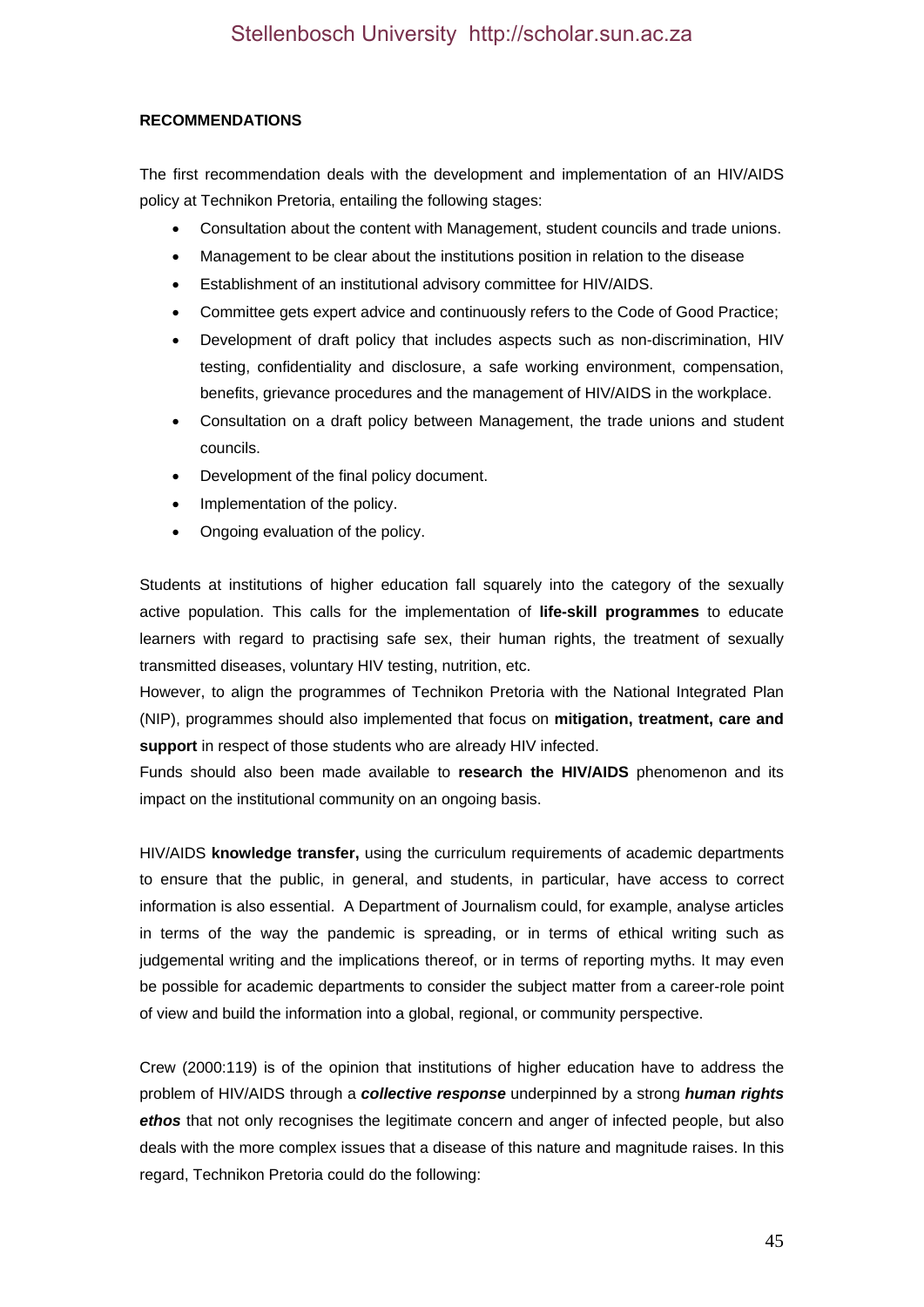- Provide intellectual leadership that will develop an understanding of the pandemic in South Africa by introducing newly obtained knowledge into curricula.
- Develop a culture of critique that will address the role of the state, private sector, NGOs and educational institutions.

#### *Create an increased awareness and institutional commitment to fight HIV/AIDS*

It is of the utmost importance that senior managers make considerable mention of the AIDS pandemic in official communication publications of Technikon Pretoria. All key stakeholders need to recognise that both a community-based and a multi-disciplinary approach are required to reduce the HIV/AIDS incidence in South Africa and to increase the understanding of the phenomenon in the whole population, and, specifically, the youth.

#### *Promote the idea of stable sexual relationships within the institution of marriage*

According to Santorum (2003:9), empirical evidence indicates that the formal union between a man and a woman has unique benefits for children and society. Healthy societies are characterised by giving marriage special protection, since it is seen as the key building block to ensure a society's future.

#### *Provide all new students with a brochure containing lessons for safe sex*

The best model for students is a guide explaining safe sex principles. Students need to know and understand the dangers of sex and that it can ruin one's life. Yet, they also need to understand that a fulfilled life also contains sex. Therefore, they need a proper understanding of both sides so that if they commence with an active sex life, they will know how to go about it safely. One of the critical goals of lessons for safe sex should be to promote condom use – both male and female condoms – and not merely informing the youth about the availability of condoms. The brochure should be available in various languages and should keep cultural sensitivities in mind.

#### *Promote an understanding of basic human rights*

It is important that Technikon Pretoria should determine to which extent real or perceived discrimination prevails in the workplace and in other social settings on campus.

This is important for ensuring that the basic rights of the HIV-infected person are protected and understood by all students and staff members.

#### *Support for human rights and legal issues*

The research indicated a general lack of understanding amongst respondents about their basic HIV/AIDS and human rights. The activation of an advice centre operated by trained paralegals and supported by public-interest law is considered a major strength in the promotion of HIV/AIDS rights and human rights. The advice centre can serve both the student community and the broader Tshwane community.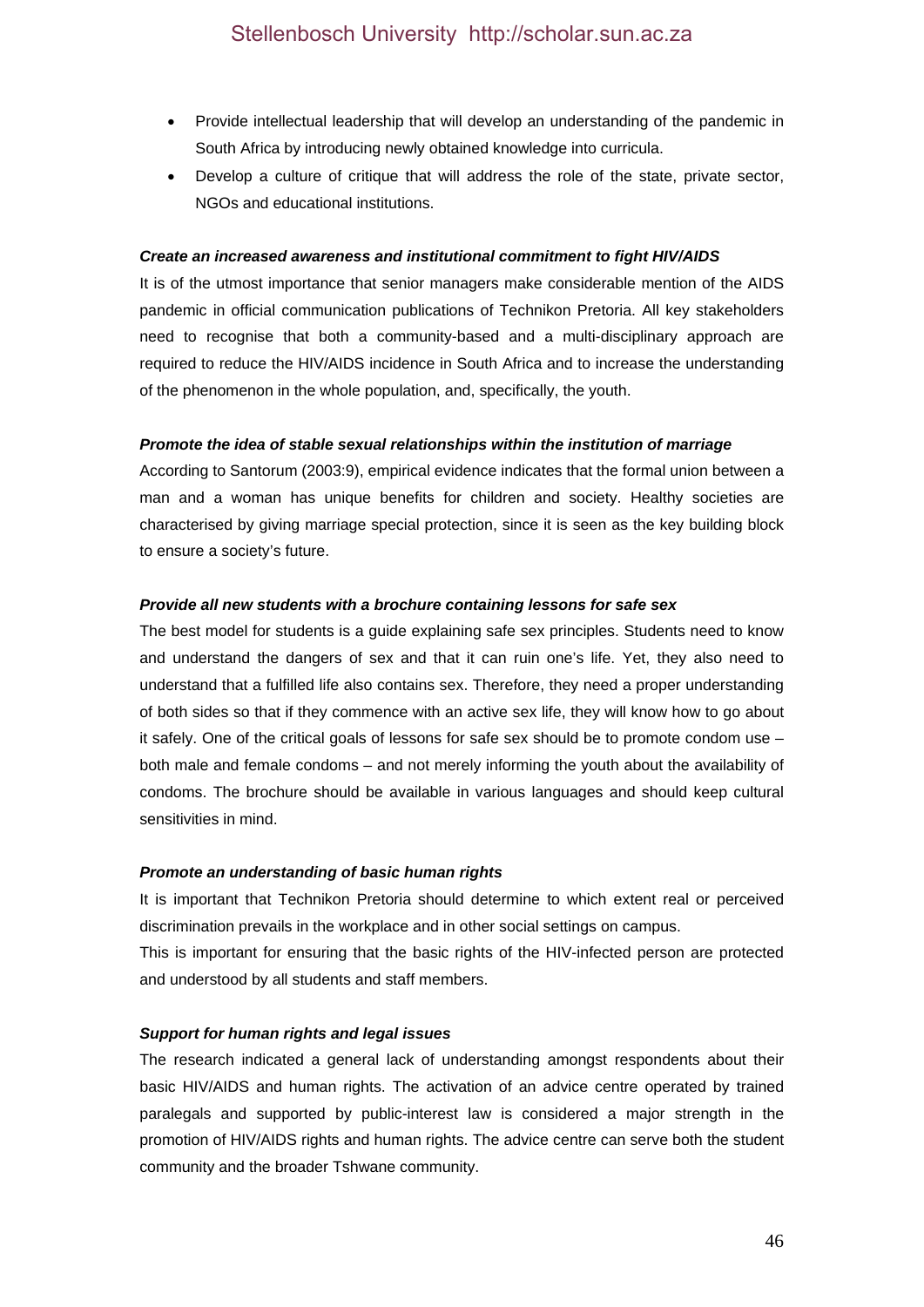#### *Develop a communication strategy on healthy relationships*

A successful sex life depends on many factors, including who the partner is, friendships, the family upbringing, and the people one mingles with or should avoid.

A communication strategy providing some guidance on social interaction and building healthy relationships (skills for life) could provide tremendous support to introduce healthy behaviour on campus. Technikon Pretoria is ideally positioned and structured to use live music and drama as a means of teaching people about HIV and AIDS. The presentations could be used as a means for starting discussions.

#### *Determination of the youth's attitudes toward life-style alternatives*

The researchers support the view of Campbell and Chela (1990:428) that if behaviour needs to be changed, it is important to be able to present the youth with choices and not to proceed with control strategies without proper knowledge of the lifestyles of the youth within the contexts of the communities from which they come.

#### *Counselling service expansion*

One may deduce from the research that HIV infection and AIDS prevalence will continue to increase on the campuses of Technikon Pretoria. This means that now, more than ever, HIV/AIDS needs to be looked at as a chronic disease in which patient management is important. It is clear that soon institutions will need to confront the need of students to access ARV therapy, and this not without its challenges. As Schneiderman (1999:8) indicates, for example, that if patients, who are on highly active antiretroviral therapy, including protease inhibitors, should miss surprisingly few doses, it could reportedly lead to viral escape and mutations that would result in drug resistance and ineffective therapeutic response. Side effects are common, which may not only include nausea, diarrhoea, and other discomforts, but also changes in habitués. Social support to patients may facilitate adherence to medication protocols. This would also set the tone for synergistic psychosocial and pharmacological treatments. This combination of therapy, both on intervention and standard care, may lead to improvements in the health care of HIV+ patients. The key areas in which the clinical psychologists and social workers could play a vital role are, amongst others, relaxation therapy, adaptive coping, social support, psychological appraisal and the patient's attitude towards health care, aimed at influencing the patient to medication adherence, at reducing the patient's distress, and at reducing risky sex and drug use.

#### *Communication strategy:*

o It is evident that HIV/AIDS is still associated with a large degree of stigmatisation. It is, therefore, important that special efforts be made to destigmatise the virus on the home front – in this case, at Technikon Pretoria.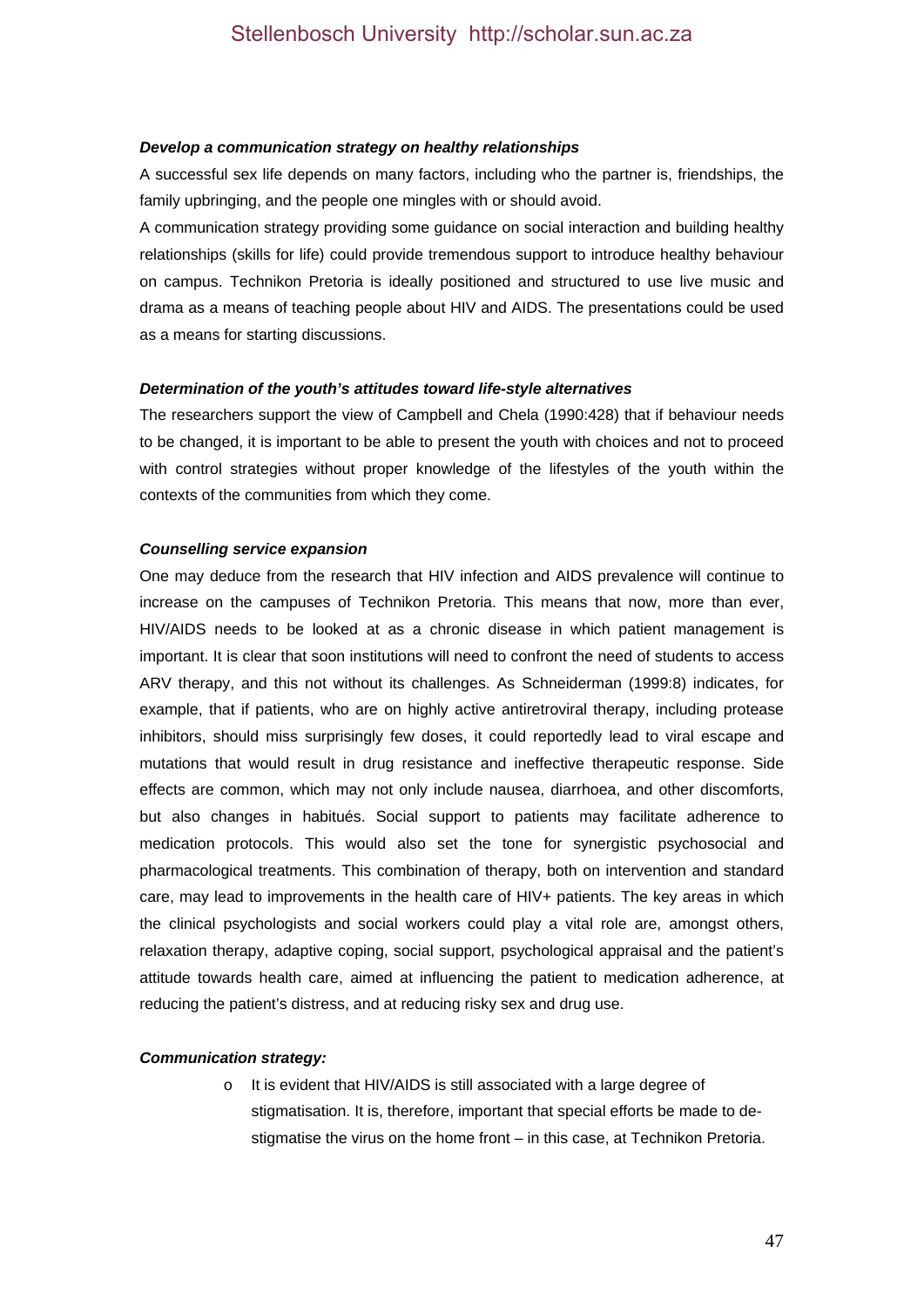- o HIV-positive people sharing their personal stories appear to be a potent way of drawing attention to the virus. Therefore, it could be of value to document the stories of HIV-positive Technikon Pretoria students who are willing to share them.
- o The underlying reasons for such a small number of respondents indicating that they would disclose their status if tested positive should be further investigated, since creating an environment in which people are comfortable to do so is but the first step in the process of disclosure.
- o Students could be a valuable source in terms of devising communication strategies. Incorporating HIV/AIDS into the curriculum of students could add value to devising HIV/AIDS campaigns.

# *Reporting structures*

The Manager of the AIDS Centre should report directly to the Vice chancellor or a delegated Deputy vice chancellor of the institution with a dual mandate to render staff and student services and should have as an advisory body an interfaculty committee that is representative of all faculties for research and curriculum innovation.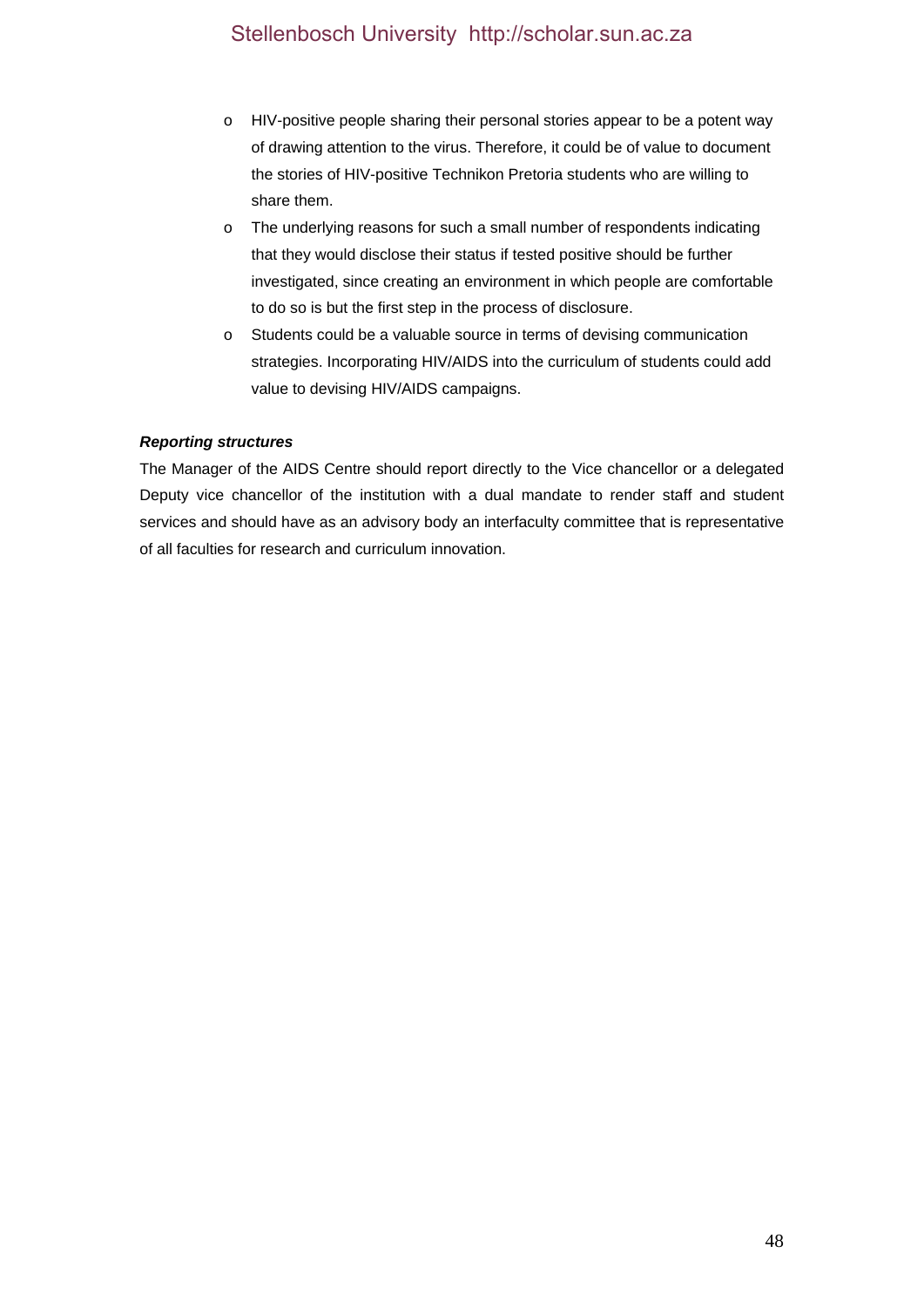### **REFERENCES**

Banas, G.E. 1992. *Nothing prepared me to manage Aids.* Harvard Business Review. Jul/

Black, T.R. 2002. *Understanding social science research*. London. SAGE Publications.

Campbell, I.D. & Chela, C. 1990. *HIV/AIDS management in Africa – New directions from the San Francisco Conference*. September. Vol.2. Issue 4. 425-429. http://web9.epnet.com/citation.asp?tb=1&\_ug=dbs+0%2C1%C2%2C7%2C9+1n+en%2D Downloaded: 9 August 2002.

Barrett-Grant, K., Fine, D., Heywood, M. & Strode, A. 2001. *HIV/AIDS and the Law*. 2nd edition. Roggebaai. Cape Town. South Africa. The Aids Law Project and the Aids Legal Network.

Crew, M. 2000. HIV/AIDS and the role of Universities. In: HIV/AIDS – *The challenge for tertiary institutions in Namibia.* Workshop. 9-11 October. 117-122. Windhoek.

Du Pisani, A. 2000. UNAM HIV/AIDS Policy Guidelines. In: *HIV/AIDS – The challenge for tertiary institutions in Namibia*. Workshop. 9-11 October. 52-64. Windhoek.

Dancey, C.P. & Reidy, J. 2002. Statistics without maths for Psychology. In: Gbadamosi, G. & Oni, F. 2003. What is likely to happen to the Ethics of Business? *A study of future executives in Botswana and Swaziland.12th International Business Congress*. Vancouver. Canada. 25-29 June. 122-130.

Department of Health. 2001. *Second Generation Surveillance for HIV: The next decade.* 1-18. Unpublished document.

Fabricius, P. 2003. Aids will slash Zim Lifespans – report. *Pretoria News.* Thursday. 31 July. 16.

Grobler, M.E. 2000. Critical social factors, which influence HIV/AIDS campaigns: A social work front-line research report from Namibia. In: *HIV/AIDS – The challenge for tertiary institutions in Namibia*. Workshop. 9-11 October. 33-49. Windhoek.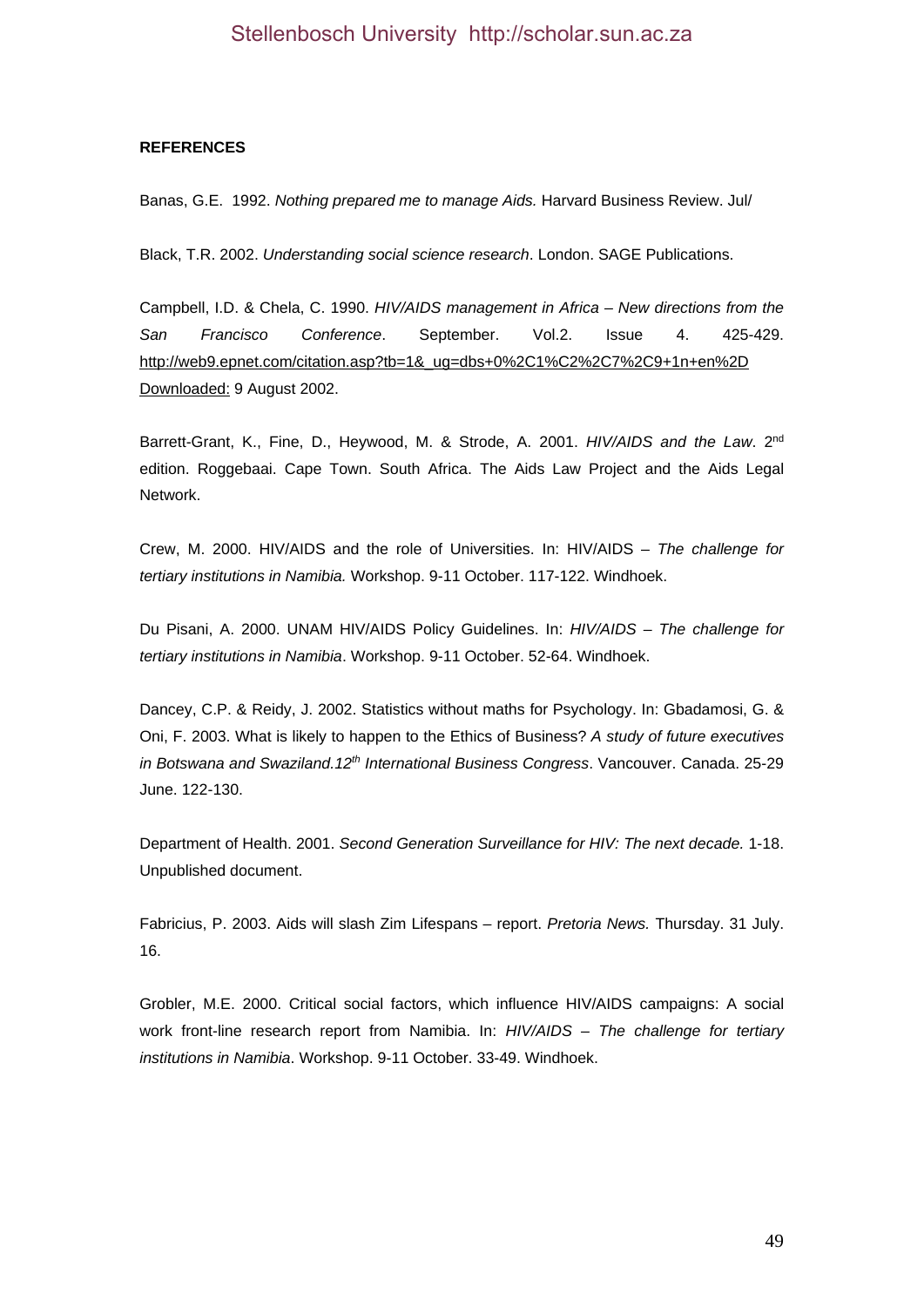Grundling, J.P., De Jager, J., Fourie, L. de W., Ras, P., and Grundling, I.D. 2002: Determining high risk sexual behaviour amongst secondary school children in Tshwane. *Research Report for Tshwane Metropolitan Council. Technikon Pretoria*. Pretoria. South Africa.

Hair, J.F., Babin, B., Money, A.H. & Samouel, P. 2003. *Essentials of Business Research Methods*. Hoboken. NJ. Wiley.

Hayes, B.E. 1997. *Measuring customer satisfaction: Survey design, use, and statistical analysis methods*. Milwaukee. Wisconsin. ASQ Quality Press.

HIV Insight. 2001. Sub-Saharan Africa: Context of the Epidemic. http://hivinsite.ucsf.edu/international/africa/ Downloaded: 12 January 2001

Marunda, E.E. & Chamme, M.A. 2003. *Attitude towards Condom use for prevention of HIV infection in Botswana*. 12th International Business Congress. Vancouver. Canada. 25-29 June. 250-259.

Martins, J.H., Loubser, M. & Van Wyk, H. de J. 1999. *Marketing Research: A South African Approach*. Pretoria. Unisa Press.

McQuillan, L. 2003. Bush pledges AIDS help in Africa: "You will not face this enemy alone". *USA Today*. 11-13 July. 1.

NACOP. 2000. Epidemiological Report on HIV/AIDS for the year 1999. In: *HIV/AIDS – The challenge for tertiary institutions in Namibia*. Workshop. 9-11 October. 16. Windhoek.

Otaala, B. 2000. General Introduction. In: *HIV/AIDS – The challenge for tertiary institutions in Namibia. Workshop. 9-11 October*. 3. Windhoek.

Santorum, R. 2003. Americans must preserve institution of marriage. *USA Today*. Friday. 11 July. 9.

Schneiderman, N. 1999. Behavioural Medicine and the Management of HIV/AIDS. *International Journal of Behavioural Medicine. 6(1).* 3-12.

Steinitz, L. 2000. HIV/AIDS in Namibia: Implications for Research. In: *HIV/AIDS – The challenge for tertiary institutions in Namibia*. Workshop. 9-11 October. 21-32. Windhoek.

Sunday Times, 23 July 2000: The view behind the HIV curtain, p.14.

50